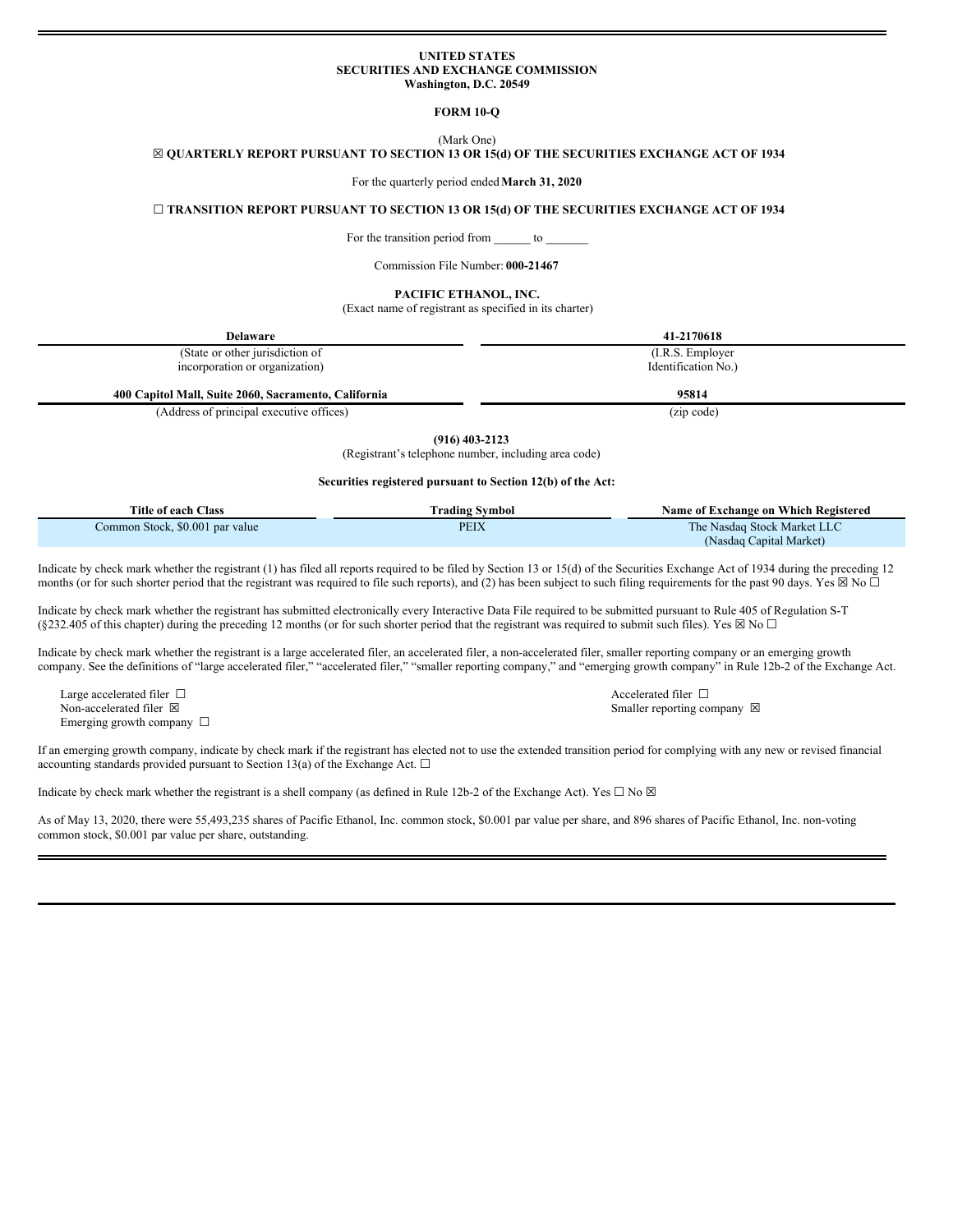|                     | <b>PART I</b><br><b>FINANCIAL INFORMATION</b>                                                                  |                |
|---------------------|----------------------------------------------------------------------------------------------------------------|----------------|
| ITEM 1.             | FINANCIAL STATEMENTS.                                                                                          |                |
|                     | Consolidated Balance Sheets as of March 31, 2020 (unaudited) and December 31, 2019                             |                |
|                     | Consolidated Statements of Operations for the Three Months Ended March 31, 2020 and 2019 (unaudited)           | 3              |
|                     | Consolidated Statements of Cash Flows for the Three Months Ended March 31, 2020 and 2019 (unaudited)           | $\overline{4}$ |
|                     | Consolidated Statements of Stockholders' Equity for the Three Months Ended March 31, 2020 and 2019 (unaudited) | 5              |
|                     | <b>Notes to Consolidated Financial Statements (unaudited)</b>                                                  | 6              |
| ITEM 2.             | MANAGEMENT'S DISCUSSION AND ANALYSIS OF FINANCIAL CONDITION AND RESULTS OF OPERATIONS.                         | 17             |
| ITEM <sub>3</sub> . | <b>OUANTITATIVE AND OUALITATIVE DISCLOSURES ABOUT MARKET RISK.</b>                                             | 30             |
| ITEM 4.             | <b>CONTROLS AND PROCEDURES.</b>                                                                                | 31             |
|                     | <b>PART II</b><br><b>OTHER INFORMATION</b>                                                                     |                |
| ITEM 1.             | <b>LEGAL PROCEEDINGS.</b>                                                                                      | 32             |
| <b>ITEM 1A.</b>     | <b>RISK FACTORS.</b>                                                                                           | 32             |
| ITEM 2.             | UNREGISTERED SALES OF EOUITY SECURITIES AND USE OF PROCEEDS.                                                   | 44             |
| ITEM 3.             | DEFAULTS UPON SENIOR SECURITIES.                                                                               | 44             |
| ITEM 4.             | MINE SAFETY DISCLOSURES.                                                                                       | 44             |
| ITEM 5.             | OTHER INFORMATION.                                                                                             | 44             |
| ITEM 6.             | <b>EXHIBITS.</b>                                                                                               | 45             |
| <b>SIGNATURES</b>   |                                                                                                                | 46             |
|                     |                                                                                                                |                |

-i-

**Page**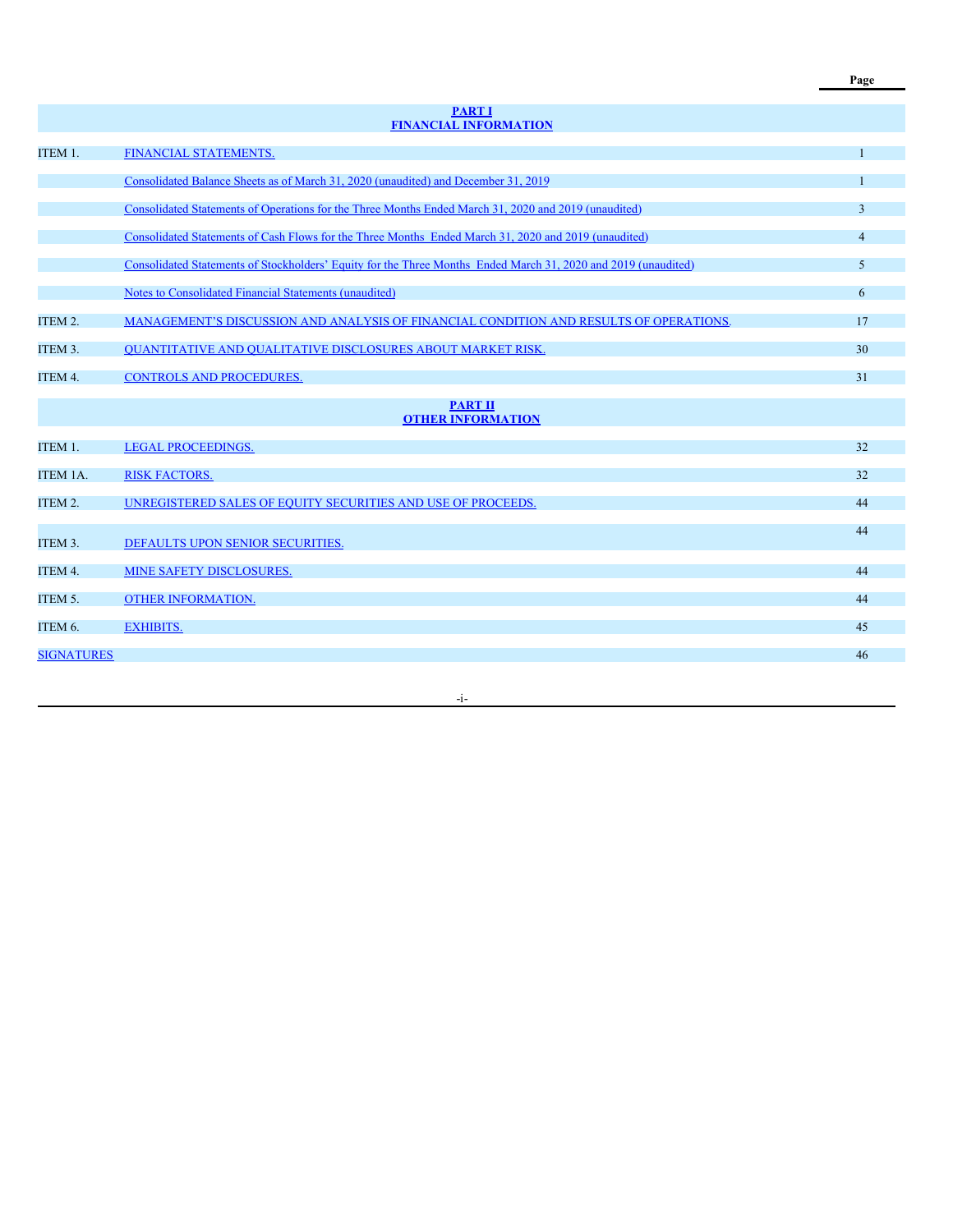# <span id="page-2-1"></span>**ITEM 1. FINANCIAL STATEMENTS.**

#### <span id="page-2-2"></span><span id="page-2-0"></span>**PACIFIC ETHANOL, INC. CONSOLIDATED BALANCE SHEETS (in thousands)**

|                                                                                                  |              | March 31,   |    | December 31, |
|--------------------------------------------------------------------------------------------------|--------------|-------------|----|--------------|
|                                                                                                  |              | 2020        |    | 2019         |
| <b>ASSETS</b>                                                                                    |              | (unaudited) |    | $\ast$       |
| <b>Current Assets:</b>                                                                           |              |             |    |              |
| Cash and cash equivalents                                                                        | $\mathbb{S}$ | 26,779      | \$ | 18,997       |
| Accounts receivable, net (net of allowance for doubtful accounts of \$58 and \$39, respectively) |              | 52,264      |    | 74,307       |
| Inventories                                                                                      |              | 45,532      |    | 60,600       |
| Prepaid inventory                                                                                |              | 1,709       |    | 1,528        |
| Assets held-for-sale                                                                             |              | 68,140      |    | 69,764       |
| Derivative instruments                                                                           |              |             |    | 2,438        |
| Other current assets                                                                             |              | 4,873       |    | 4,430        |
| Total current assets                                                                             |              | 199,297     |    | 232,064      |
| Property and equipment, net                                                                      |              | 324,814     |    | 332,526      |
| <b>Other Assets:</b>                                                                             |              |             |    |              |
| Right of use operating lease assets, net                                                         |              | 23,543      |    | 24,346       |
| Assets held-for-sale                                                                             |              | 16,500      |    | 16,500       |
| Intangible asset                                                                                 |              | 2,678       |    | 2,678        |
| Other assets                                                                                     |              | 4,277       |    | 4,381        |
| Total other assets                                                                               |              | 46,998      |    | 47,905       |
| <b>Total Assets</b>                                                                              |              | 571,109     |    | 612,495      |

**\*** Amounts derived from the audited financial statements for the year ended December 31, 2019.

See accompanying notes to consolidated financial statements.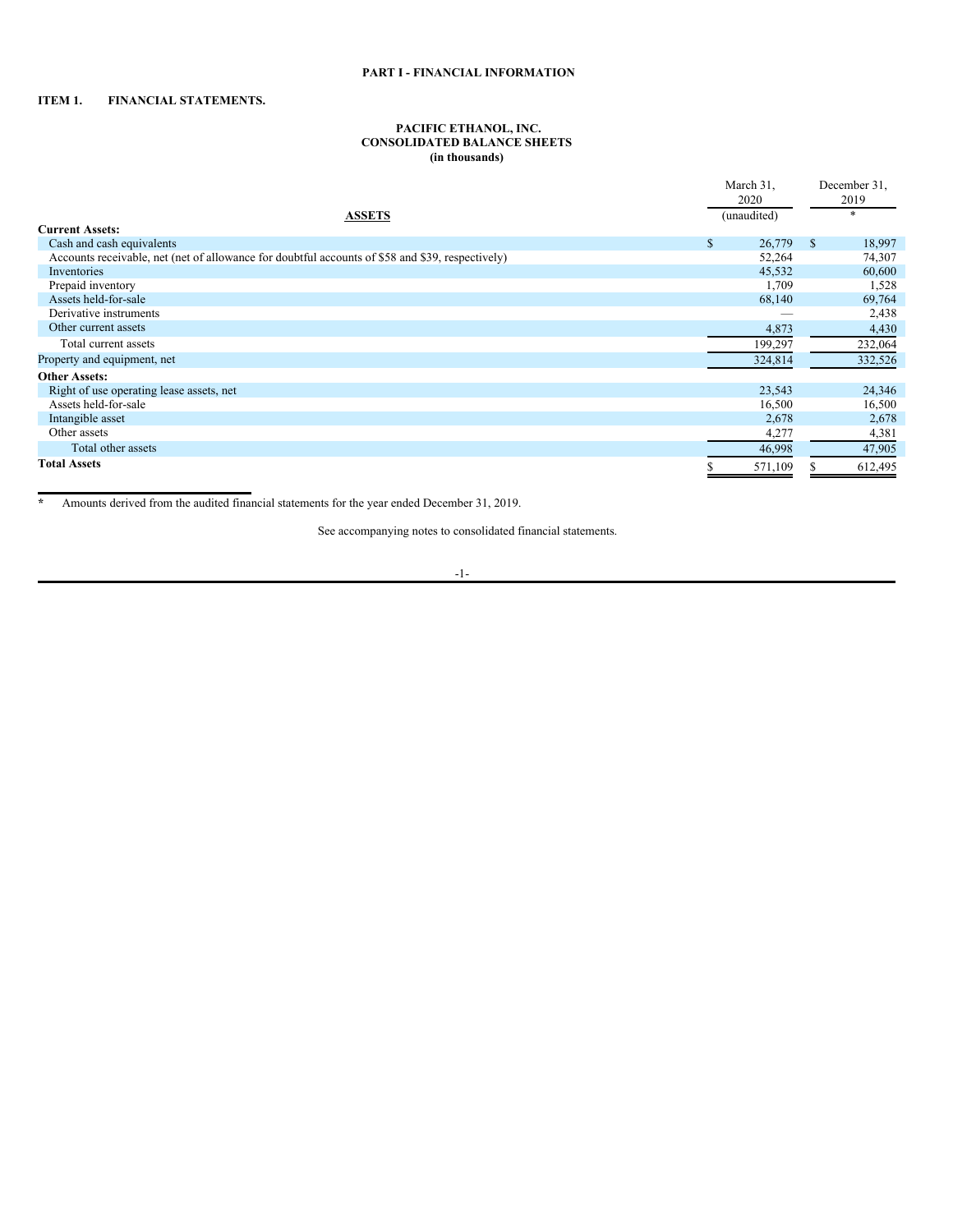### **PACIFIC ETHANOL, INC. CONSOLIDATED BALANCE SHEETS (CONTINUED) (in thousands, except par value)**

|                                                                                                                                                                         | March 31,              | December 31,           |
|-------------------------------------------------------------------------------------------------------------------------------------------------------------------------|------------------------|------------------------|
|                                                                                                                                                                         | 2020                   | 2019<br>$\ast$         |
| <b>LIABILITIES AND STOCKHOLDERS' EQUITY</b><br><b>Current Liabilities:</b>                                                                                              | (unaudited)            |                        |
| Accounts payable – trade                                                                                                                                                | $\mathbb{S}$<br>24.658 | $\mathbb{S}$<br>29,277 |
| <b>Accrued</b> liabilities                                                                                                                                              | 23,368                 | 22,331                 |
| Current portion – operating leases                                                                                                                                      | 3,214                  | 3,457                  |
| Current portion – long-term debt                                                                                                                                        | 86.682                 | 63,000                 |
| Liabilities held-for-sale                                                                                                                                               | 43,783                 | 34,413                 |
| Derivative instruments                                                                                                                                                  |                        | 1,860                  |
| Other current liabilities                                                                                                                                               | 6,470                  | 6.060                  |
| Total current liabilities                                                                                                                                               | 188,175                | 160,398                |
|                                                                                                                                                                         |                        |                        |
| Long-term debt, net of current portion                                                                                                                                  | 139,339                | 180,795                |
| Operating leases, net of current portion                                                                                                                                | 20,675                 | 21,171                 |
| Other liabilities                                                                                                                                                       | 22,200                 | 23,086                 |
| <b>Total Liabilities</b>                                                                                                                                                | 370,389                | 385,450                |
| Commitments and Contingencies (Note 6)                                                                                                                                  |                        |                        |
| <b>Stockholders' Equity:</b>                                                                                                                                            |                        |                        |
| Pacific Ethanol, Inc. Stockholders' Equity:                                                                                                                             |                        |                        |
| Preferred stock, \$0.001 par value; 10,000 shares authorized; Series A: 1,684 shares authorized; no shares issued and outstanding as                                    |                        |                        |
| of March 31, 2020 and December 31, 2019; Series B: 1,581 shares authorized; 927 shares issued and outstanding as of March 31,                                           |                        |                        |
| 2020 and December 31, 2019; liquidation preference of \$18,710 as of March 31, 2020                                                                                     |                        |                        |
| Common stock, \$0.001 par value; 300,000 shares authorized; 55,890 and 55,508 shares issued and outstanding as of March 31, 2020<br>and December 31, 2019, respectively | 56                     | 56                     |
| Non-voting common stock, \$0.001 par value; 3,553 shares authorized; 1 share issued and outstanding as of March 31, 2020 and                                            |                        |                        |
| December 31, 2019                                                                                                                                                       |                        |                        |
| Additional paid-in capital                                                                                                                                              | 943,453                | 942,307                |
| Accumulated other comprehensive loss                                                                                                                                    | (2,370)                | (2,370)                |
| Accumulated deficit                                                                                                                                                     | (745, 629)             | (720, 214)             |
| Total Pacific Ethanol, Inc. Stockholders' Equity                                                                                                                        | 195,511                | 219,780                |
| Noncontrolling interests                                                                                                                                                | 5,209                  | 7,265                  |
| <b>Total Stockholders' Equity</b>                                                                                                                                       | 200,720                | 227,045                |
| <b>Total Liabilities and Stockholders' Equity</b>                                                                                                                       | 571,109                | 612,495                |

**\*** Amounts derived from the audited financial statements for the year ended December 31, 2019.

See accompanying notes to consolidated financial statements.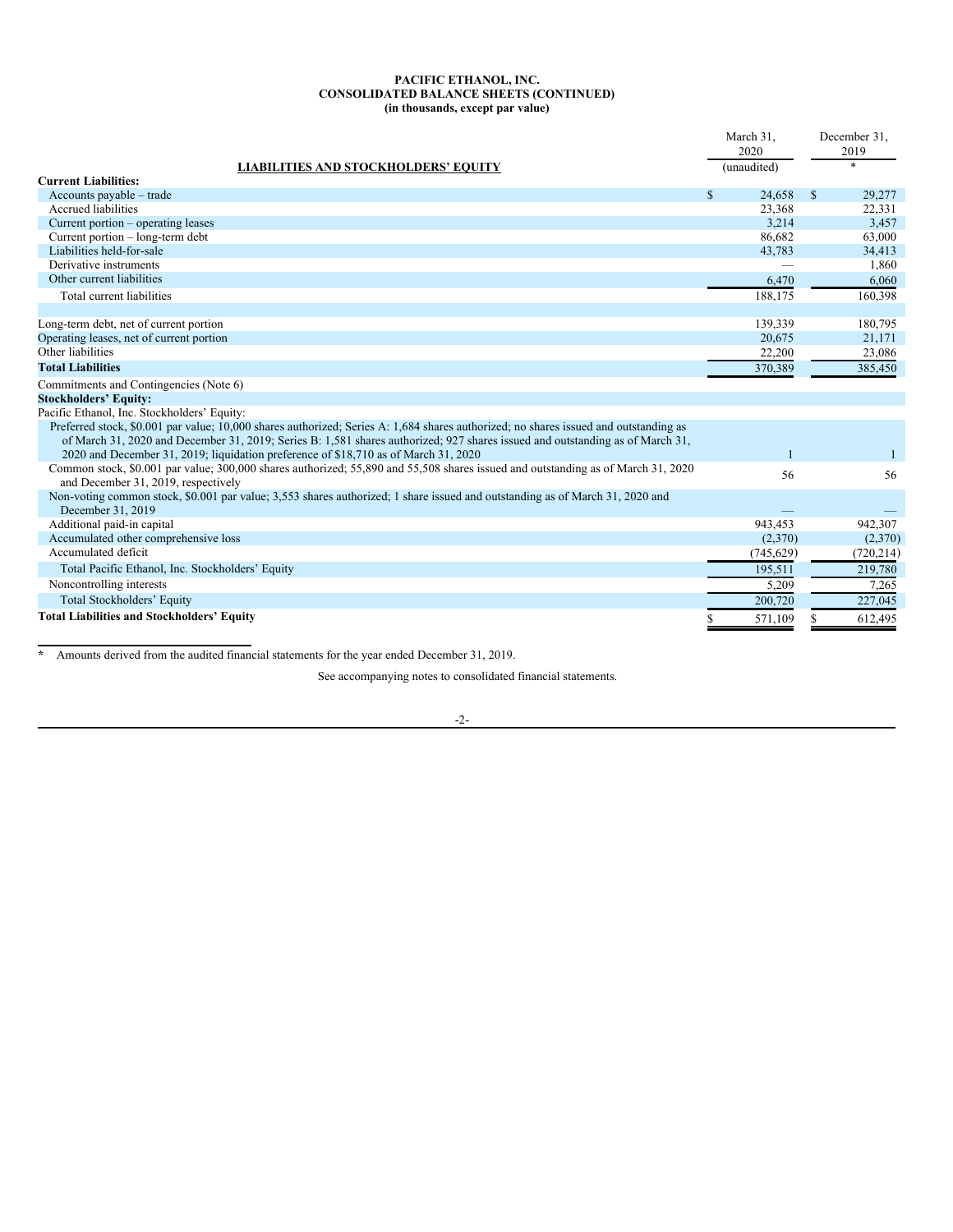### <span id="page-4-0"></span>**PACIFIC ETHANOL, INC. CONSOLIDATED STATEMENTS OF OPERATIONS (unaudited, in thousands, except per share data)**

|                                                        |           | Three Months Ended<br>March 31. |
|--------------------------------------------------------|-----------|---------------------------------|
|                                                        | 2020      | 2019                            |
| Net sales                                              | 311,404   | 355,803<br>\$                   |
| Cost of goods sold                                     | 324,294   | 358,092                         |
| Gross loss                                             | (12,890)  | (2,289)                         |
| Selling, general and administrative expenses           | 10,212    | 8,235                           |
| Loss from operations                                   | (23, 102) | (10, 524)                       |
| Fair value adjustments                                 | 673       |                                 |
| Interest expense, net                                  | (5,307)   | (4,736)                         |
| Other income, net                                      | 580       | 1,099                           |
| Loss before benefit for income taxes                   | (27, 156) | (14,161)                        |
| Benefit for income taxes                               |           |                                 |
| Consolidated net loss                                  | (27, 156) | (14,161)                        |
| Net loss attributed to noncontrolling interests        | 2,056     | 1,271                           |
| Net loss attributed to Pacific Ethanol, Inc.           | (25,100)  | (12,890)                        |
| Preferred stock dividends                              | (315)     | (312)                           |
| Net loss available to common stockholders              | (25, 415) | (13,202)                        |
| Net loss per share, basic and diluted                  | (0.47)    | (0.29)                          |
| Weighted-average shares outstanding, basic and diluted | 53,828    | 45,517                          |

See accompanying notes to consolidated financial statements.

-3-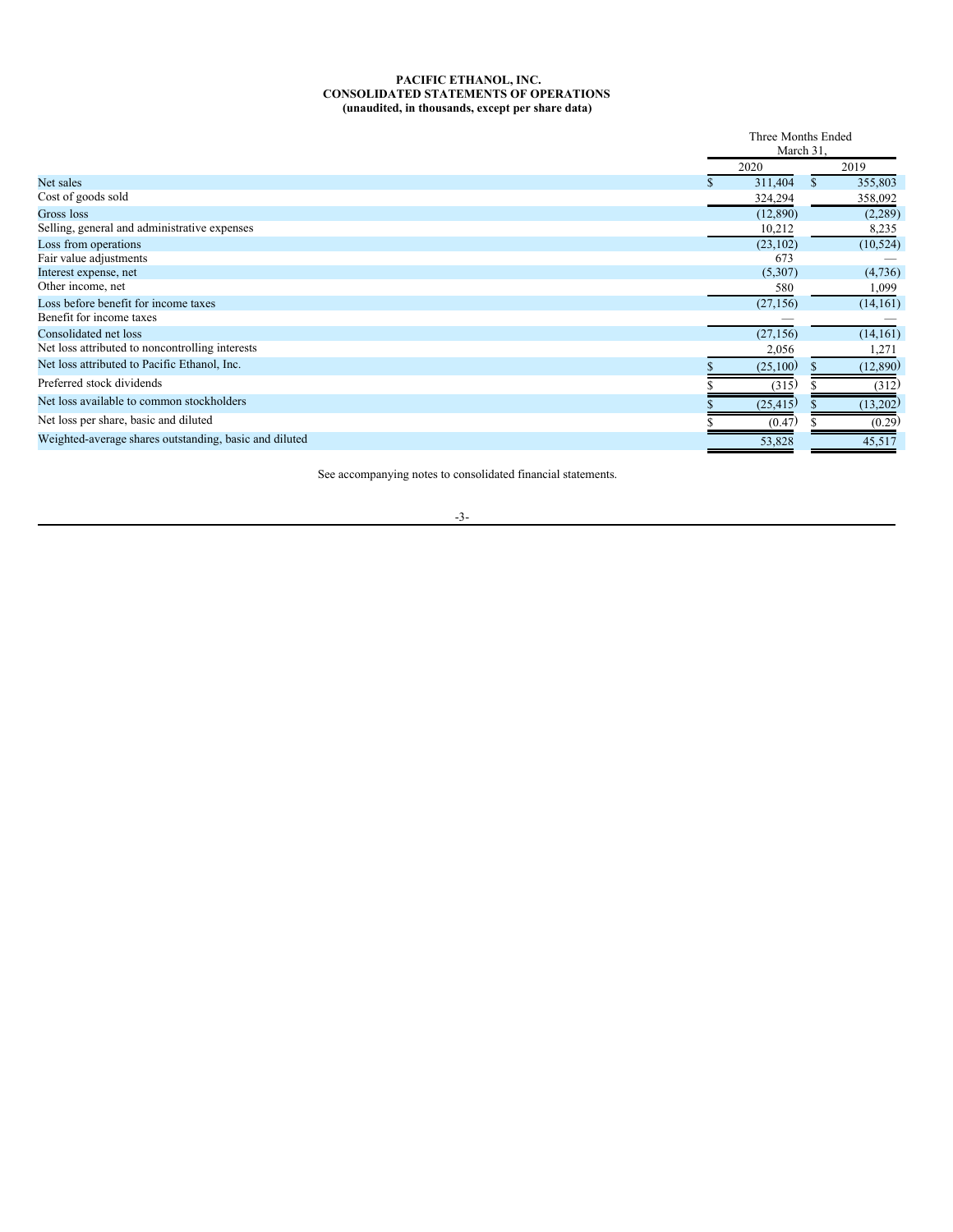## <span id="page-5-0"></span>**PACIFIC ETHANOL, INC. CONSOLIDATED STATEMENTS OF CASH FLOWS (unaudited, in thousands)**

|                                                                                                        |    | Three Months Ended<br>March 31. |                          |  |
|--------------------------------------------------------------------------------------------------------|----|---------------------------------|--------------------------|--|
|                                                                                                        |    | 2020                            | 2019                     |  |
| <b>Operating Activities:</b>                                                                           |    |                                 |                          |  |
| Consolidated net loss                                                                                  | S  | (27, 156)                       | (14,161)<br>$\mathbb{S}$ |  |
| Adjustments to reconcile consolidated net loss to net cash provided by (used in) operating activities: |    |                                 |                          |  |
| Depreciation                                                                                           |    | 9.759                           | 12,126                   |  |
| Amortization (accretion) of debt discount (premium)                                                    |    | (57)                            | 178                      |  |
| Non-cash compensation                                                                                  |    | 865                             | 800                      |  |
| Amortization of deferred financing fees                                                                |    | 305                             | 135                      |  |
| Fair value adjustments                                                                                 |    | (673)                           | $\equiv$                 |  |
| Inventory valuation                                                                                    |    | 4,223                           |                          |  |
| Interest added to debt                                                                                 |    | 133                             | $\overline{\phantom{0}}$ |  |
| Loss on derivatives                                                                                    |    |                                 | 86                       |  |
| Bad debt expense                                                                                       |    | 19                              | 26                       |  |
| Changes in operating assets and liabilities:                                                           |    |                                 |                          |  |
| Accounts receivable                                                                                    |    | 22,024                          | (9,970)                  |  |
| <b>Inventories</b>                                                                                     |    | 10,845                          | (4,911)                  |  |
| Prepaid expenses and other assets                                                                      |    | (339)                           | 5,117                    |  |
| Prepaid inventory                                                                                      |    | (181)                           | (2,050)                  |  |
| Operating leases                                                                                       |    | (2,348)                         | (2,676)                  |  |
| Assets held-for-sale                                                                                   |    | 1,624                           |                          |  |
| Liabilities held-for-sale                                                                              |    | 9,370                           |                          |  |
| Accounts payable and accrued liabilities                                                               |    | (1,512)                         | 273                      |  |
| Net cash provided by (used in) operating activities                                                    |    | 26,901                          | (15,027)                 |  |
| <b>Investing Activities:</b>                                                                           |    |                                 |                          |  |
| Additions to property and equipment                                                                    |    | (1,245)                         | (1,112)                  |  |
| Net cash used in investing activities                                                                  |    | (1,245)                         | (1, 112)                 |  |
| <b>Financing Activities:</b>                                                                           |    |                                 |                          |  |
| Net proceeds (payments) from Kinergy's line of credit                                                  |    | (18, 156)                       | 13,153                   |  |
| Proceeds from issuance of common stock                                                                 |    | 282                             | 3,670                    |  |
| Principal payments on borrowings                                                                       |    |                                 | (5,248)                  |  |
| Preferred stock dividends paid                                                                         |    |                                 | (312)                    |  |
| Net cash provided by (used in) financing activities                                                    |    | (17, 874)                       | 11,263                   |  |
| Net increase (decrease) in cash and cash equivalents                                                   |    | 7,782                           | (4,876)                  |  |
| Cash and cash equivalents at beginning of period                                                       |    | 18,997                          | 26,627                   |  |
|                                                                                                        |    |                                 |                          |  |
| Cash and cash equivalents at end of period                                                             | S  | 26,779                          | 21,751<br>\$             |  |
| <b>Supplemental Information:</b>                                                                       |    |                                 |                          |  |
| Interest paid                                                                                          | \$ | 1,968                           | S<br>4,260               |  |
| Accrued preferred stock dividends                                                                      |    | 315                             | \$                       |  |
| Initial right of use assets and liabilities recorded under ASC 842                                     |    |                                 |                          |  |
|                                                                                                        | S  |                                 | 43,753<br>\$             |  |

See accompanying notes to consolidated financial statements.

-4-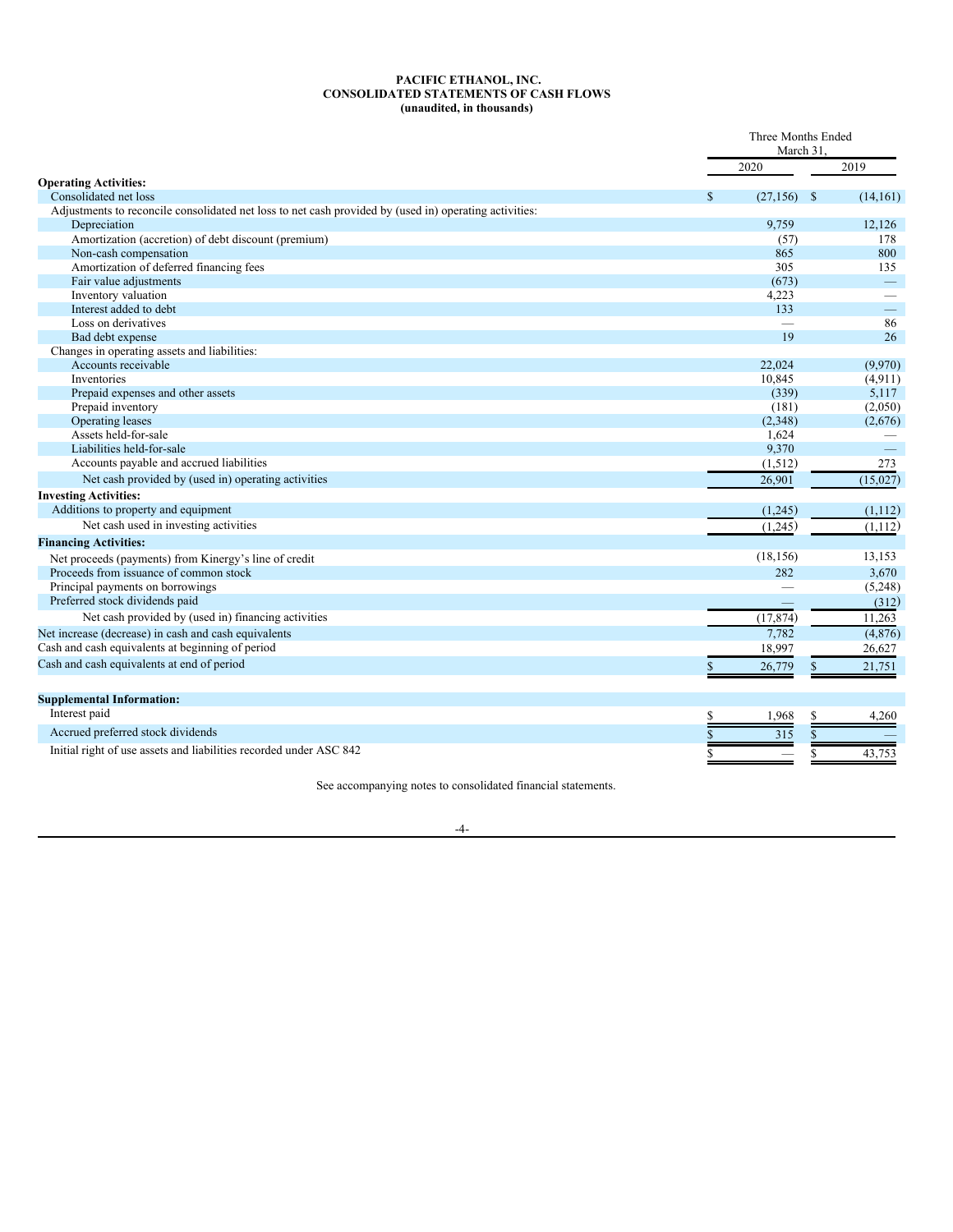### <span id="page-6-0"></span>**PACIFIC ETHANOL, INC. CONSOLIDATED STATEMENTS OF STOCKHOLDERS' EQUITY (unaudited, in thousands)**

|                                                                                | Preferred Stock |               |        | Common Stock  |        | Additional<br>Paid-In | Accumulated | Accum. Other<br>Comprehensive | Non-<br>Controlling |           |
|--------------------------------------------------------------------------------|-----------------|---------------|--------|---------------|--------|-----------------------|-------------|-------------------------------|---------------------|-----------|
|                                                                                | Shares          |               | Amount | <b>Shares</b> | Amount | Capital               | Deficit     | Income (Loss)                 | Interests           | Total     |
| Balances, January 1, 2020                                                      | 927             | $\mathcal{S}$ |        | 55,508        | 56     | 942,307               | (720, 214)  | (2,370)                       | 7,265               | \$227,045 |
| Stock-based compensation expense -<br>restricted stock issued to employees and |                 |               |        |               |        |                       |             |                               |                     |           |
| directors, net of cancellations and tax                                        |                 |               |        | (38)          | (4)    | 868                   |             |                               |                     | 864       |
| Issuances of common stock                                                      |                 |               | _      | 421           | 4      | 278                   |             |                               |                     | 282       |
| Preferred stock dividends                                                      |                 |               |        |               |        |                       | (315)       |                               |                     | (315)     |
| Net loss                                                                       |                 |               |        |               |        |                       | (25,100)    |                               | (2,056)             | (27, 156) |
| Balances, March 31, 2020                                                       | 927             |               |        | 55,891        | 56     | 943,453               | (745,629)   | (2,370)                       | 5,209               | \$200,720 |
| Balances, January 1, 2019                                                      | 927             |               |        | 45,771        | 46     | 932,179               | (630,000)   | (2, 459)                      | 19,598              | \$319,365 |
| Stock-based compensation expense -<br>restricted stock issued to employees and |                 |               |        |               |        |                       |             |                               |                     |           |
| directors, net of cancellations and tax                                        |                 |               |        | (24)          |        | 797                   |             |                               |                     | 797       |
| Issuances of common stock                                                      |                 |               |        | 3,137         | 3      | 3,667                 |             |                               |                     | 3,670     |
| Preferred stock dividends                                                      |                 |               |        |               |        |                       | (312)       |                               |                     | (312)     |
| Net loss                                                                       |                 |               |        |               |        |                       | (12,890)    |                               | (1,271)             | (14,161)  |
| Balances, March 31, 2019                                                       | 927             |               |        | 48,884        | 49     | 936,643               | (643,202)   | (2,459)                       | 18,327              | \$309,359 |

See accompanying notes to consolidated financial statements.

-5-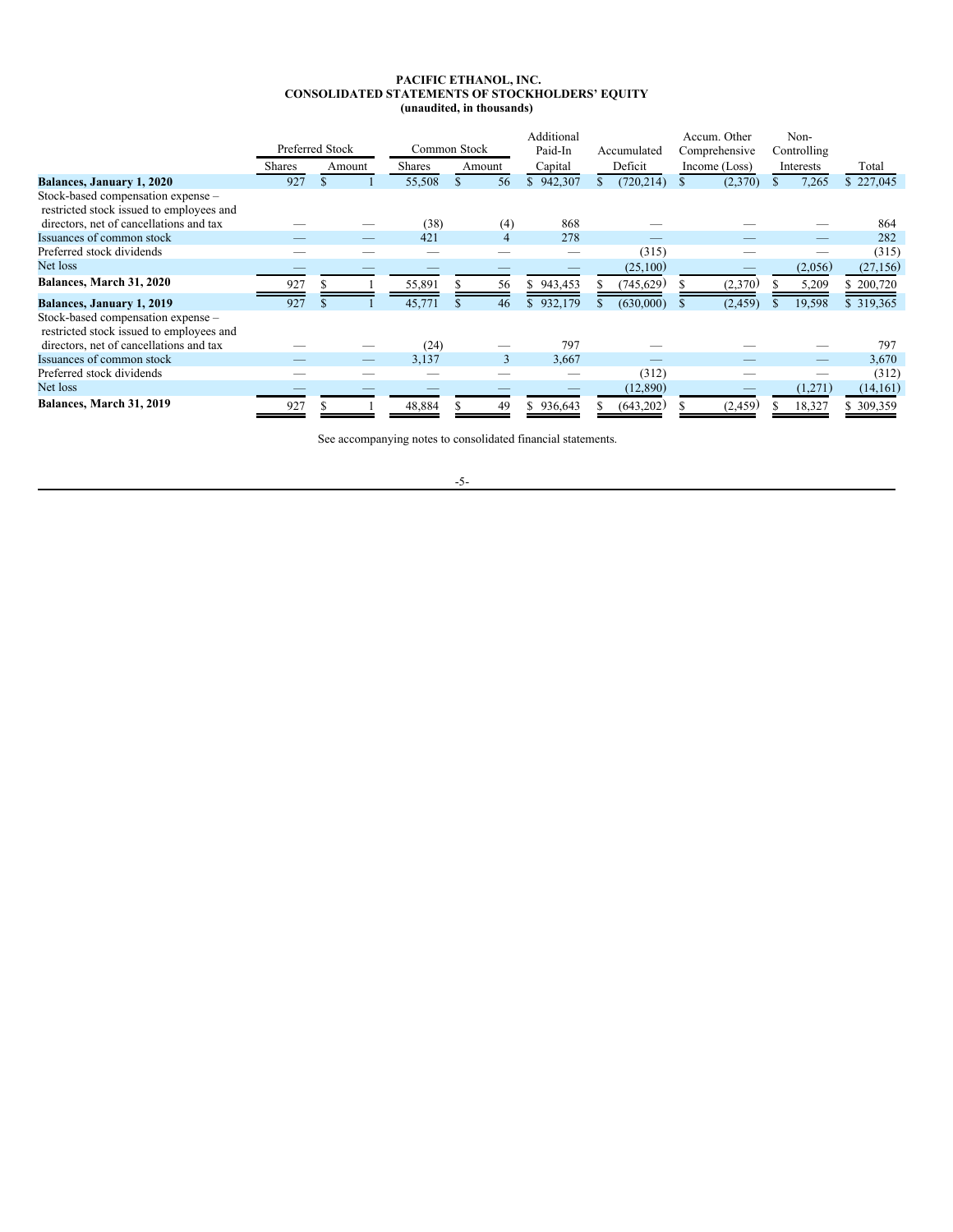### <span id="page-7-0"></span>**PACIFIC ETHANOL, INC. NOTES TO CONSOLIDATED FINANCIAL STATEMENTS (UNAUDITED)**

## 1. ORGANIZATION AND BASIS OF PRESENTATION.

*Organization and Business* – The consolidated financial statements include, for all periods presented, the accounts of Pacific Ethanol, Inc., a Delaware corporation ("Pacific Ethanol"), and its direct and indirect subsidiaries (collectively, the "Company"), including its subsidiaries, Kinergy Marketing LLC, an Oregon limited liability company ("Kinergy"), Pacific Ag. Products, LLC, a California limited liability company ("PAP"), PE Op Co., a Delaware corporation ("PE Op Co.") and all nine of the Company's ethanol production facilities as of March 31, 2020. As discussed in Note 2, on April 15, 2020, the Company completed its sale of its ownership interests in Pacific Aurora, LLC ("Pacific Aurora"), thereby divesting two of the Company's ethanol production facilities.

The Company is a leading producer and marketer of low-carbon renewable fuels in the United States. The Company's four ethanol plants in California, Oregon and Idaho (together with their respective holding companies, the "Pacific Ethanol West Plants") are located in close proximity to both feed and ethanol customers and thus enjoy unique advantages in efficiency, logistics and product pricing. The Company's ethanol plants in Illinois and Nebraska (together with their respective holding companies, the "Pacific Ethanol Central Plants") are located in the heart of the Corn Belt, benefit from low-cost and abundant feedstock production and allow for access to many additional domestic markets. In addition, the Company's ability to load unit trains from these facilities in the Midwest allows for greater access to international markets. On April 15, 2020, the Company sold its interests in the Nebraska facilities.

Following the Company's sale of its interest in Pacific Aurora, the Company has a combined production capacity of 450 million gallons per year, markets, on an annualized basis, nearly 1.0 billion gallons of ethanol and specialty alcohols, based on historical volumes, and produces, on an annualized basis, nearly 3.0 million tons of co-products on a dry matter basis, such as wet and dry distillers grains, wet and dry corn gluten feed, condensed distillers solubles, corn gluten meal, corn germ, dried yeast and CO2, based on historical volumes.

As of March 31, 2020, the Company was operating at approximately 40% of production capacity. As market conditions change, the Company may increase, decrease or idle production at one or more operating facilities or resume operations at any idled facility.

*Basis of Presentation*–*Interim Financial Statements* – The accompanying unaudited consolidated financial statements and related notes have been prepared in accordance with accounting principles generally accepted in the United States for interim financial information and the instructions to Form 10-Q and Rule 10-01 of Regulation S-X. Results for interim periods should not be considered indicative of results for a full year. These interim consolidated financial statements should be read in conjunction with the consolidated financial statements and related notes contained in the Company's Annual Report on Form 10-K for the year ended December 31, 2019. The accounting policies used in preparing these consolidated financial statements are the same as those described in Note 1 to the consolidated financial statements in the Company's Annual Report on Form 10-K for the year ended December 31, 2019. In the opinion of management, all adjustments (consisting of normal recurring adjustments) considered necessary for a fair statement of the results for interim periods have been included. All significant intercompany accounts and transactions have been eliminated in consolidation.

*Liquidity* – The accompanying consolidated financial statements have been prepared assuming that the Company will continue as a going concern, which contemplates the realization of assets and the satisfaction of liabilities in the normal course of business. As a result of ethanol industry conditions that have negatively affected the Company's business, the Company does not currently have sufficient liquidity to meet its anticipated working capital, debt service and other liquidity needs in the near-term. The Company has reduced production at its facilities by more than 60% subsequent to quarter-end in an effort to conserve capital in response to a substantial reduction in demand due to stayat-home orders issued in response to the coronavirus pandemic. The Company has obtained additional liquidity from the completion of the sale of its interest in Pacific Aurora and through government loan programs. The Company has also taken and expects to take additional steps to preserve liquidity. However, despite these efforts, the Company does not believe that it has sufficient working capital to continue operations for the next twelve months, unless it successfully restructures its debt, sells additional assets, experiences a significant improvement in demand and margins for its products and/or obtains other sources of liquidity. In addition, if demand and margins do not promptly and sustainably improve, the Company may be forced to further curtail or cease production at its operating facilities. As a result of these factors, there exists substantial doubt as to the Company's ability to continue as a going concern.

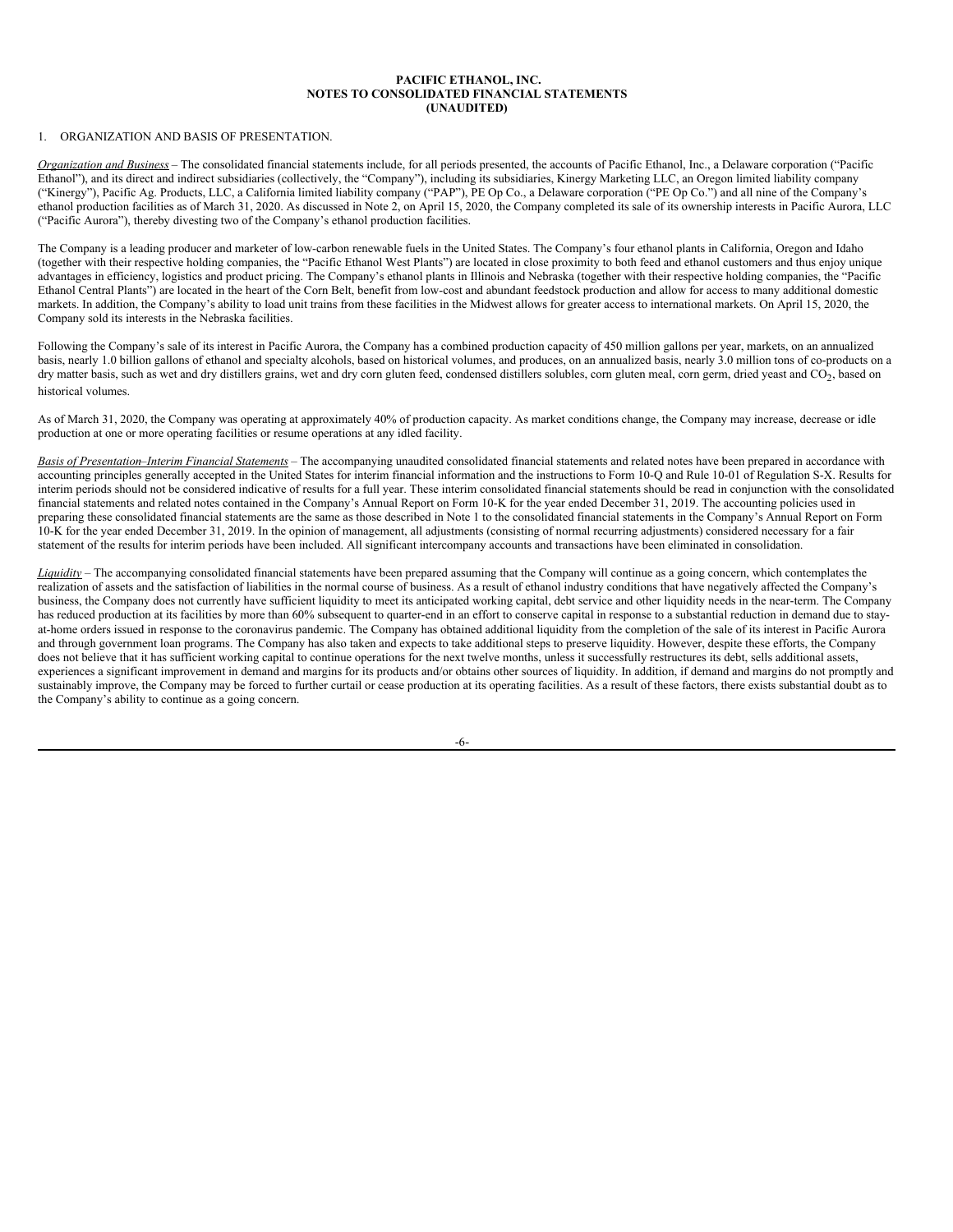The Company, as previously agreed with its lenders, has presented and continues to negotiate a comprehensive plan to restructure its assets and liabilities. The Company has appointed a chief restructuring officer to facilitate the development of such a plan and to assist in the Company's present strategic initiatives. The Company expects the negotiated plan will include additional assets sales, soliciting new investments in the Company or its assets, further debt payment deferrals and reductions, cutting overhead expenses and other cash preserving initiatives. The Company intends that the plan will provide the means to maintain sufficient liquidity for the next twelve months.

*Accounts Receivable and Allowance for Doubtful Accounts* – Trade accounts receivable are presented at face value, net of the allowance for doubtful accounts. The Company sells ethanol to gasoline refining and distribution companies, sells distillers grains and other feed co-products to dairy operators and animal feedlots and sells corn oil to poultry and biodiesel customers generally without requiring collateral.

The Company maintains an allowance for doubtful accounts for balances that appear to have specific collection issues. The collection process is based on the age of the invoice and requires attempted contacts with the customer at specified intervals. If, after a specified number of days, the Company has been unsuccessful in its collection efforts, a bad debt allowance is recorded for the balance in question. Delinquent accounts receivable are charged against the allowance for doubtful accounts once uncollectibility has been determined. The factors considered in reaching this determination are the apparent financial condition of the customer and the Company's success in contacting and negotiating with the customer. If the financial condition of the Company's customers were to deteriorate, resulting in an impairment of ability to make payments, additional allowances may be required.

Of the accounts receivable balance, approximately \$41,237,000 and \$63,736,000 at March 31, 2020 and December 31, 2019, respectively, were used as collateral under Kinergy's operating line of credit. The allowance for doubtful accounts was \$58,000 and \$39,000 as of March 31, 2020 and December 31, 2019, respectively. The Company recorded a bad debt expense of \$19,000 and \$26,000 for the three months ended March 31, 2020 and 2019, respectively. The Company does not have any off-balance sheet credit exposure related to its customers.

*Financial Instruments* – The carrying values of cash and cash equivalents, accounts receivable, derivative assets, accounts payable, accrued liabilities and derivative liabilities are reasonable estimates of their fair values because of the short maturity of these items. The carrying value of the Company's senior secured notes were recorded at fair value at December 31, 2019 and are considered Level 2 fair value measurements. The Company believes their carrying value approximates fair value at March 31, 2020. The Company believes the carrying value of its other long-term debt and assessment financing is not considered materially different than fair value because the interest rates on these instruments are variable, and are considered Level 2 fair value measurements.

*Estimates and Assumptions* – The preparation of the consolidated financial statements in conformity with GAAP requires management to make estimates and assumptions that affect the reported amounts of assets and liabilities and disclosure of contingent assets and liabilities at the date of the financial statements and the reported amounts of revenues and expenses during the reporting period. Significant estimates are required as part of determining the allowance for doubtful accounts, net realizable value of inventory, estimated lives of property and equipment, long-lived asset impairments, valuation allowances on deferred income taxes and the potential outcome of future tax consequences of events recognized in the Company's financial statements or tax returns, and the valuation of assets acquired and liabilities assumed as a result of business combinations. Actual results and outcomes may materially differ from management's estimates and assumptions.

-7-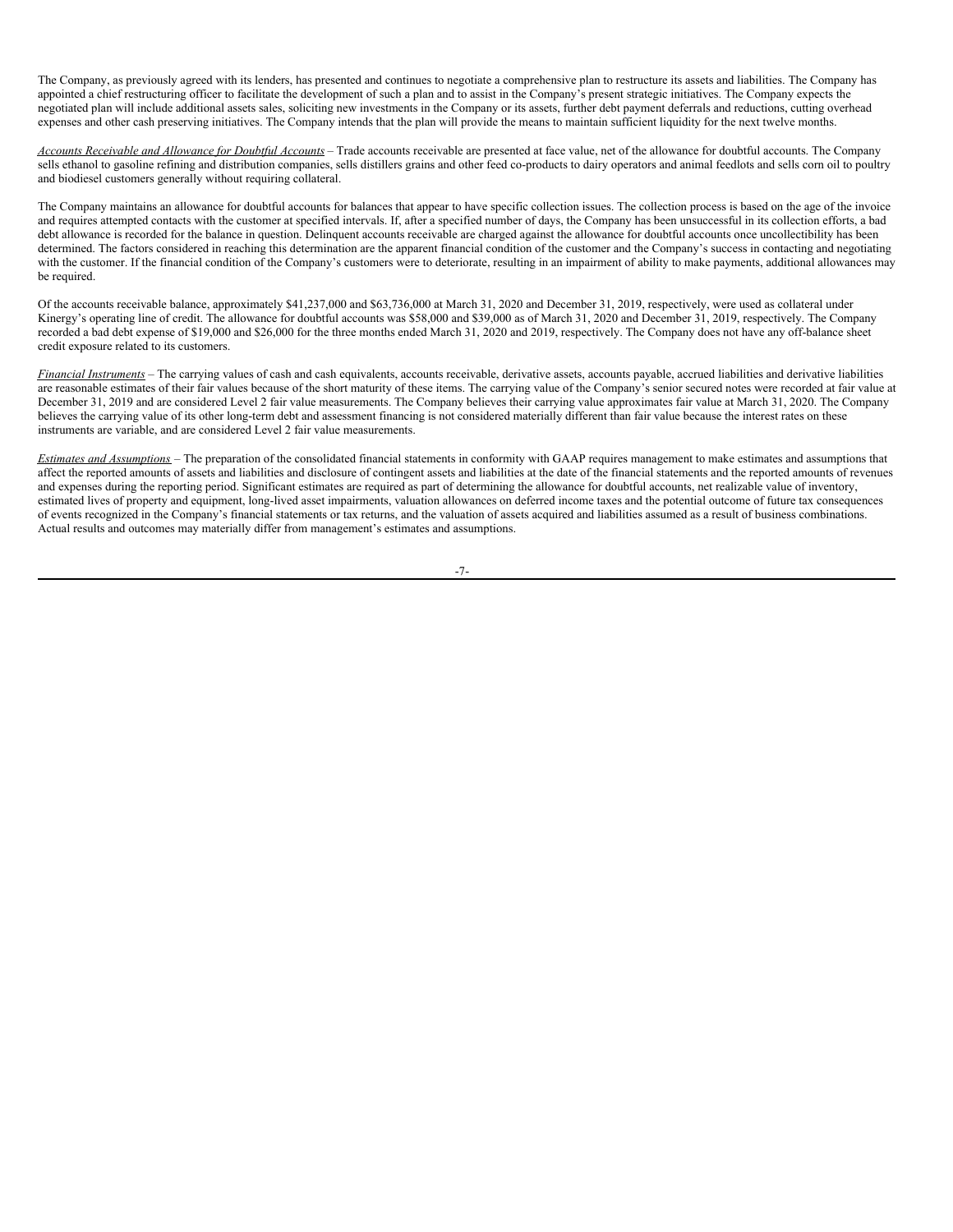# 2. PACIFIC AURORA.

On December 19, 2019, Pacific Ethanol Central, LLC ("PE Central") entered into a term sheet covering the proposed sale of its 73.93% ownership interest in Pacific Aurora to Aurora Cooperative Elevator Company ("ACEC") for \$52.8 million, and as a result, the Company determined that as of December 31, 2019, the long-lived assets of Pacific Aurora should be classified as held-for-sale.

The Company has the following assets and liabilities of Pacific Aurora that will be derecognized upon sale of PE Central's interest in Pacific Aurora and as to which the Company will no longer consolidate any portion of Pacific Aurora (in thousands):

|                                       |                | December 31, |
|---------------------------------------|----------------|--------------|
|                                       | March 31, 2020 | 2019         |
| Cash and equivalents                  | 50<br>٠D       | 103          |
| Inventories                           | 1,328          | 2,079        |
| Other current assets                  | 314            | 341          |
| Property and equipment                | 70,400         | 70,400       |
| Other assets                          | 12,548         | 13,341       |
| Total Assets Held-for-Sale            | 84,640         | 86,264       |
|                                       |                |              |
| Accounts payable and accrued expenses | S<br>30.688    | 20,711       |
| Other current liabilities             | 5,380          | 5,497        |
| Other noncurrent liabilities          | 7,715          | 8,205        |
| Total Liabilities Held-for-Sale       | 43,783         | 34,413       |

In addition to the above accounts, upon the sale, the Company will no longer have noncontrolling interests on its balance sheet and no longer record income (loss) of noncontrolling interests for the future periods.

For the three months ended March 31, 2020 and 2019, Pacific Aurora contributed \$39.6 million and \$36.5 million in net sales, \$7.9 million and \$4.9 million in pre-tax loss, and \$2.1 million and \$1.3 million in net loss attributed to noncontrolling interests, respectively.

On April 15, 2020, the Company closed the sale of its ownership interest in Pacific Aurora and preliminarily received total consideration of \$52.8 million, subject to certain working capital adjustments, resulting in cash proceeds of \$20.2 million and the balance of \$16.5 million in long-term ACEC promissory notes. Approximately \$14.5 million of the cash proceeds were used to pay principal on the Company's term debt.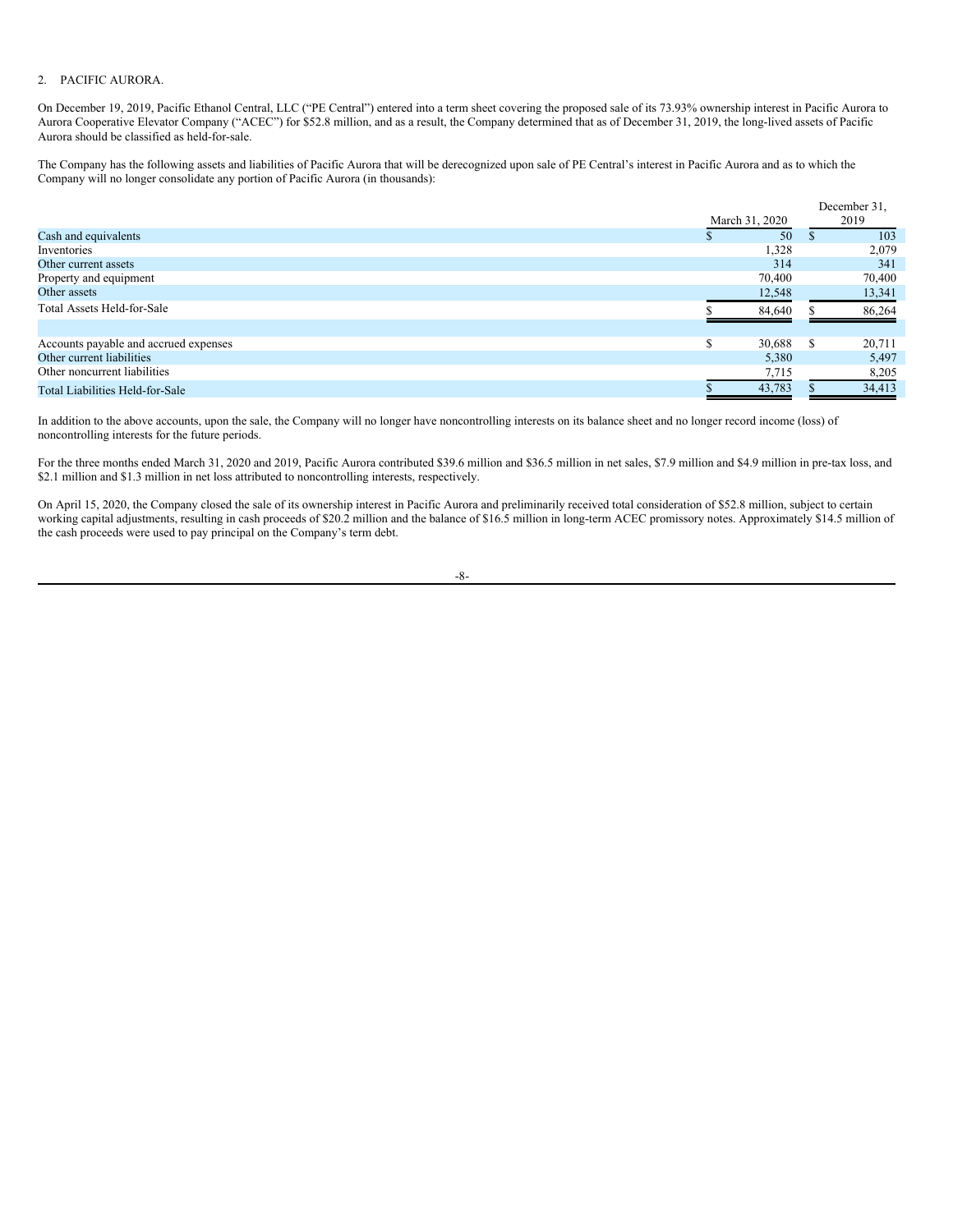# 3. SEGMENTS.

The Company reports its financial and operating performance in two segments: (1) ethanol production, which includes the production and sale of ethanol, specialty alcohols and co-products, with all of the Company's production facilities aggregated, and (2) marketing and distribution, which includes marketing and merchant trading for Companyproduced ethanol, specialty alcohols and co-products and third-party ethanol.

The following tables set forth certain financial data for the Company's operating segments (in thousands):

|                                                |              | Three Months Ended<br>March 31. |               |           |
|------------------------------------------------|--------------|---------------------------------|---------------|-----------|
| <b>Net Sales</b>                               |              | 2020                            |               | 2019      |
| Production, recorded as gross:                 |              |                                 |               |           |
| Ethanol/alcohol sales                          | $\mathbb{S}$ | 186,696                         | $\mathbb{S}$  | 179,388   |
| Co-product sales                               |              | 68,802                          |               | 68,806    |
| Intersegment sales                             |              | 594                             |               | 364       |
| Total production sales                         |              | 256,092                         |               | 248,558   |
| Marketing and distribution:                    |              |                                 |               |           |
| Ethanol/alcohol sales, gross                   | $\mathbb S$  | 55,477                          | $\mathbb{S}$  | 107,154   |
| Ethanol/alcohol sales, net                     |              | 429                             |               | 455       |
| Intersegment sales                             |              | 1,892                           |               | 1,818     |
| Total marketing and distribution sales         |              | 57,798                          |               | 109,427   |
| Intersegment eliminations                      |              | (2,486)                         |               | (2,182)   |
| Net sales as reported                          | \$           | 311,404                         | \$            | 355,803   |
| Cost of goods sold:                            |              |                                 |               |           |
| Production                                     | $\mathbb S$  | 271,690                         | $\mathbb{S}$  | 258,594   |
| Marketing and distribution                     |              | 57,119                          |               | 101,829   |
| Intersegment eliminations                      |              | (4,515)                         |               | (2, 331)  |
| Cost of goods sold, as reported                | $\mathbf S$  | 324,294                         | \$            | 358,092   |
|                                                |              |                                 |               |           |
| Income (loss) before benefit for income taxes: |              |                                 |               |           |
| Production                                     | $\mathbb{S}$ | $(24,593)$ \$                   |               | (17, 566) |
| Marketing and distribution                     |              | 941                             |               | 6,119     |
| Corporate activities                           |              | (3,504)                         |               | (2,714)   |
|                                                | $\mathbb{S}$ | (27, 156)                       | $\mathbb{S}$  | (14, 161) |
| Depreciation and amortization:                 |              |                                 |               |           |
| Production                                     | $\mathbb{S}$ | 9,614                           | $\mathbb{S}$  | 12,005    |
| Corporate activities                           |              | 99                              |               | 121       |
|                                                | \$           | 9,713                           | \$            | 12,126    |
| Interest expense:                              |              |                                 |               |           |
| Production                                     | $\mathbb S$  | 2,116                           | $\mathsf{\$}$ | 1,706     |
| Marketing and distribution                     |              | 627                             |               | 588       |
| Corporate activities                           |              | 2,564                           |               | 2,442     |
|                                                | S.           | 5,307                           | $\mathbb{S}$  | 4,736     |

-9-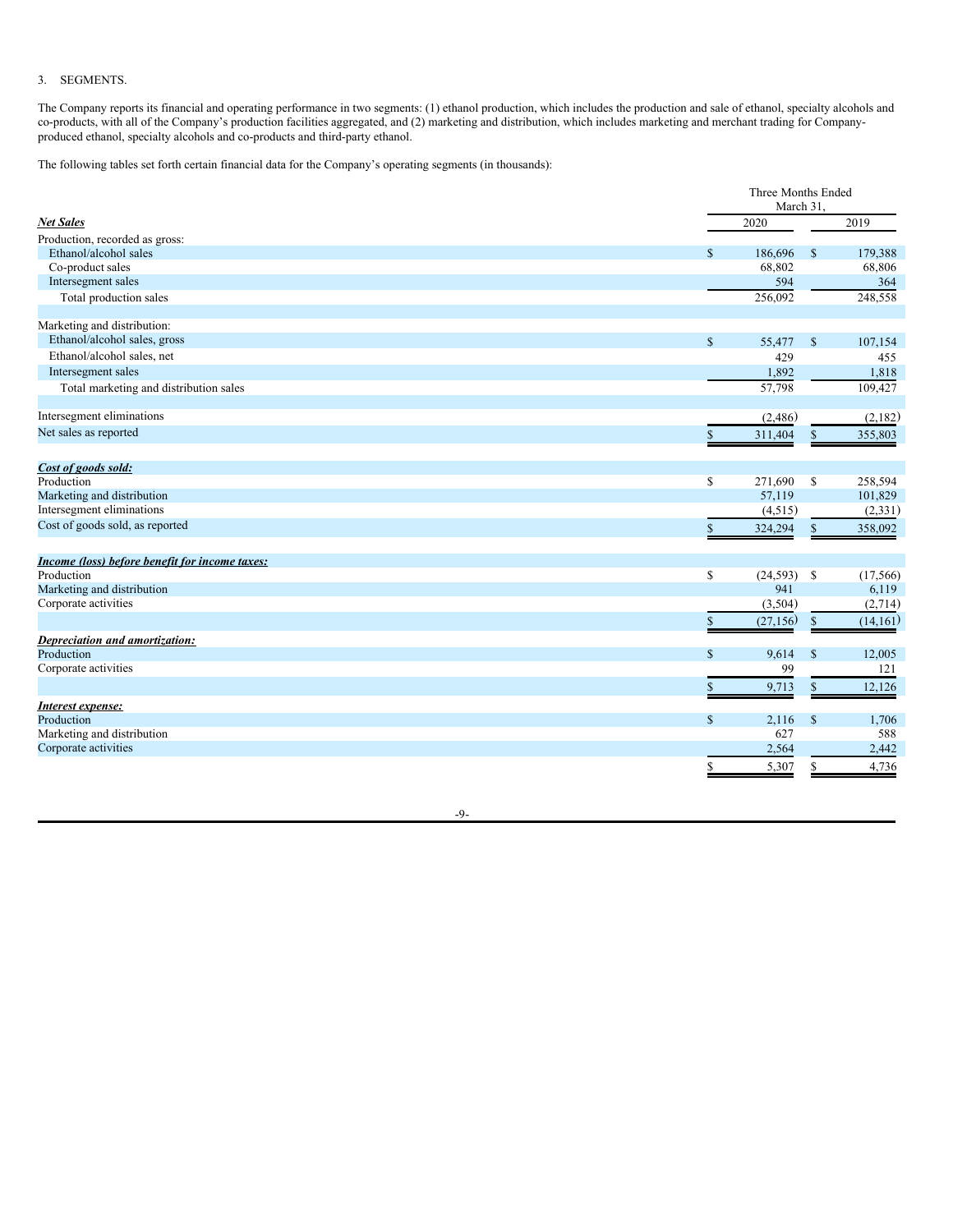The following table sets forth the Company's total assets by operating segment (in thousands):

| Total assets:              |    | March 31, 2020 | December 31,<br>2019 |
|----------------------------|----|----------------|----------------------|
| Production                 | S. | 471,891        | 492,060              |
| Marketing and distribution |    | 82,288         | 106,863              |
| Corporate assets           |    | 16,930         | 13,572               |
|                            |    | 571.109        | 612,495              |

## 4. INVENTORIES.

Inventories consisted primarily of bulk ethanol, specialty alcohols, corn, co-products, low-carbon and Renewable Identification Number ("RIN") credits and unleaded fuel, and are valued at the lower-of-cost-or-net realizable value, with cost determined on a first-in, first-out basis. Inventory is net of a \$5,514,000 and \$1,290,000 valuation adjustment as of March 31, 2020 and December 31, 2019, respectively. Inventory balances consisted of the following (in thousands):

|                            |                | December 31, |
|----------------------------|----------------|--------------|
|                            | March 31, 2020 | 2019         |
| Finished goods             | 29,892         | 38,194       |
| Work in progress           | 3,509          | 7,426        |
| Raw materials              | 6,457          | 7,890        |
| Low-carbon and RIN credits | 4,274          | 5,690        |
| Other                      | 1,400          | 1,400        |
| Total                      | 45,532         | 60,600       |

## 5. DEBT.

Long-term borrowings are summarized as follows (in thousands):

|                                       |                |   | December 31, |
|---------------------------------------|----------------|---|--------------|
|                                       | March 31, 2020 |   | 2019         |
| Kinergy line of credit                | 60,182         | ъ | 78,338       |
| Pekin term loan                       | 39,500         |   | 39,500       |
| Pekin revolving loan                  | 32,000         |   | 32,000       |
| ICP term loan                         | 12,000         |   | 12,000       |
| ICP revolving loan                    | 18,000         |   | 18,000       |
| Parent notes payable                  | 65,782         |   | 65,649       |
|                                       | 227,464        |   | 245,487      |
| Less unamortized debt premium         | 404            |   | 461          |
| Less unamortized debt financing costs | (1, 847)       |   | (2,153)      |
| Less short-term portion               | (86,682)       |   | (63,000)     |
| Long-term debt                        | 139,339        |   | 180,795      |

*PE Pekin Credit Facilities* – On March 20, 2020, Pacific Ethanol Pekin, LLC ("PE Pekin") and its lender agreed to defer \$1.0 million in aggregate interest payments due March 20, 2020 and April 20, 2020 until May 20, 2020. On that same date, the Company granted to the lender a security interest in all of the Company's equity interests in PE Op Co., which indirectly owns the Company's plants located on the West Coast. The Company and certain subsidiaries also entered into intercreditor agreements with the PE Pekin and Illinois Corn Processing, LLC ("ICP") lenders, and the agent for the Company's senior secured noteholders, to address issues of priority and the allocation of proceeds from asset sales. On April 15, 2020, as part and upon the closing of the Company's sale of its interests in Pacific Aurora, the Company made approximately \$11.6 million in principal payments on the PE Pekin term debt.

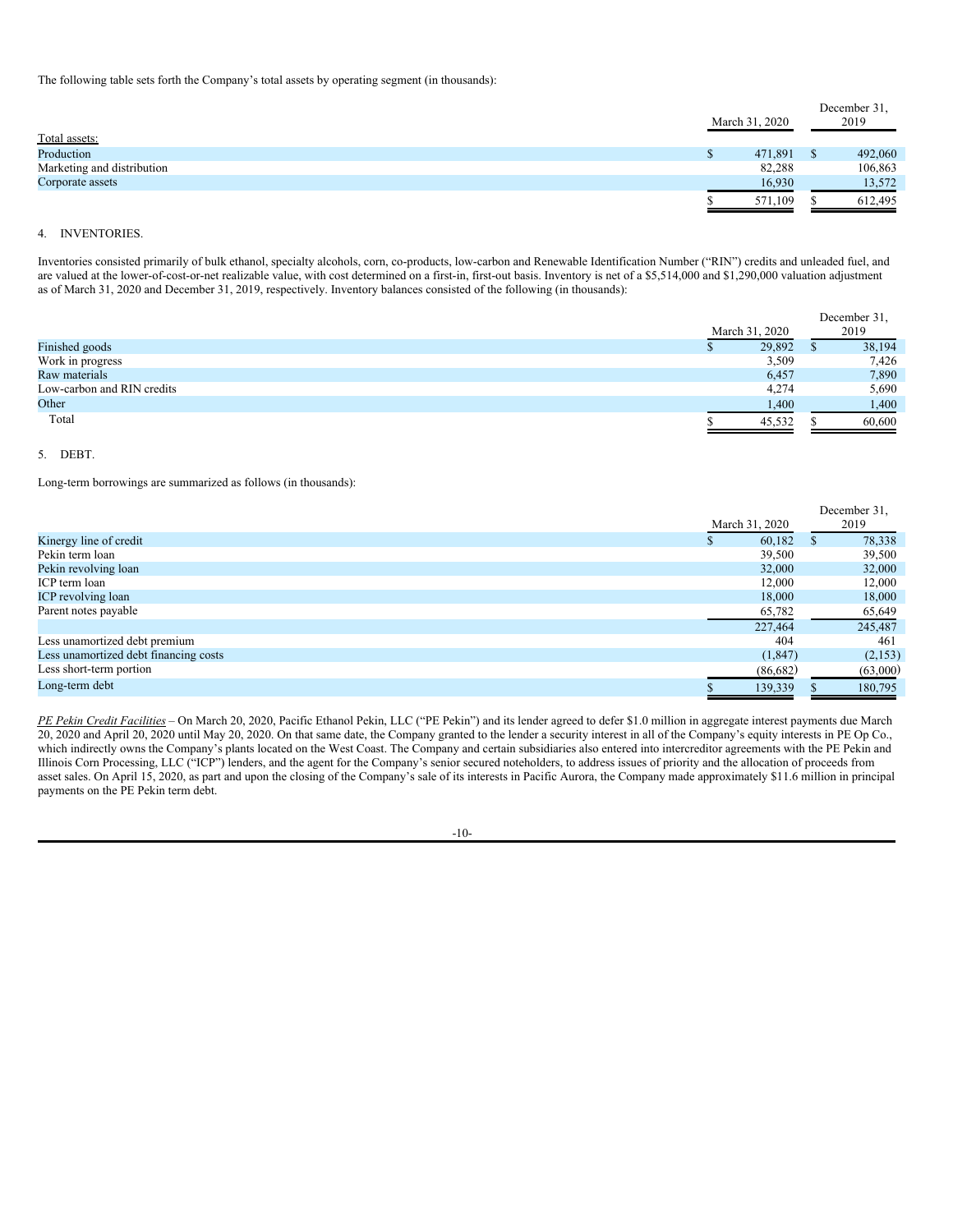*ICP Credit Facilities* – On March 20, 2020, ICP and its lender agreed to defer a \$1.5 million principal payment due March 20, 2020 and \$0.3 million in aggregate interest payments due March 20, 2020 and April 20, 2020 until May 20, 2020. On that same date, the Company granted to the lender a security interest in all of the Company's equity interests in PE Op Co. The Company and certain of its subsidiaries also entered into intercreditor agreements with the PE Pekin and ICP lenders, and the agent for the Company's senior secured noteholders, to address issues of priority and the allocation of proceeds from asset sales. On April 15, 2020, as part and upon the closing of the Company's sale of its interests in Pacific Aurora, the Company made approximately \$2.9 million in principal payments on the ICP term debt.

*CARES Act Loans* – On May 4, 2020, Pacific Ethanol, Inc. and PE Pekin received loan proceeds from Bank of America, NA under the recently enacted Coronavirus Aid, Relief, and Economic Security Act ("CARES Act"), through the Paycheck Protection Program administered by the U.S. Small Business Administration. Pacific Ethanol, Inc. received \$6.0 million and PE Pekin received \$3.9 million in loan proceeds. The loans mature in two years and bear interest at a rate of 1.00% per annum. Under the terms of the loans, certain amounts may be forgiven if they are used for qualifying expenses as described in the CARES Act, but the Company can provide no assurance that it will be able to obtain forgiveness of all or any portion of the loans.

*Restrictions* – At March 31, 2020, there were approximately \$174.9 million of net assets at the Company's subsidiaries that were not available to be transferred to Pacific Ethanol, Inc. in the form of dividends, loans or advances due to restrictions contained in the credit facilities of the Company's subsidiaries.

# 6. COMMITMENTS AND CONTINGENCIES.

*Sales Commitments* – At March 31, 2020, the Company had entered into sales contracts with its major customers to sell certain quantities of ethanol and co-products. The Company had open ethanol indexed-price contracts for 174,527,000 gallons of ethanol as of March 31, 2020 and open fixed-price ethanol sales contracts totaling \$90,554,000 as of March 31, 2020. The Company had open fixed-price co-product sales contracts totaling \$16,607,000 and open indexed-price co-product sales contracts for 220,000 tons as of March 31, 2020. These sales contracts are scheduled to be completed throughout 2020.

*Purchase Commitments* – At March 31, 2020, the Company had indexed-price purchase contracts to purchase 23,295,000 gallons of ethanol and fixed-price purchase contracts to purchase \$9,089,000 of ethanol from its suppliers. The Company had fixed-price purchase contracts to purchase \$11,541,000 of corn from its suppliers as of March 31, 2020. These purchase commitments are scheduled to be satisfied throughout 2020.

*Litigation* – *General* – The Company is subject to various claims and contingencies in the ordinary course of its business, including those related to litigation, business transactions, employee-related matters, environmental regulations, and others. When the Company is aware of a claim or potential claim, it assesses the likelihood of any loss or exposure. If it is probable that a loss will result and the amount of the loss can be reasonably estimated, the Company will record a liability for the loss. If the loss is not probable or the amount of the loss cannot be reasonably estimated, the Company discloses the claim if the likelihood of a potential loss is reasonably possible and the amount involved could be material. While there can be no assurances, the Company does not expect that any of its pending legal proceedings will have a material impact on the Company's financial condition or results of operations.

## 7. PENSION PLANS.

The Company sponsors a defined benefit pension plan (the "Retirement Plan") and a health care and life insurance plan (the "Postretirement Plan"). The Company assumed the Retirement Plan and the Postretirement Plan as part of its acquisition of PE Central on July 1, 2015.

The Retirement Plan is noncontributory, and covers only "grandfathered" unionized employees at the Company's Pekin, Illinois facility who fulfill minimum age and service requirements. Benefits are based on a prescribed formula based upon the employee's years of service. The Retirement Plan, which is part of a collective bargaining agreement, covers only union employees hired prior to November 1, 2010.

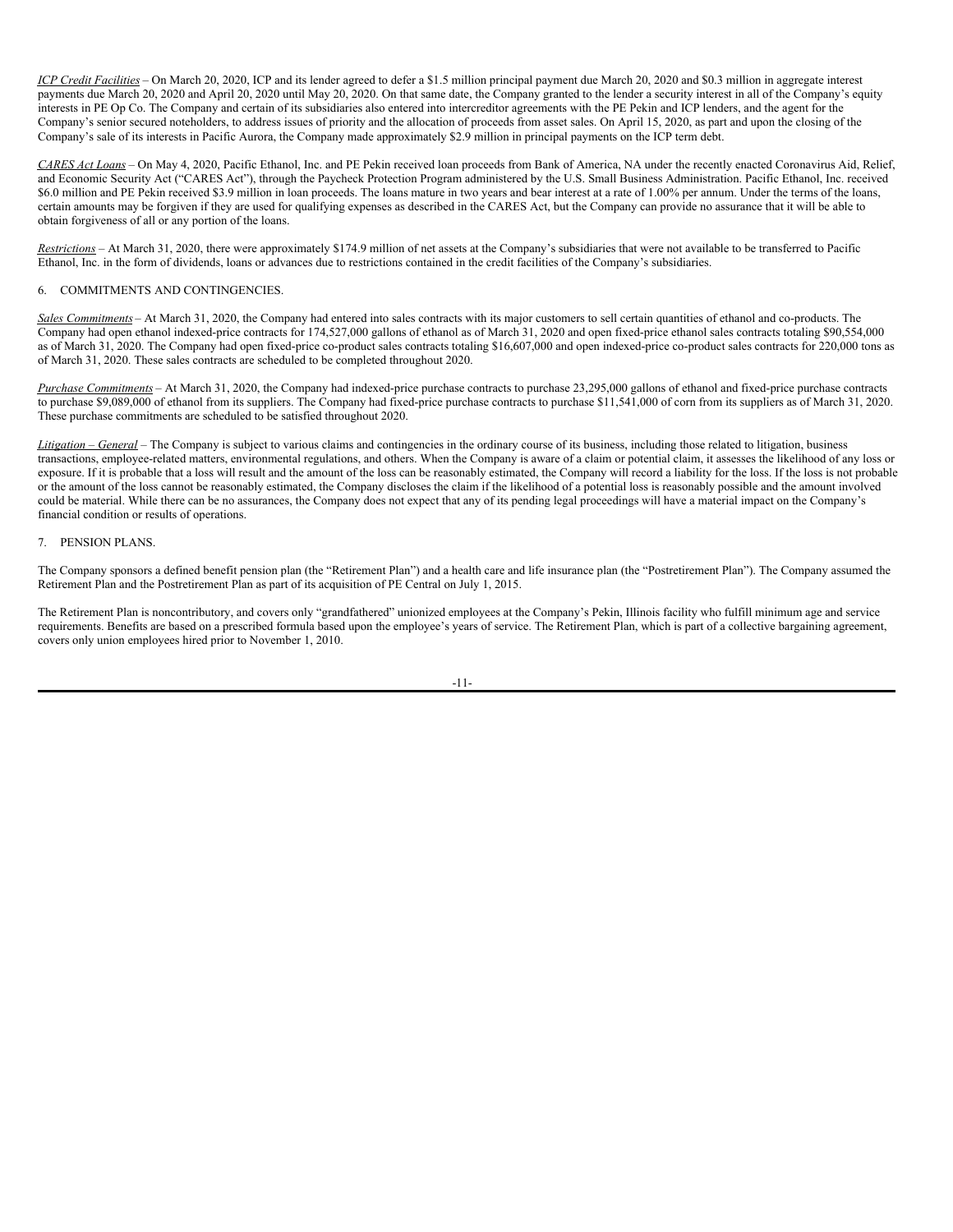The Company uses a December 31 measurement date for its Retirement Plan. The Company's funding policy is to make the minimum annual contribution required by applicable regulations. As of December 31, 2019, the Retirement Plan's accumulated projected benefit obligation was \$21.6 million, with a fair value of plan assets of \$15.7 million. The underfunded amount of \$5.9 million is recorded on the Company's consolidated balance sheet in other liabilities. For the three months ended March 31, 2020, the Retirement Plan's net periodic expense was \$48,000, comprised of \$173,000 in interest cost and \$101,000 in service cost, partially offset by \$226,000 of expected return on plan assets. For the three months ended March 31, 2019, the Retirement Plan's net periodic expense was \$94,000, comprised of \$190,000 in interest cost and \$94,000 in service cost, partially offset by \$190,000 of expected return on plan assets.

The Postretirement Plan provides postretirement medical benefits and life insurance to certain "grandfathered" unionized employees. Employees hired after December 31, 2000 are not eligible to participate in the Postretirement Plan. The Postretirement Plan is contributory, with contributions required at the same rate as active employees. Benefit eligibility under the plan reduces at age 65 from a defined benefit to a defined dollar cap based upon years of service. As of December 31, 2019, the Postretirement Plan's accumulated projected benefit obligation was \$5.3 million and is recorded on the Company's consolidated balance sheet in other liabilities. The Company's funding policy is to make the minimum annual contribution required by applicable regulations. For the three months ended March 31, 2020, the Postretirement Plan's net periodic expense was \$59,000, comprised of \$38,000 of interest cost, \$14,000 of service cost and \$7,000 of amortization expense. For the three months ended March 31, 2019, the Postretirement Plan's net periodic expense was \$102,000, comprised of \$55,000 of interest cost, \$17,000 of service cost and \$30,000 of amortization expense.

## 8. FAIR VALUE MEASUREMENTS.

The fair value hierarchy prioritizes the inputs used in valuation techniques into three levels, as follows:

- $\bullet$  Level 1 Observable inputs unadjusted quoted prices in active markets for identical assets and liabilities;
- Level 2 Observable inputs other than quoted prices included in Level 1 that are observable for the asset or liability through corroboration with market data; and
- Level 3 Unobservable inputs includes amounts derived from valuation models where one or more significant inputs are unobservable. For fair value measurements using significant unobservable inputs, a description of the inputs and the information used to develop the inputs is required along with a reconciliation of Level 3 values from the prior reporting period.

*Pooled separate accounts* – Pooled separate accounts invest primarily in domestic and international stocks, commercial paper or single mutual funds. The net asset value is used as a practical expedient to determine fair value for these accounts. Each pooled separate account provides for redemptions by the Retirement Plan at reported net asset values per share, with little to no advance notice requirement, therefore these funds are classified within Level 2 of the valuation hierarchy.

*Warrants* – The Company's warrants issued December 22, 2019, were valued using the Black-Scholes Valuation Model.

Significant assumptions used and related fair value for the warrants as of March 31, 2020 were as follows:

|                   |                |                     | <b>Rick</b><br>Free Interest |                          | Warrants    |            |
|-------------------|----------------|---------------------|------------------------------|--------------------------|-------------|------------|
| Original Issuance | Exercise Price | $  -$<br>∨olatılıty | Rate                         | m<br>. erm (*<br>(years) | Jutstandıng | Fair Value |
| 12/22/19          | 00.1           | 106.0%              | 0.210<br>U.∠I.               | 2.75                     | .500.000    | 304,000    |
|                   |                |                     |                              |                          |             |            |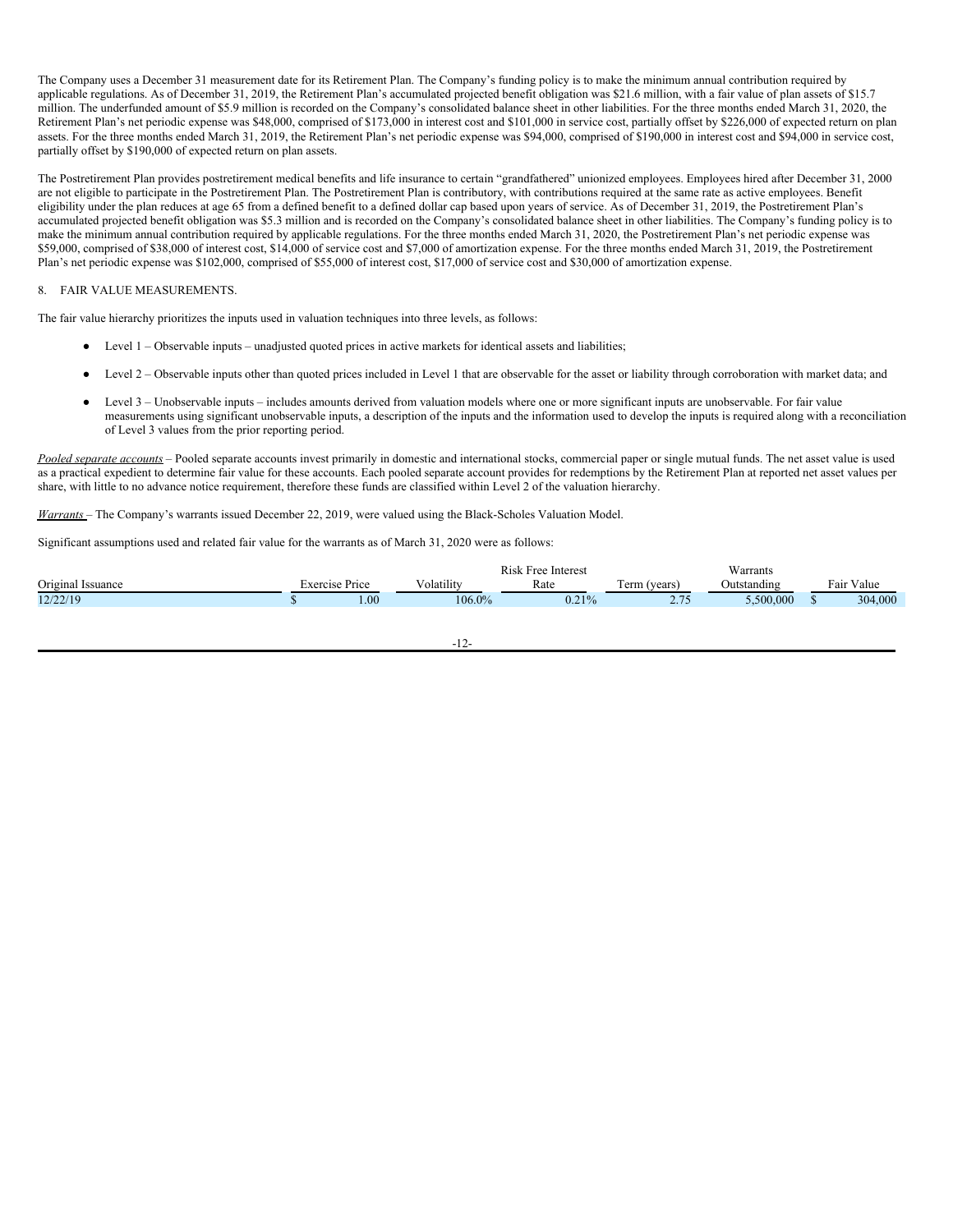Significant assumptions used and related fair value for the warrants as of December 31, 2019 were as follows:

|                     |           |       |                       | $\mathbf{r}$ .<br>Interes<br>×ree |                          | Warrants    |                       |
|---------------------|-----------|-------|-----------------------|-----------------------------------|--------------------------|-------------|-----------------------|
| Original<br>ssuance | i vercise | Price | $\cdots$<br>olatility | Rate                              | 1109r<br>. U 111<br>Cals | Jutstandıng | $ -$<br>value<br>*a11 |
| 12/22/10<br>12121   |           | 00.1  | $76.0\%$              | $0.66\%$                          | 3.00                     | .500.000    | 977,000               |

The fair values of the warrants are based on unobservable inputs and are designated as Level 3 inputs.

*Other Derivative Instruments* – The Company's other derivative instruments consist of commodity positions. The fair values of the commodity positions are based on quoted prices on the commodity exchanges and are designated as Level 1 inputs.

The following table summarizes recurring and nonrecurring fair value measurements by level at March 31, 2020 (in thousands):

|                                 | Fair Value | Level <sup>1</sup>              | Level <sub>2</sub>              | Level 3 |
|---------------------------------|------------|---------------------------------|---------------------------------|---------|
| Assets:                         |            |                                 |                                 |         |
| Long-lived assets held-for-sale | 70,400     | $\overline{\phantom{a}}$        | $\overline{\phantom{a}}$        | 70,400  |
|                                 | 70,400     | $\overline{\phantom{a}}$        | $\overline{\phantom{a}}$        | 70,400  |
| Liabilities:                    |            |                                 |                                 |         |
| Warrants                        | (304)      | $\hspace{0.1mm}-\hspace{0.1mm}$ | $\hspace{0.1mm}-\hspace{0.1mm}$ | (304)   |
|                                 | (304)      | $\overline{\phantom{a}}$        | $\overline{\phantom{a}}$        | (304)   |

The following table summarizes recurring and nonrecurring fair value measurements by level at December 31, 2019 (in thousands):

| Assets:                                                    |     | Fair Value |               | Level 1      | Level 2 |              | Level 3 | Benefit Plan<br>Percentage<br>Allocation |
|------------------------------------------------------------|-----|------------|---------------|--------------|---------|--------------|---------|------------------------------------------|
| Derivative financial instruments                           | ЭĐ. | 2,438      | $^{\circ}$    | $2,438$ \$   |         | $\mathbf{s}$ |         |                                          |
| Long-lived assets held-for-sale                            |     | 70,400     |               |              |         |              | 70,400  |                                          |
| Defined benefit plan assets(1) (pooled separate accounts): |     |            |               |              |         |              |         |                                          |
| Large U.S. Equity $(2)$                                    |     | 4,654      |               |              | 4,654   |              |         | 30%                                      |
| Small/Mid U.S. Equity(3)                                   |     | 2,348      |               |              | 2,348   |              |         | 15%                                      |
| International Equity(4)                                    |     | 2,596      |               | __           | 2,596   |              | --      | 17%                                      |
| Fixed Income(5)                                            |     | 6,056      |               |              | 6,056   |              |         | 38%                                      |
|                                                            |     | 88,492     |               | 2,438        | 15,654  |              | 70,400  |                                          |
| Liabilities:                                               |     |            |               |              |         |              |         |                                          |
| Derivative financial instruments                           | \$  | (1,860)    | <sup>\$</sup> | $(1,860)$ \$ | -       | \$           |         |                                          |
| Warrants                                                   |     | (977)      |               |              |         |              | (977)   |                                          |
|                                                            |     | (2,837)    |               | (1,860)      |         |              | (977)   |                                          |

<sup>(1)</sup> Included in derivative instruments in the consolidated balance sheets.

<sup>(2)</sup> This category includes investments in funds comprised of equity securities of large U.S. companies. The funds are valued using the net asset value method in which an average of the market prices for the underlying investments is used to value the fund.

<sup>(3)</sup> This category includes investments in funds comprised of equity securities of small- and medium-sized U.S. companies. The funds are valued using the net asset value method in which an average of the market prices for the underlying investments is used to value the fund.

<sup>(4)</sup> This category includes investments in funds comprised of equity securities of foreign companies including emerging markets. The funds are valued using the net asset value method in which an average of the market prices for the underlying investments is used to value the fund.

<sup>(5)</sup> This category includes investments in funds comprised of U.S. and foreign investment-grade fixed income securities, high-yield fixed income securities that are rated below investment-grade, U.S. treasury securities, mortgage-backed securities, and other asset-backed securities. The funds are valued using the net asset value method in which an average of the market prices for the underlying investments is used to value the fund.

<sup>-13-</sup>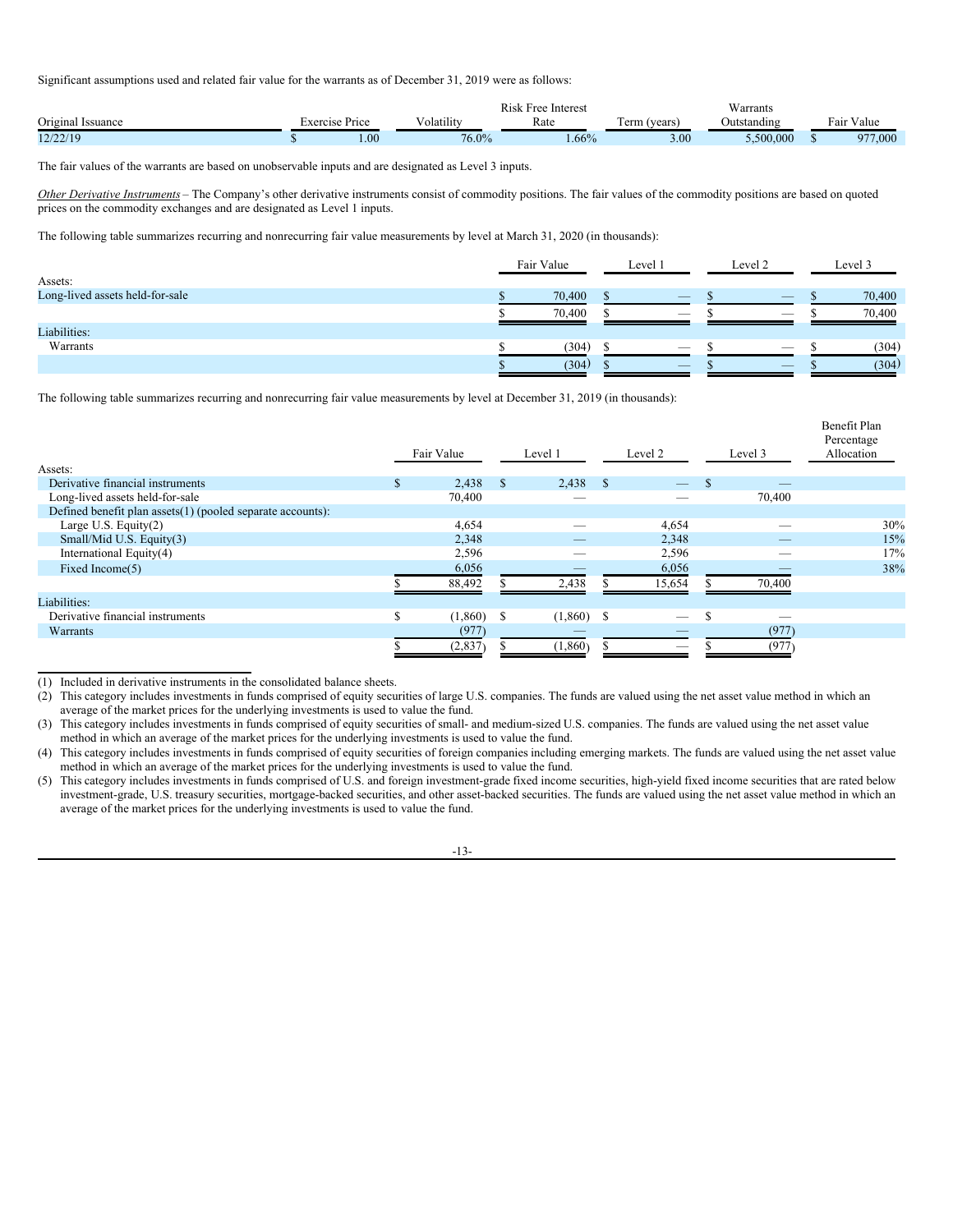# 9. EARNINGS PER SHARE.

The following tables compute basic and diluted earnings per share (in thousands, except per share data):

|                                              |                   | Three Months Ended March 31, 2020 |                     |
|----------------------------------------------|-------------------|-----------------------------------|---------------------|
|                                              | Loss<br>Numerator | <b>Shares</b><br>Denominator      | Per-Share<br>Amount |
| Net loss attributed to Pacific Ethanol, Inc. | (25,100)          |                                   |                     |
| Less: Preferred stock dividends              | (315)             |                                   |                     |
| Basic and diluted loss per share:            |                   |                                   |                     |
| Net loss available to common stockholders    | (25, 415)         | 53,828                            | (0.47)              |
|                                              |                   | Three Months Ended March 31, 2019 |                     |
|                                              | Loss              | <b>Shares</b>                     | Per-Share           |
|                                              | Numerator         | Denominator                       | Amount              |
| Net loss attributed to Pacific Ethanol, Inc. | (12,890)          |                                   |                     |
| Less: Preferred stock dividends              | (312)             |                                   |                     |
| Basic and diluted loss per share:            |                   |                                   |                     |
| Net loss available to common stockholders    | (13,202)          | 45,517                            | (0.29)              |

There were an aggregate of 635,000 potentially dilutive weighted-average shares from convertible securities outstanding for the three months ended March 31, 2020 and 2019. These convertible securities were not considered in calculating diluted net loss per share for the three months ended March 31, 2020 and 2019, as their effect would have been anti-dilutive.

-14-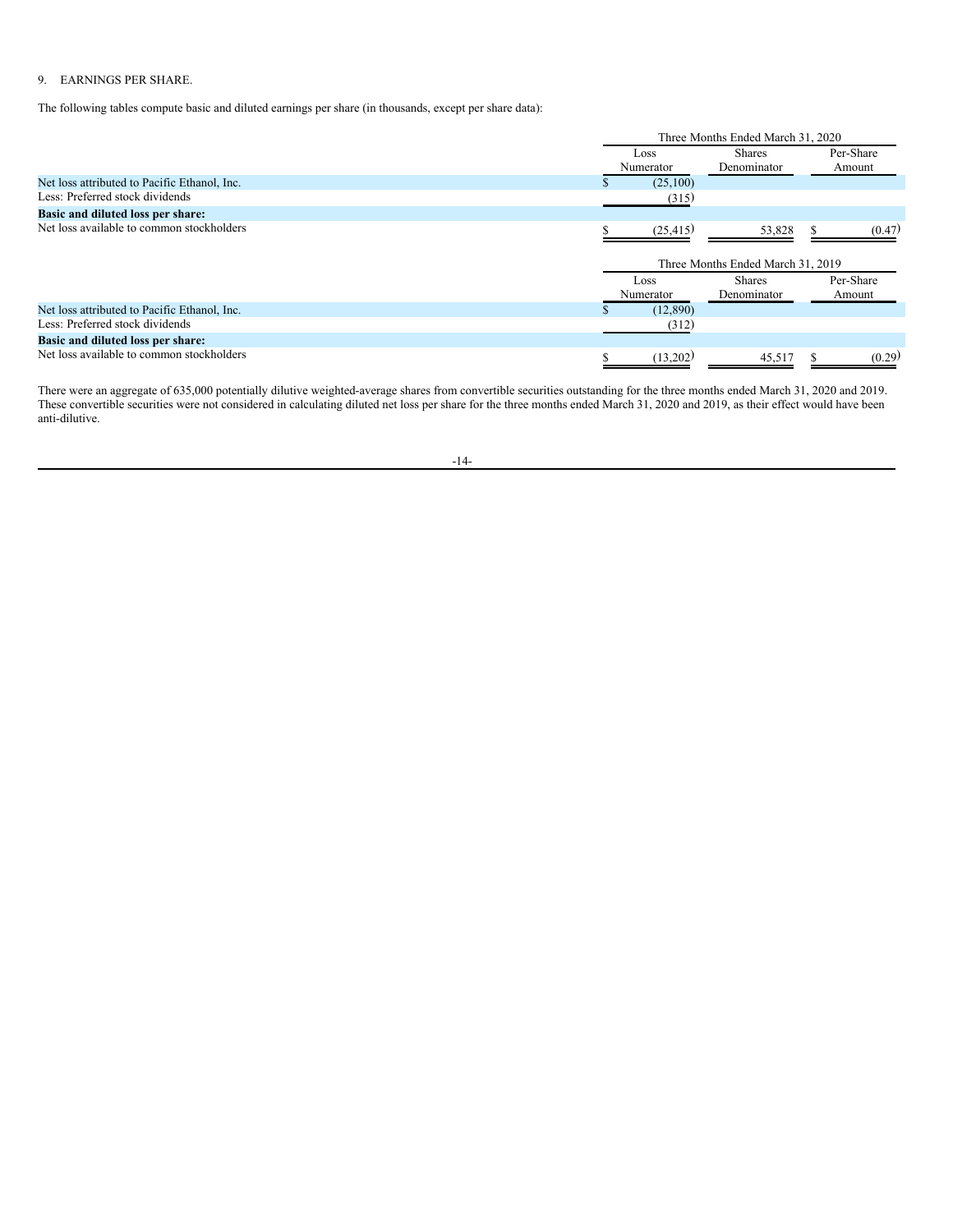## 10. PARENT COMPANY FINANCIALS.

*Restricted Net Assets –* At March 31, 2020, the Company had approximately \$174,900,000 of net assets at its subsidiaries that were not available to be transferred to Pacific Ethanol in the form of dividends, distributions, loans or advances due to restrictions contained in the credit facilities of these subsidiaries.

Parent company financial statements for the periods covered in this report are set forth below (in thousands):

| <b>ASSETS</b>                                     | March 31,<br>2020     | December 31,<br>2019  |  |  |
|---------------------------------------------------|-----------------------|-----------------------|--|--|
| <b>Current Assets:</b>                            |                       |                       |  |  |
| Cash and cash equivalents                         | $\mathbb{S}$<br>9,721 | $\mathbb{S}$<br>4,985 |  |  |
| Receivables from subsidiaries                     | 12,934                | 13,057                |  |  |
| Other current assets                              | 2,336                 | 2,349                 |  |  |
| Total current assets                              | 24,991                | 20,391                |  |  |
| Property and equipment, net                       | 235                   | 269                   |  |  |
| <b>Other Assets:</b>                              |                       |                       |  |  |
| Investments in subsidiaries                       | 195,597               | 218,464               |  |  |
| Pacific Ethanol West plant receivable             | 49,937                | 55,750                |  |  |
| Right of use operating lease assets, net          | 3,187                 | 3,253                 |  |  |
| Other assets                                      | 1,451                 | 1,452                 |  |  |
| Total other assets                                | 250,172               | 278,919               |  |  |
| <b>Total Assets</b>                               | 275,398               | 299,579<br>\$         |  |  |
| <b>Current Liabilities:</b>                       |                       |                       |  |  |
| Accounts payable and accrued liabilities          | $\mathbb{S}$<br>4,721 | $\mathbb{S}$<br>5,907 |  |  |
| Accrued PE Op Co. purchase                        | 3,829                 | 3,829                 |  |  |
| Current portion of long-term debt                 | 10,000                | 10,000                |  |  |
| Other current liabilities                         | 3,128                 | 659                   |  |  |
| Total current liabilities                         | 21,678                | 20,395                |  |  |
| Long-term debt, net of current portion            | 54,931                | 56,110                |  |  |
| Other liabilities                                 | 3,278                 | 3,294                 |  |  |
| <b>Total Liabilities</b>                          | 79,887                | 79,799                |  |  |
| <b>Stockholders' Equity:</b>                      |                       |                       |  |  |
| Preferred stock                                   | 1                     |                       |  |  |
| Common and non-voting common stock                | 56                    | 56                    |  |  |
| Additional paid-in capital                        | 943,453               | 942,307               |  |  |
| Accumulated other comprehensive loss              | (2,370)               | (2,370)               |  |  |
| Accumulated deficit                               | (745, 629)            | (720, 214)            |  |  |
| Total Pacific Ethanol, Inc. stockholders' equity  | 195,511               | 219,780               |  |  |
| <b>Total Liabilities and Stockholders' Equity</b> | 275,398<br>S          | 299,579<br>\$         |  |  |
|                                                   | March 31              | Three Months Ended    |  |  |
|                                                   | 2020                  | 2019                  |  |  |
| Management fees from subsidiaries                 | 3,253<br>$\mathbb{S}$ | $\mathbb{S}$<br>3,330 |  |  |
| Selling, general and administrative expenses      | 5,377                 | 4,729                 |  |  |
| Loss from operations                              | (2, 124)              | (1,399)               |  |  |
| Fair value adjustments                            | 673                   |                       |  |  |
| Interest income                                   | 1,042                 | 1,159                 |  |  |
| Interest expense                                  | (2,640)               | (2, 456)              |  |  |
| Loss before benefit for income taxes              | (3,049)               | (2,696)               |  |  |
| Benefit for income taxes                          |                       |                       |  |  |
|                                                   |                       |                       |  |  |

-15-

Loss before equity in losses of subsidiaries  $(3,049)$  (2,696) Equity in losses of subsidiaries (22,051) (10,194)<br>Consolidated net loss (22,051) (10,194)  $\frac{1}{2}$ Consolidated net loss (12,890)  $\frac{1}{2}$  (12,890)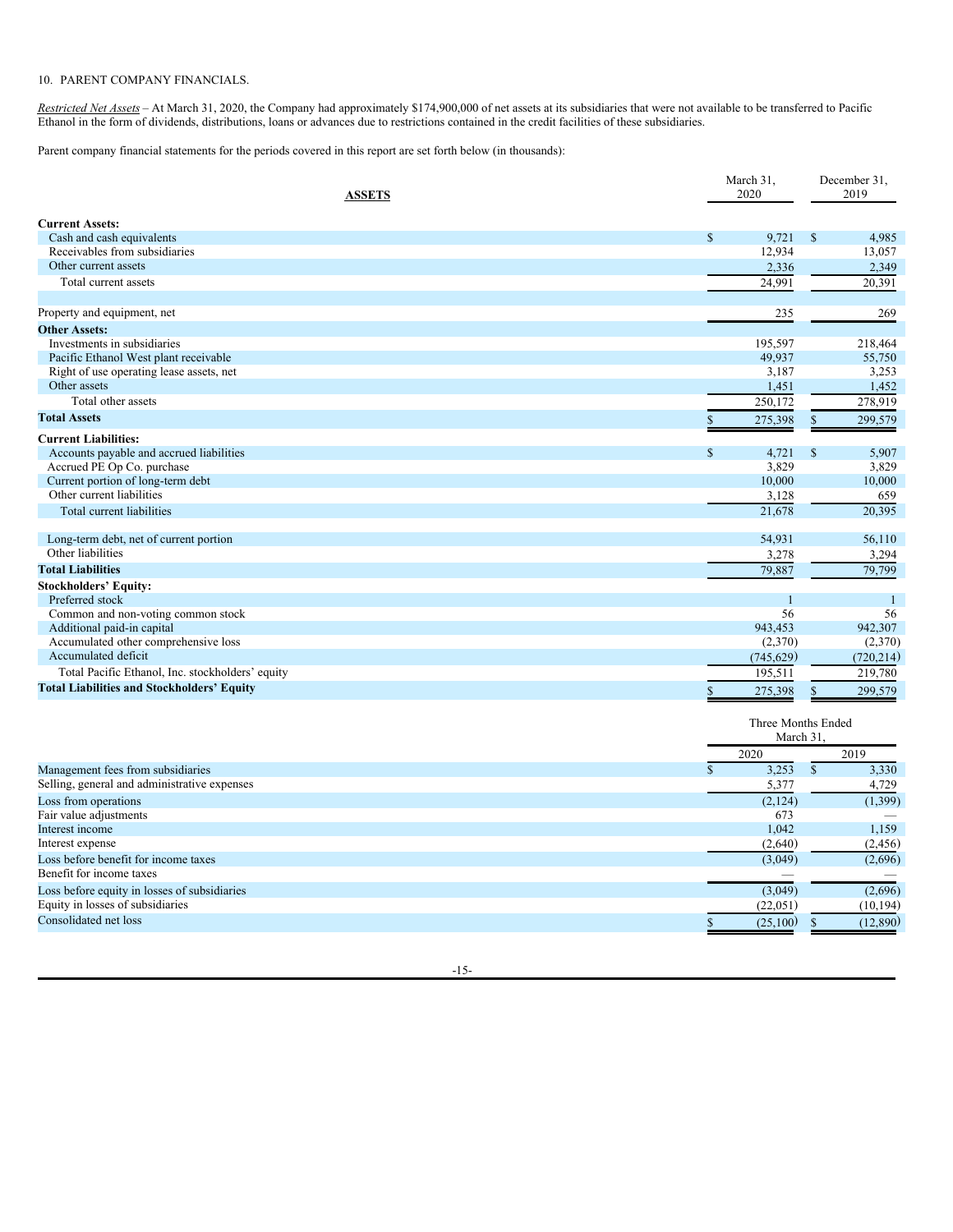|                                                                         |    | For the Three Months<br>Ended March 31. |              |          |
|-------------------------------------------------------------------------|----|-----------------------------------------|--------------|----------|
|                                                                         |    | 2020                                    |              | 2019     |
| <b>Operating Activities:</b>                                            |    |                                         |              |          |
| Net loss                                                                | S. | (25,100)                                | -S           | (12,890) |
| Adjustments to reconcile net loss to cash used in operating activities: |    |                                         |              |          |
| Equity in losses of subsidiaries                                        |    | 22,051                                  |              | 10,194   |
| Fair value adjustments                                                  |    | (673)                                   |              |          |
| Depreciation                                                            |    | 33                                      |              | 75       |
| Amortization (accretion) of debt discount (premium)                     |    | (57)                                    |              | 178      |
| Changes in operating assets and liabilities:                            |    |                                         |              |          |
| Receivables from subsidiaries                                           |    | 123                                     |              | 1,778    |
| Other assets                                                            |    | 29                                      |              | (264)    |
| Accounts payable and accrued expenses                                   |    |                                         |              | 45       |
| Accounts payable with subsidiaries                                      |    | 2,235                                   |              | 797      |
| Net cash used in operating activities                                   |    | (1,359)                                 | S.           | (87)     |
| <b>Investing Activities:</b>                                            |    |                                         |              |          |
| Additions to property and equipment                                     |    |                                         |              |          |
| Net cash used in investing activities                                   |    |                                         | \$           |          |
| <b>Financing Activities:</b>                                            |    |                                         |              |          |
| Proceeds from issuances of common stock                                 | S  | 282                                     | $\mathbb{S}$ | 3,670    |
| Proceeds from plant receivable                                          |    | 5,813                                   |              |          |
| Payments on senior notes                                                |    |                                         |              | (3,748)  |
| Preferred stock dividend payments                                       |    |                                         |              | (312)    |
| Net cash provided by (used in) financing activities                     |    | 6,095                                   | \$           | (390)    |
| Net increase (decrease) in cash and cash equivalents                    |    | 4,736                                   |              | (477)    |
| Cash and cash equivalents at beginning of period                        |    | 4,985                                   |              | 6,759    |
| Cash and cash equivalents at end of period                              |    | 9,721                                   |              | 6,282    |

 $-16-$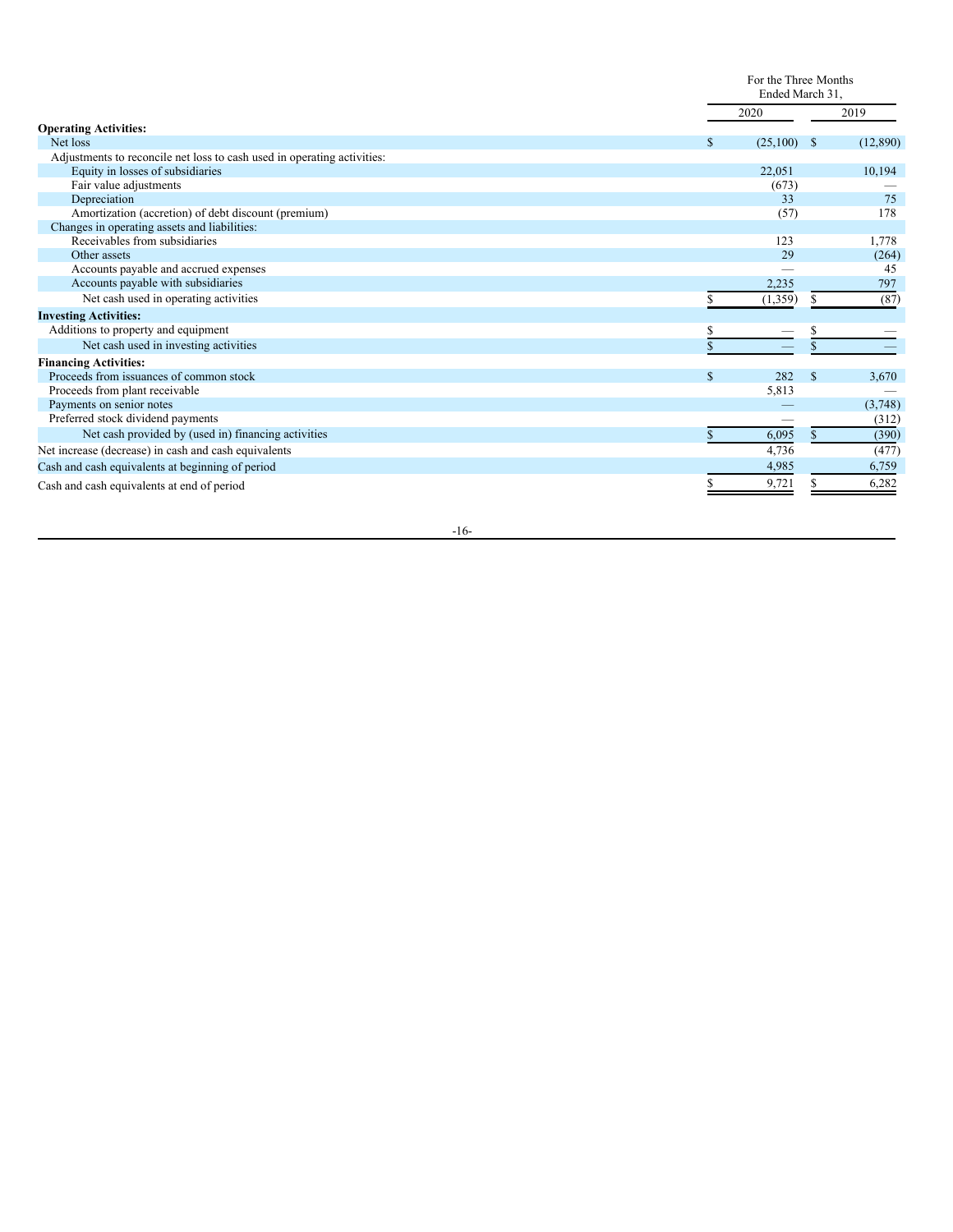## <span id="page-18-0"></span>**ITEM 2. MANAGEMENT'S DISCUSSION AND ANALYSIS OF FINANCIAL CONDITION AND RESULTS OF OPERATIONS.**

The following discussion and analysis should be read in conjunction with our consolidated financial statements and notes to consolidated financial statements included elsewhere in this report. This report and our consolidated financial statements and notes to consolidated financial statements contain forward-looking statements, which generally include the plans and objectives of management for future operations, including plans and objectives relating to our future economic performance and our current beliefs regarding revenues we might generate and profits we might earn if we are successful in implementing our business and growth strategies. The forward-looking statements and associated risks may include, relate to or be qualified by other important factors, including:

- fluctuations in the market price of ethanol and its co-products;
- fluctuations in the costs of key production input commodities such as corn and natural gas;
- the projected growth or contraction in the ethanol and co-product markets in which we operate;
- our strategies for expanding, maintaining or contracting our presence in these markets;
- anticipated trends in our financial condition and results of operations; and
- our ability to distinguish ourselves from our current and future competitors.

You are cautioned not to place undue reliance on any forward-looking statements, which speak only as of the date of this report, or in the case of a document incorporated by reference, as of the date of that document. We do not undertake to update, revise or correct any forward-looking statements, except as required by law.

Any of the factors described immediately above, or referenced from time to time in our filings with the Securities and Exchange Commission or in the "Risk Factors" section below could cause our financial results, including our net income or loss or growth in net income or loss to differ materially from prior results, which in turn could, among other things, cause the price of our common stock to fluctuate substantially.

#### **Recent Developments**

On February 28, 2020, we entered into a membership interest purchase agreement with Aurora Cooperative Elevator Company, or ACEC, to sell our 73.93% ownership interest in Pacific Aurora, LLC, or Pacific Aurora, to ACEC for total consideration of \$52.8 million, subject to certain working capital adjustments, payable in cash and \$16.5 million in ACEC promissory notes. ACEC owned the 26.07% balance of ownership interests in Pacific Aurora.

On April 15, 2020, we closed the sale of our ownership interest in Pacific Aurora and received total consideration of \$52.8 million, subject to certain working capital adjustments, resulting in cash proceeds of \$20.2 million and the balance of \$16.5 million in ACEC promissory notes. Approximately \$14.5 million of the net cash proceeds was used to repay principal on our term debt.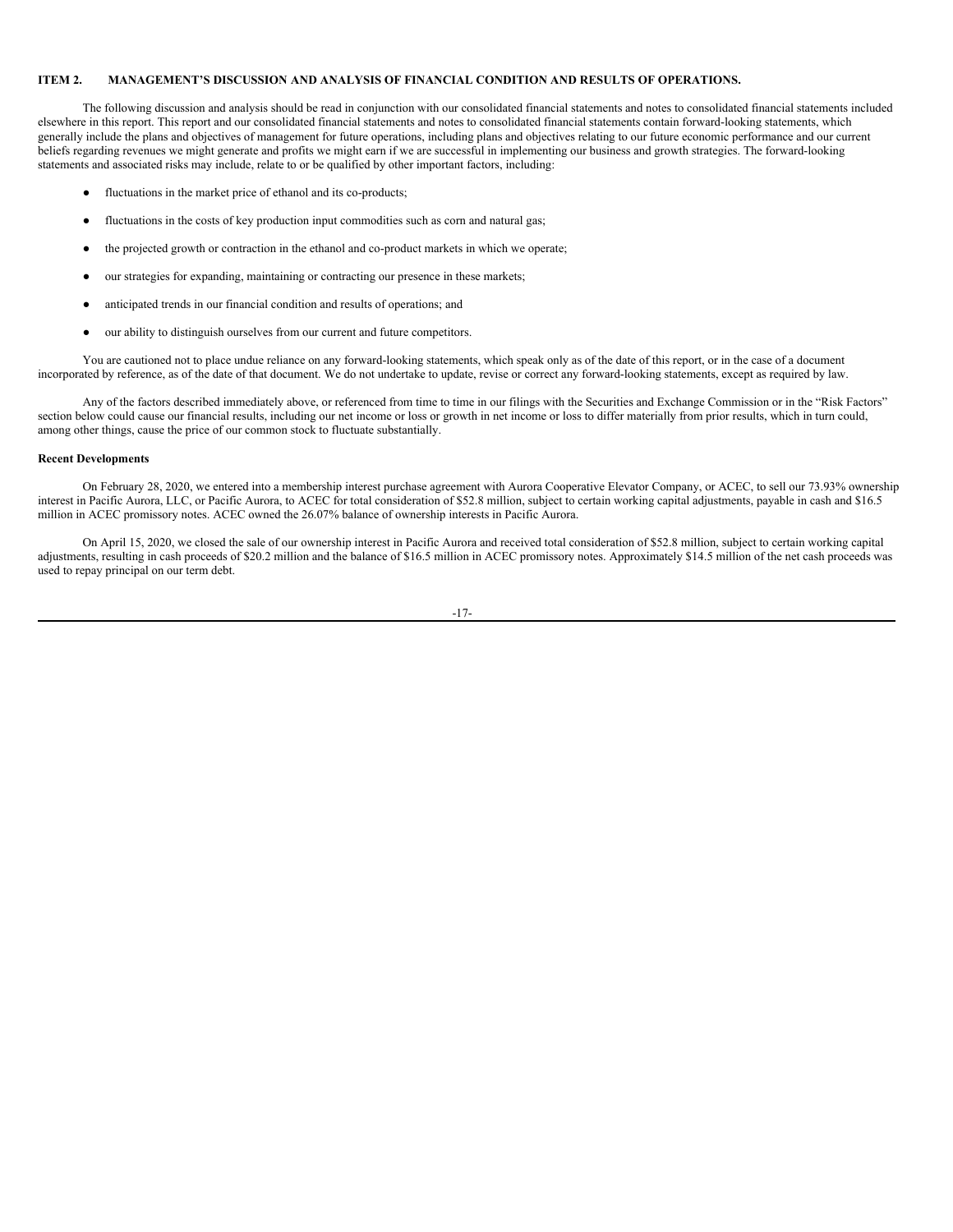#### **Overview**

We are a leading producer and marketer of low-carbon renewable fuels in the United States.

We operate seven strategically-located production facilities. Four of our plants are in the Western states of California, Oregon and Idaho, and three of our plants are located in the Midwestern state of Illinois. We are the seventh largest producer of ethanol in the United States based on annualized volumes. Our plants have a combined production capacity of 450 million gallons per year. We market all the ethanol, specialty alcohols and co-products produced at our plants as well as ethanol produced by third parties. In 2019, we marketed nearly 1.0 billion gallons of ethanol and nearly 3.0 million tons of co-products on a dry matter basis. Our business consists of two operating segments: a production segment and a marketing segment.

Our mission is to be a leading producer and marketer of low-carbon renewable fuels, high-value animal feed and high-quality alcohol products in the United States. We intend to accomplish this goal in part by investing in our ethanol production and distribution infrastructure, lowering the carbon intensity of our ethanol, extending our marketing business into new regional and international markets, and implementing new technologies to promote higher production yields and greater efficiencies.

### *Production Segment*

We produce ethanol, specialty alcohols and co-products at our production facilities described below. Our plants located on the West Coast are near their respective fuel and feed customers, offering significant timing, transportation cost and logistical advantages. Our plants located in the Midwest are in the heart of the Corn Belt, benefit from low-cost and abundant feedstock production and allow for access to many additional domestic markets. In addition, our ability to load unit trains and barges from our Pekin, Illinois plants, allows for greater access to international markets.

Currently, we are operating at approximately 50% of production capacity. As market conditions change, we may increase, decrease or idle production at one or more operating facilities or resume operations at any idled facility.

| <b>Facility Name</b> | <b>Facility Location</b> | <b>Estimated Annual Capacity</b><br>(gallons) |
|----------------------|--------------------------|-----------------------------------------------|
| Magic Valley         | Burley, ID               | 60,000,000                                    |
| Columbia             | Boardman, OR             | 40,000,000                                    |
| Stockton             | Stockton, CA             | 60,000,000                                    |
| Madera               | Madera, CA               | 40,000,000                                    |
| Pekin Wet            | Pekin, IL                | 100,000,000                                   |
| Pekin Dry            | Pekin, IL                | 60,000,000                                    |
| Pekin ICP            | Pekin, IL                | 90,000,000                                    |

We produce ethanol co-products at our production facilities such as wet distillers grains, or WDG, dried distillers grains with solubles, or DDGS, wet and dry corn gluten feed, condensed distillers solubles, corn gluten meal, corn germ, corn oil, dried yeast and  $CO_2$ .

-18-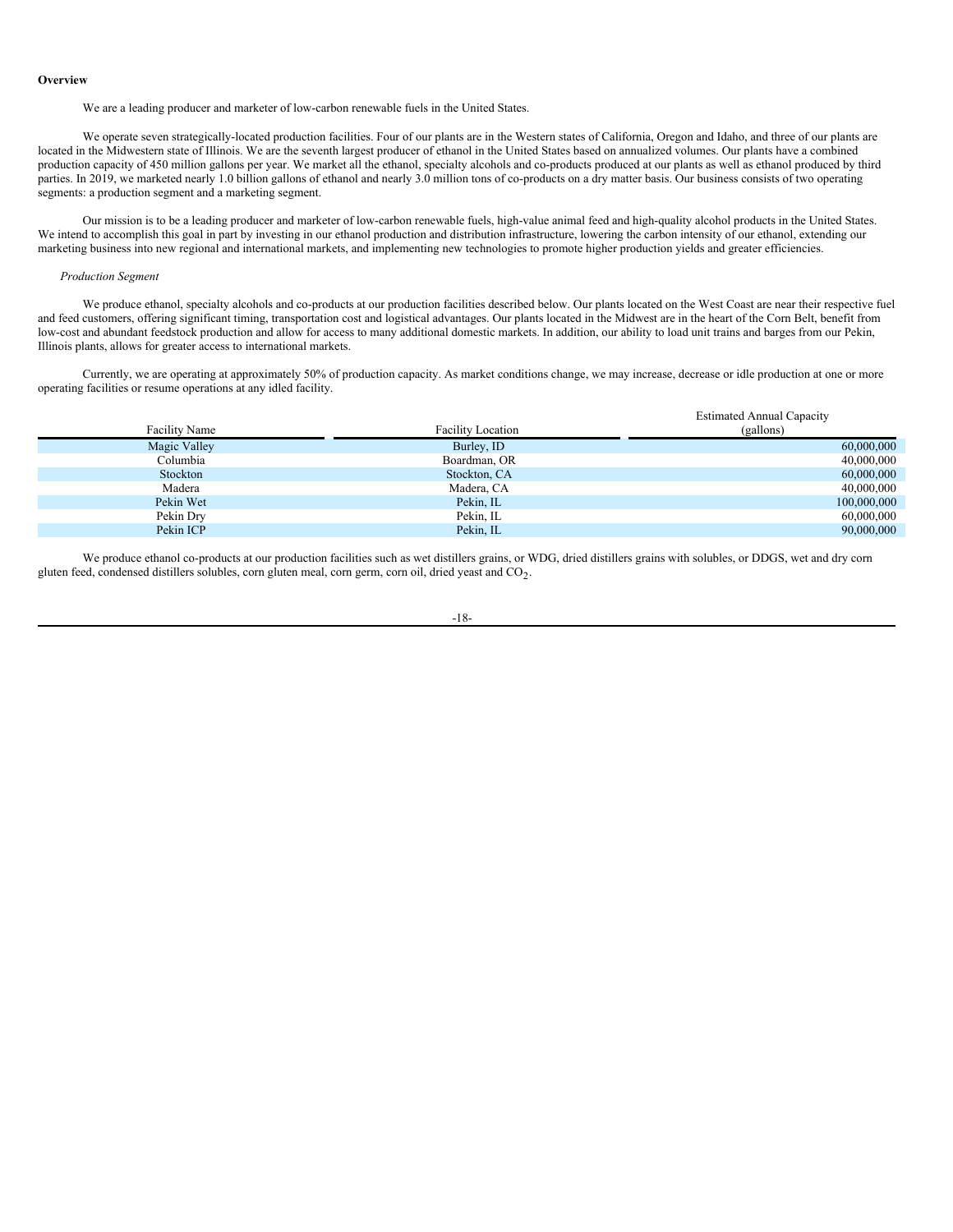#### *Marketing Segment*

We market ethanol, specialty alcohols and co-products produced by our facilities and market ethanol produced by third parties. We have extensive customer relationships throughout the Western and Midwestern United States. Our ethanol customers are integrated oil companies and gasoline marketers who blend ethanol into gasoline. Our customers depend on us to provide a reliable supply of ethanol, and manage the logistics and timing of delivery with very little effort on their part. Our customers collectively require ethanol volumes in excess of the supplies we produce at our production facilities. We secure additional ethanol supplies from third-party plants in California and other third-party suppliers in the Midwest where a majority of ethanol producers are located. We arrange for transportation, storage and delivery of ethanol purchased by our customers through our agreements with third-party service providers in the Western United States as well as in the Midwest from a variety of sources.

We market our distillers grains and other feed co-products to dairies and feedlots, in many cases located near our ethanol plants. These customers use our feed coproducts for livestock as a substitute for corn and other sources of starch and protein. We sell our corn oil to poultry and biodiesel customers. We do not market co-products from other ethanol producers.

See "Note 2 – Segments" to our Notes to Consolidated Financial Statements included elsewhere in this report for financial information about our business segments.

## **Current Initiatives and Outlook**

In the first quarter of 2020, we experienced an acute negative margin environment resulting from continued excess ethanol supplies compounded by plummeting demand from the impact of the coronavirus pandemic. The effects of the pandemic, including stay-at-home orders, significantly reduced ethanol demand by up to 50% or more in the markets we serve. Declining demand impacted the market price of ethanol, pushing prices to historically low levels. Although corn prices also declined, they moved less on a percentage basis, and did not fully mitigate the effects of lower ethanol prices, resulting in industry-wide negative production margins.

As a result, the ethanol industry as a whole reduced production to an unprecedented 50% of capacity. Over 75 production facilities were fully idled and many others reduced production to minimum levels. We initially reduced production levels and overall plant utilization to 40% of capacity, while seeking to balance our customer commitments with our need to minimize negative operating cash flow. Overall, we are currently producing at approximately 50% of total capacity, having gradually increased production based on higher demand and improving margins. Since early May, demand has improved by more than 20% and industry ethanol inventories have declined.

Our ICP production facility in Pekin, Illinois continues to produce and sell record amounts of high-quality alcohol, a key ingredient in the production of sanitizers and disinfectants, validating one of our strategic objectives in acquiring the facility to diversify our products. In addition, we have benefitted from higher demand and prices for our high-protein animal feed products as a result of lower industry supplies due to reduced production of ethanol and co-products. We are encouraged by the performance of our Pekin operations, which we expect will make a materially positive contribution to our results for the second quarter.

United States ethanol exports were strong in the first quarter with over 500 million gallons exported, representing a 30% increase over the comparable period in 2019. Although exports have slowed thus far in the second quarter due to reduced demand caused by the coronavirus pandemic, we expect exports to rebound as countries reopen their economies. China is the first country to emerge from the most significant effects of the coronavirus pandemic, and we are optimistic that China may step in as a significant buyer of United States ethanol as part of China's phase-one trade deal with the United States.

The Environmental Protection Agency, or EPA, has elected not to appeal a 10th Circuit federal court decision limiting small refinery exemptions from the national Renewable Fuel Standard, or RFS. While the court decision is geographically limited, subject to the appeals process, we expect the EPA to apply the decision nationally and substantially limit small refinery exemptions going forward. If applied nationally, we estimate that fewer small refinery exemptions would restore over 1.0 billion gallons of annual demand for renewable fuels once the industry recovers from the coronavirus pandemic.

We continue to pursue a number of strategic initiatives focused on the sale of additional production assets, a reduction of our debt levels, a strengthening of our cash and liquidity position, and opportunities for strategic partnerships and capital raising activities, positioning us to optimize our business performance. Our most significant challenge in meeting these objectives would be a sustained adverse margin environment. See "-Liquidity and Capital Resources".

We remain focused on implementing initiatives and investing in our assets to reduce costs, both at the operating and corporate levels; further diversifying our sales through additional high-protein animal feed and high-quality alcohol products; improving our production yields and other operating efficiencies; and reducing the carbon intensity of the ethanol we produce. Overall, we remain confident in the compelling cost, octane, carbon and health benefits of ethanol, and its long-term demand as a valuable transportation fuel.

-19-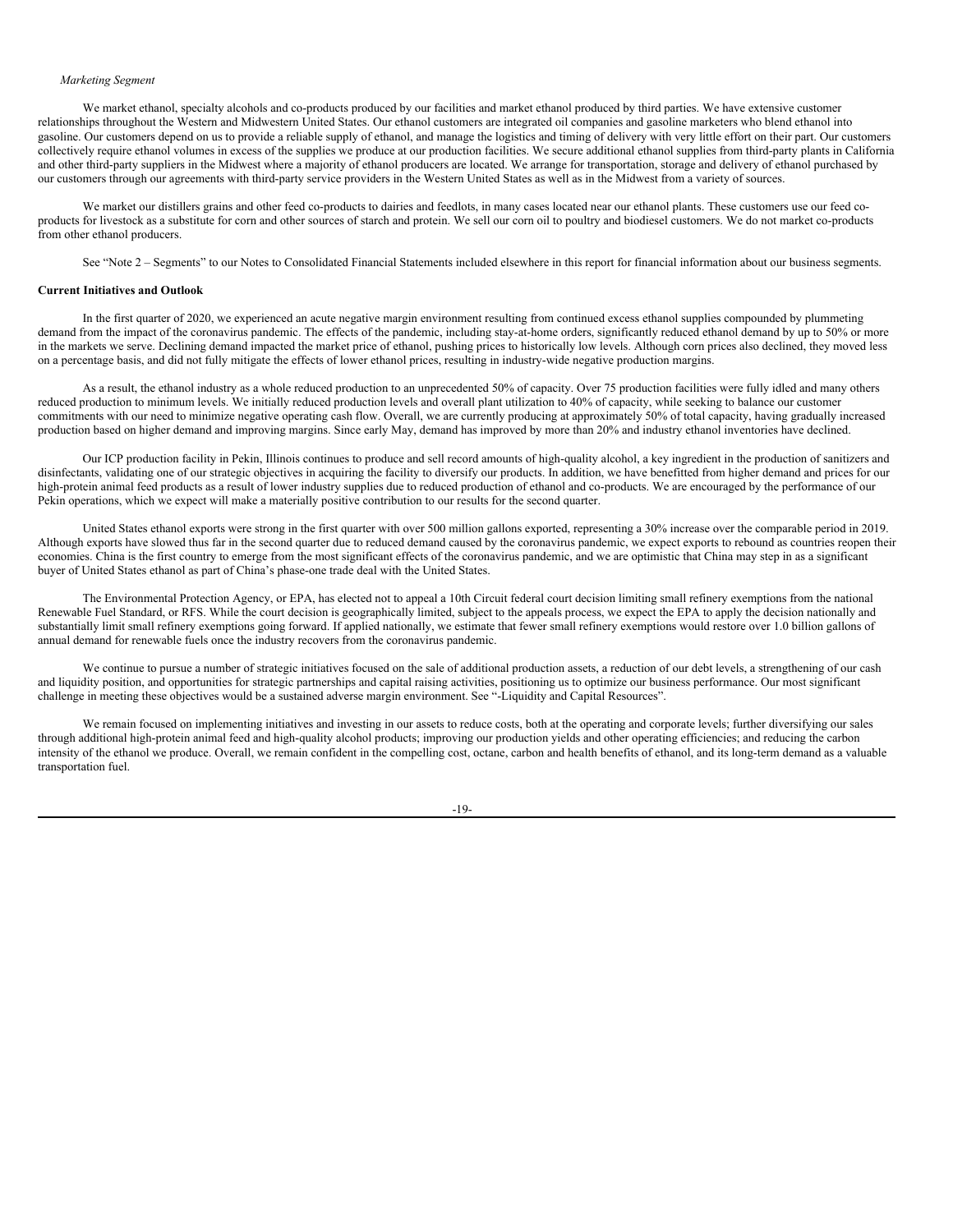#### **Critical Accounting Policies**

The preparation of our financial statements, which have been prepared in accordance with accounting principles generally accepted in the United States of America, requires us to make judgments and estimates that may have a significant impact upon the portrayal of our financial condition and results of operations. We believe that of our significant accounting policies, the following require estimates and assumptions that require complex, subjective judgments by management that can materially impact the portrayal of our financial condition and results of operations: revenue recognition; impairment of long-lived assets and held-for-sale classification; valuation of allowance for deferred taxes and derivative instruments. These significant accounting principles are more fully described in "Management's Discussion and Analysis of Financial Condition and Results of Operations—Critical Accounting Policies" in our Annual Report on Form 10-K for the year ended December 31, 2019.

# **Results of Operations**

The following selected financial information should be read in conjunction with our consolidated financial statements and notes to our consolidated financial statements included elsewhere in this report, and the other sections of "Management's Discussion and Analysis of Financial Condition and Results of Operations" contained in this report.

Certain performance metrics that we believe are important indicators of our results of operations include:

|                                                                      |              | Three Months Ended |     |       |            |  |
|----------------------------------------------------------------------|--------------|--------------------|-----|-------|------------|--|
|                                                                      |              | March 31.          |     |       | Percentage |  |
|                                                                      |              | 2020               |     | 2019  | Change     |  |
| Production gallons sold (in millions)                                |              | 122.5              |     | 116.9 | $4.8\%$    |  |
| Third party gallons sold (in millions)                               |              | 62.4               |     | 94.9  | $(34.2)\%$ |  |
| Total gallons sold (in millions)                                     |              | 184.9              |     | 211.8 | $(12.7)\%$ |  |
| Total gallons produced (in millions)                                 |              | 116.2              |     | 122.5 | $(5.1)\%$  |  |
| Production capacity utilization                                      |              | 77%                |     | 82%   | $(6.1)\%$  |  |
| Average sales price per gallon                                       | \$           | 1.51               | \$. | 1.53  | $(1.3)\%$  |  |
| Corn cost per bushel—CBOT equivalent                                 | S            | 3.79               | S   | 3.73  | 1.6%       |  |
| Average basis $(1)$                                                  |              | 0.44               |     | 0.38  | 15.8%      |  |
| Delivered cost of corn                                               |              | 4.23               |     | 4.11  | 2.9%       |  |
| Total co-product tons sold (in thousands)                            |              | 671.9              |     | 684.1 | $(1.8)\%$  |  |
| Co-product revenues as $\%$ of delivered cost of corn <sup>(2)</sup> |              | 37.0%              |     | 38.8% | $(4.6)\%$  |  |
| Average CBOT ethanol price per gallon                                | $\mathbf{s}$ | 1.24               | \$. | 1.32  | $(6.1)\%$  |  |
| Average CBOT corn price per bushel                                   | ¢<br>ъ       | 3.74               |     | 3.73  | $0.3\%$    |  |

(1) Corn basis represents the difference between the immediate cash price of delivered corn and the future price of corn for Chicago delivery.

(2) Co-product revenues as a percentage of delivered cost of corn shows our yield based on sales of co-products, including WDG and corn oil, generated from ethanol we produced.

# *Net Sales, Cost of Goods Sold and Gross Profit (Loss)*

The following table presents our net sales, cost of goods sold and gross profit (loss) in dollars and gross profit (loss) as a percentage of net sales (in thousands, except percentages):

|                         |              | Three Months Ended<br>March 31. |  |           | Change in |            |  |
|-------------------------|--------------|---------------------------------|--|-----------|-----------|------------|--|
|                         | 2020<br>2019 |                                 |  | Dollars   | Percent   |            |  |
| Net sales               |              | 311,404                         |  | 355,803   | (44,399)  | $(12.5)\%$ |  |
| Cost of goods sold      |              | 324,294                         |  | 358,092   | (33, 798) | $(9.4)\%$  |  |
| Gross loss              |              | (12,890)                        |  | (2,289)   | (10,601)  | $463.1\%$  |  |
| Percentage of net sales |              | $(4.1)\%$                       |  | $(0.6)\%$ |           |            |  |

*Net Sales*

The decrease in our net sales for the three months ended March 31, 2020 as compared to the same period in 2019 was due to both a decrease in our total ethanol gallons sold and a decrease in our average ethanol sales price per gallon.

We sold fewer third party gallons and co-products for the three months ended March 31, 2020 as compared to the same period in 2019, but sold more production gallons on a period-over-period comparison. Our production capacity utilization nevertheless declined to an average 77% for the three months ended March 31, 2020 compared to 82% for the same period in 2019. For the three months ended March 31, 2020, we focused on selling our own production gallons and did not source third party gallons in typical volumes due to reduced demand from the effects of the coronavirus pandemic on the transportation fuels sector.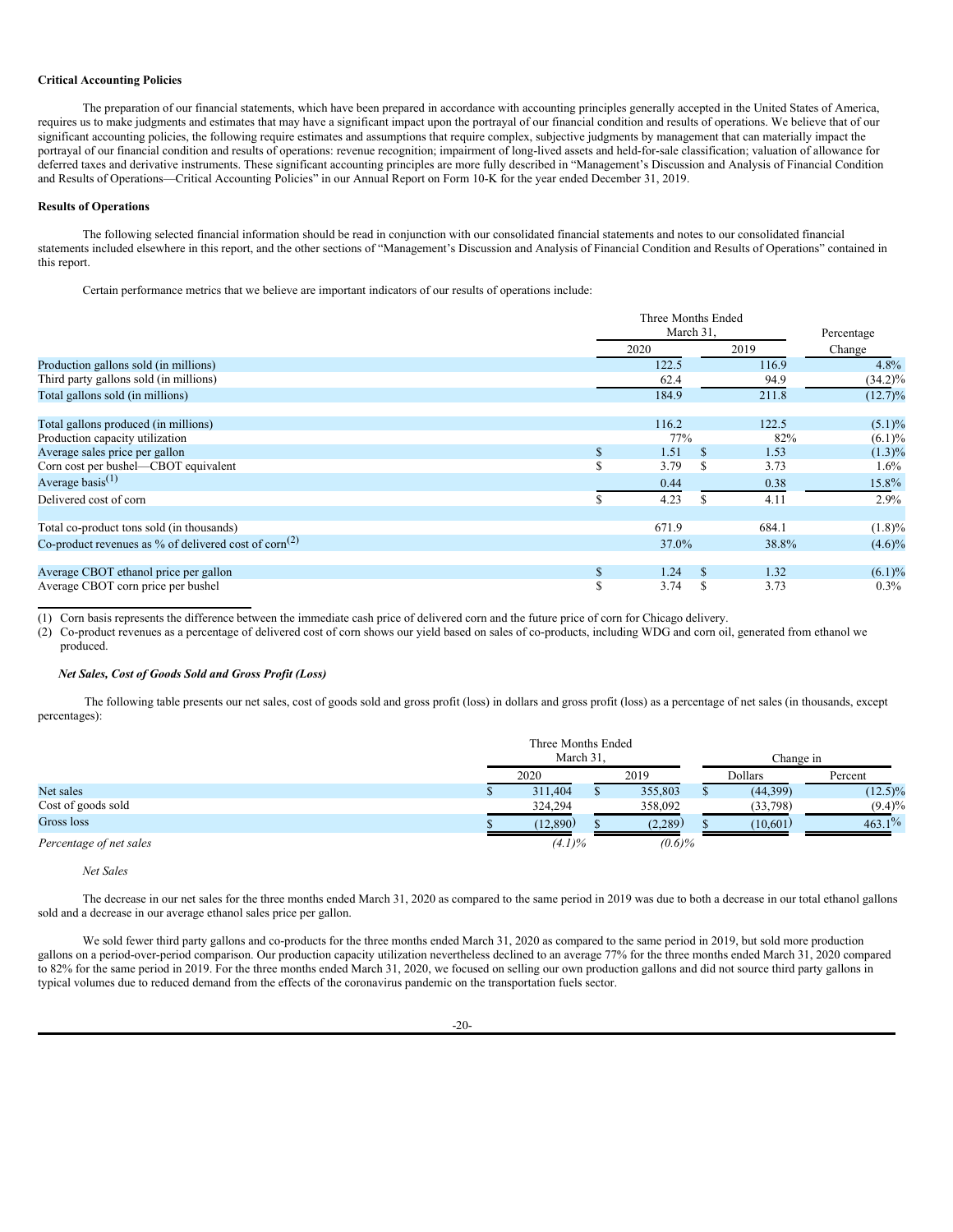On a consolidated basis, our average sales price per gallon decreased 1.3% to \$1.51 for the three months ended March 31, 2020 compared to our average sales price per gallon of \$1.53 for the same period in 2019. The average Chicago Board of Trade, or CBOT, ethanol price per gallon, decreased 6.1% to \$1.24 for the three months ended March 31, 2020 compared to an average CBOT sales price per gallon of \$1.32 for the same period in 2019.

### *Production Segment*

Net sales of ethanol from our production segment increased by \$7.3 million, or 4%, to \$186.7 million for the three months ended March 31, 2020 as compared to \$179.4 million for the same period in 2019. Our total volume of production ethanol gallons sold increased by 5.6 million gallons, or 5%, to 122.5 million gallons for the three months ended March 31, 2020 as compared to 116.9 million gallons for the same period in 2019. Our production segment's average sales price per gallon declined 1% to \$1.52 for the three months ended March 31, 2020 compared to our production segment's average sales price per gallon of \$1.53 for the same period in 2019. At our production segment's average sales price per gallon of \$1.52 for the three months ended March 31, 2020, we generated \$8.5 million in additional net sales from our production segment from the 5.6 million additional gallons of produced ethanol sold in the three months ended March 31, 2020 as compared to the same period in 2019. The decline of \$0.01 in our production segment's average sales price per gallon for the three months ended March 31, 2020 as compared to the same period in 2019 reduced our net sales of ethanol from our production segment by \$1.2 million.

Net sales of co-products remained flat at \$68.8 million for the three months ended March 31, 2020 and 2019. Our total volume of co-products sold declined by 12.2 thousand tons, or 2%, to 671.9 thousand tons for the three months ended March 31, 2020 from 684.1 thousand tons for the same period in 2019 and our average sales price per ton increased to \$102.40 per ton for the three months ended March 31, 2020 from \$100.58 per ton for the same period in 2019. At our average sales price per ton of \$102.40 for the three months ended March 31, 2020, we generated \$1.2 million less in net sales from the 12.2 thousand ton decline in co-products sold in the three months ended March 31, 2020 as compared to the same period in 2019. The increase in our average sales price per ton of \$1.82, or 2%, for the three months ended March 31, 2020 as compared to the same period in 2019 increased our net sales of co-products by \$1.2 million.

#### *Marketing Segment*

Net sales of ethanol from our marketing segment, excluding intersegment sales, decreased by \$51.7 million, or 48%, to \$55.9 million for the three months ended March 31, 2020 as compared to \$107.6 million for the same period in 2019. Our total volume of ethanol gallons sold by our marketing segment declined by 26.9 million gallons, or 13%, to 184.9 million gallons for the three months ended March 31, 2020 as compared to 211.8 million gallons for the same period in 2019.

Our marketing segment's average sales price per gallon remained flat at \$1.64 for the three months ended March 31, 2020 and 2019.

At our marketing segment's average sales price per gallon of \$1.64 for the three months ended March 31, 2020, we generated \$51.4 million less in net sales from our marketing segment from the 26.9 million fewer ethanol gallons sold in the three months ended March 31, 2020 as compared to the same period in 2019. A slight decline of less than \$0.01 in our average sales price per gallon for the three months ended March 31, 2020 as compared to the same period in 2019 reduced our net sales from third-party ethanol sold by our marketing segment by \$0.3 million.

## *Cost of Goods Sold and Gross Loss*

Our consolidated gross loss increased to \$12.9 million for the three months ended March 31, 2020 as compared to \$2.3 million for the same period in 2019, representing a negative gross profit margin of 4.1% for the three months ended March 31, 2020 as compared to a negative gross profit margin of 0.6% for the same period in 2019. Our consolidated gross loss increased primarily due to significantly lower crush margins resulting from lower ethanol prices from reduced transportation fuel demand and higher corn costs.

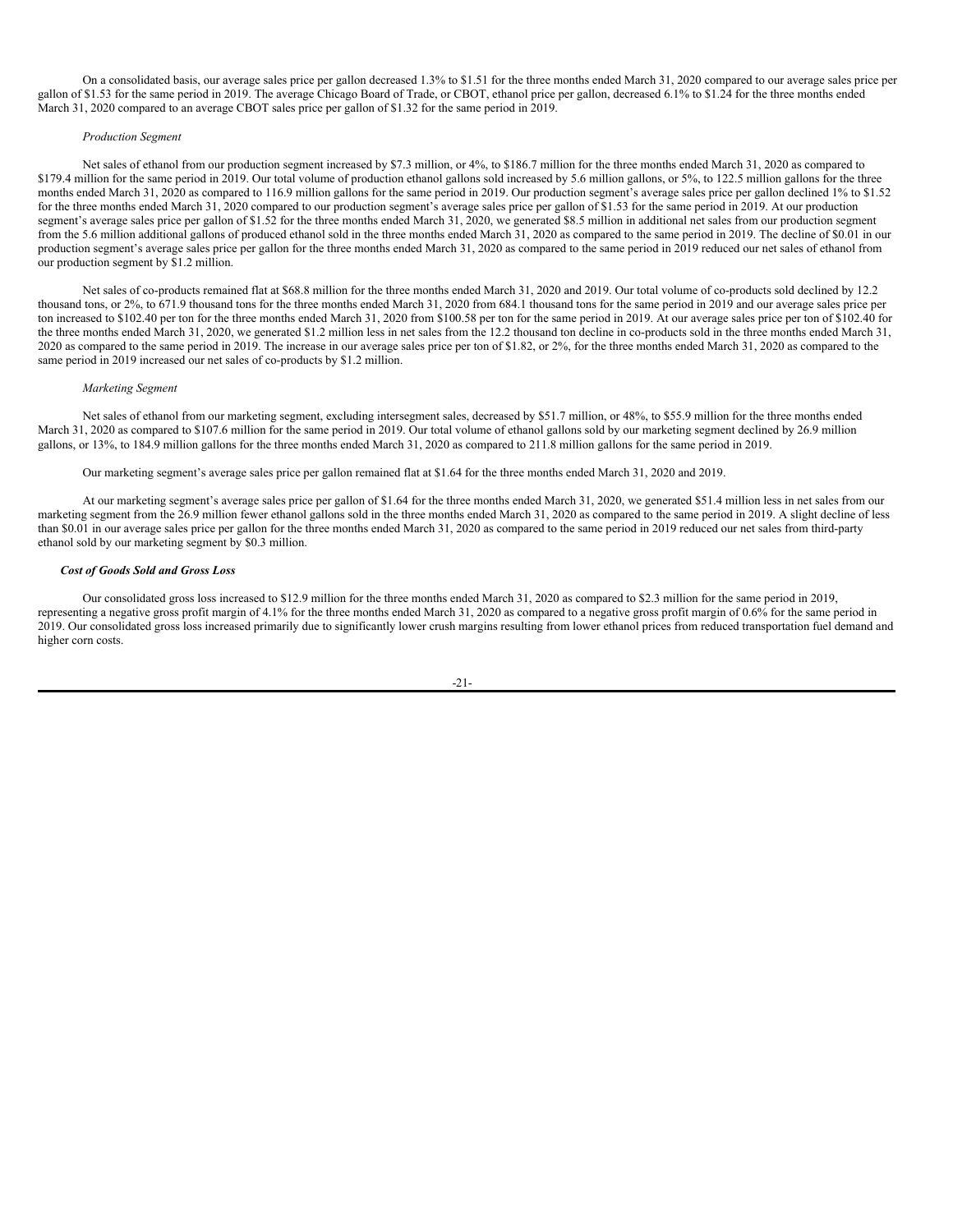### *Production Segment*

Our production segment's gross loss from external sales increased by \$5.6 million to \$15.6 million for the three months ended March 31, 2020 as compared to \$10.0 million for the same period in 2019. Of this increase, \$4.9 million is attributable to lower margins and \$0.7 million is attributable to higher production volumes at negative margins for the three months ended March 31, 2020 as compared to the same period in 2019.

## *Marketing Segment*

Our marketing segment's gross profit declined by \$5.0 million to \$2.6 million for the three months ended March 31, 2020 as compared to \$7.6 million for the same period in 2019. Of this decline, \$2.6 million is attributable to lower margins and \$2.4 million is attributable to lower third-party marketing volumes for the three months ended March 31, 2020 as compared to the same period in 2019, respectively.

## *Selling, General and Administrative Expenses*

The following table presents our selling, general and administrative, or SG&A, expenses in dollars and as a percentage of net sales (in thousands, except percentages):

|                                              | Three Months Ended |  |       |  |           |          |  |  |
|----------------------------------------------|--------------------|--|-------|--|-----------|----------|--|--|
|                                              | March 31           |  |       |  | Change in |          |  |  |
|                                              | 2020               |  | 2019  |  | Dollars   | Percent  |  |  |
| Selling, general and administrative expenses | 10.212             |  | 8,235 |  | Q7        | $24.0\%$ |  |  |
| Percentage of net sales                      | 3.3%               |  | 2.3%  |  |           |          |  |  |

Our SG&A expenses increased for the three months ended March 31, 2020 as compared to the same period in 2019. The \$2.0 million period over period increase in SG&A expenses is primarily due to increased professional fees related to our strategic initiatives.

## *Net Loss Available to Common Stockholders*

The following table presents our net loss available to common stockholders in dollars and as a percentage of net sales (in thousands, except percentages):

|                                           | Three Months Ended<br>March 3<br>Thange in |  |         |         |        |          |
|-------------------------------------------|--------------------------------------------|--|---------|---------|--------|----------|
|                                           | 2020                                       |  | 2019    | Dollars |        | Percent  |
| Net loss available to Common Stockholders | 25.415                                     |  | 13.202  |         | 12, 21 | $92.5\%$ |
| Percentage of net sales                   | 8.2%                                       |  | $3.7\%$ |         |        |          |

The increase in net loss available to common stockholders is primarily due to our higher gross loss and increased SG&A expenses, as discussed above, for the three months ended March 31, 2020 as compared to the same period in 2019.

## -22-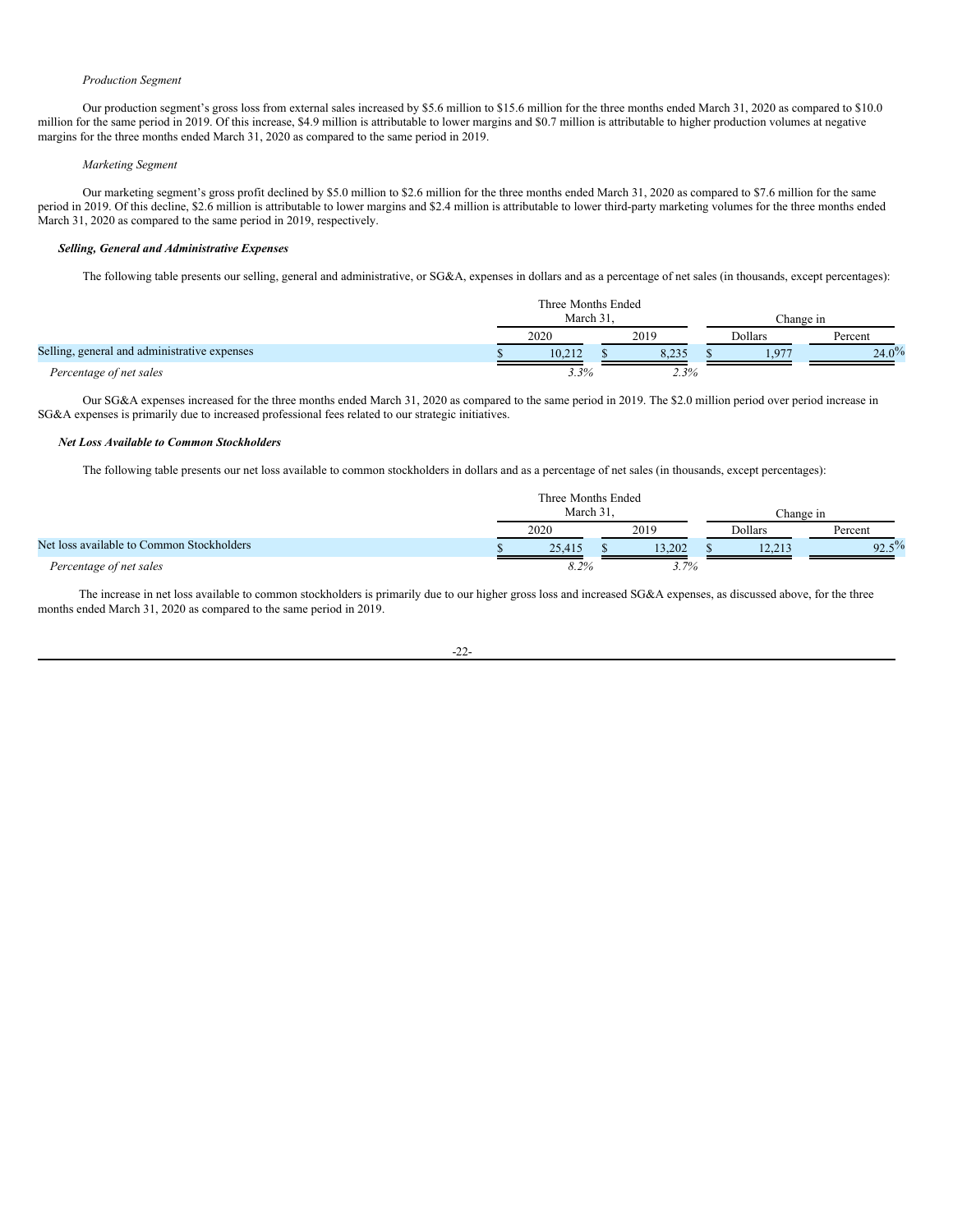## **Liquidity and Capital Resources**

During the three months ended March 31, 2020, we funded our operations primarily from monetization of working capital, cash generated by our operations and cash on hand. These funds were also used to make payments under our credit facilities, and for capital expenditures and to make lease payments.

Our financial statements have been prepared on a going concern basis, which contemplates the realization of assets and the satisfaction of liabilities in the normal course of business. We, and the ethanol industry as a whole, experienced significant adverse conditions throughout most of 2018 and 2019, and thus far into 2020, as a result of industry-wide record low ethanol prices due to reduced demand and high industry inventory levels. These factors, which are compounded by the impact of the coronavirus pandemic, resulted and continue to result in negative operating margins, significantly lower cash flow from operations and substantial net losses. In response to the low-margin environment, we have reduced production and continue to pursue strategic initiatives focused on the sale of certain additional production assets, a reduction of our debt levels, a strengthening of our cash and liquidity position, and opportunities for strategic partnerships and capital raising activities, positioning us to optimize our business performance. Our most significant challenges in meeting these objectives would be a sustained adverse margin environment and insufficient cash flow to fund operations or make our scheduled debt payments.

We do not expect to have sufficient liquidity to meet our anticipated working capital, debt service and other liquidity needs unless we successfully restructure our debt, sell additional assets, experience a significant improvement in margins and/or obtain other sources of liquidity. We previously reduced production at our facilities by more than 60% due to market conditions and in an effort to conserve capital, and are currently operating at 50% capacity. If margins do not promptly and sustainably improve from current levels, we may be forced to further curtail or cease production at one or more of our operating facilities. See "Risk Factors".

Our current available capital resources consist of cash on hand and amounts available for borrowing under our credit facilities. We expect that our future available capital resources will consist primarily of our current cash balances, any availability under our lines of credit, any cash generated from operations, net cash proceeds from any sale of our production assets and net cash proceeds from any equity sales or debt financing transactions.

As of March 31, 2020, on a consolidated basis, we had an aggregate of \$26.8 million in cash.

As of March 31, 2020, our current assets of \$199.3 million exceeded our current liabilities of \$188.2 million, resulting in working capital of \$11.1 million. We believe that as of the date of this report, we are in compliance with all debt covenants contained in our credit facilities.

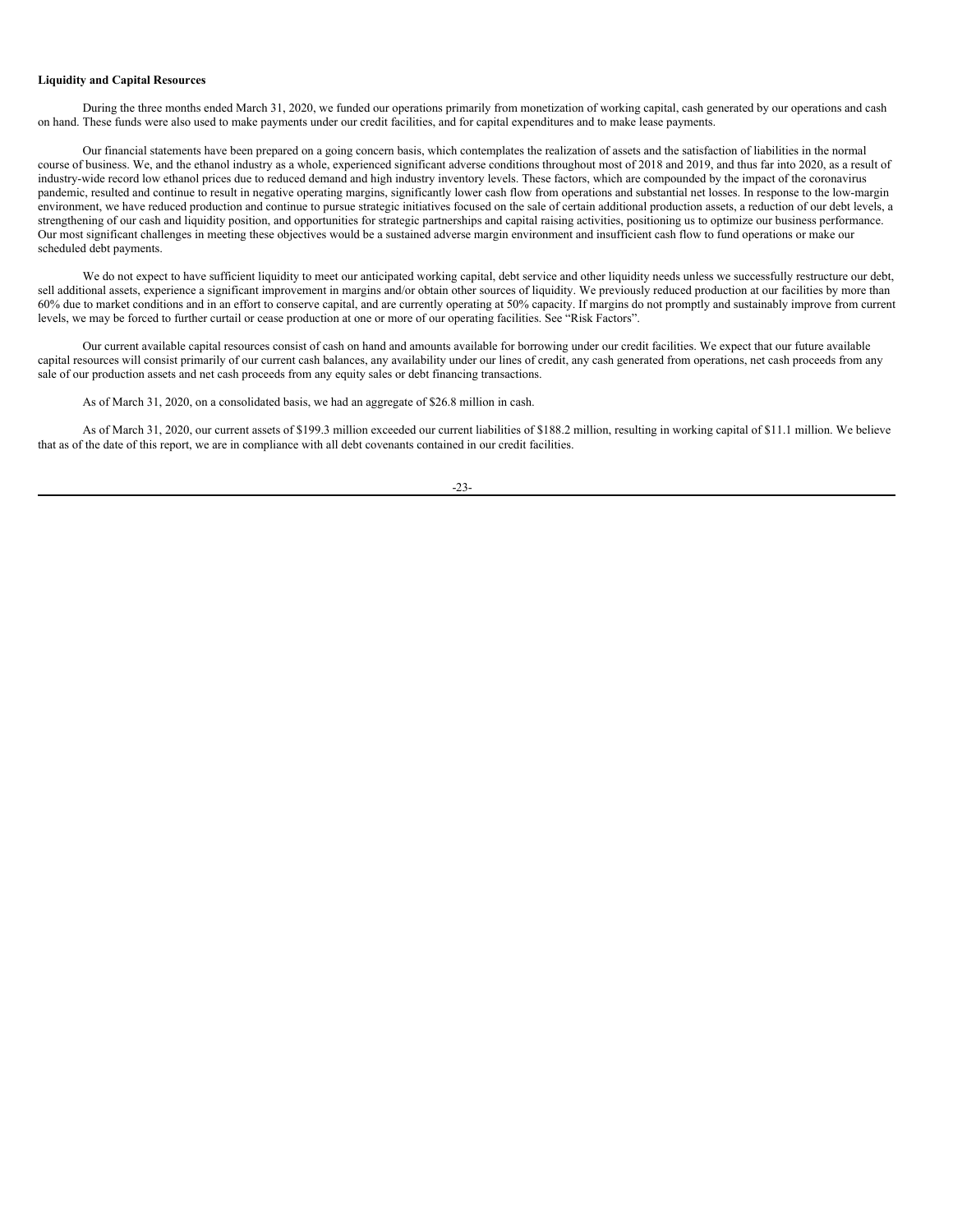### *Quantitative Quarter-End Liquidity Status*

We believe that the following amounts provide insight into our liquidity and capital resources. The following selected financial information should be read in conjunction with our consolidated financial statements and notes to consolidated financial statements included elsewhere in this report, and the other sections of "Management's Discussion and Analysis of Financial Condition and Results of Operations" contained in this report (dollars in thousands):

|                                        | March 31,<br>2020 | December 31,<br>2019 | Change     |
|----------------------------------------|-------------------|----------------------|------------|
| Cash and cash equivalents              | 26,779            | 18.997               | $41.0\%$   |
| Current assets                         | 199.297           | 232,064              | $(14.1)\%$ |
| Property and equipment, net            | 324,814           | 332,526              | $(2.3)\%$  |
| Current liabilities                    | 188.175           | 160.398              | $17.3\%$   |
| Long-term debt, net of current portion | 139,339           | 180,795              | $(22.9)\%$ |
| Working capital                        | 11,122            | 71,666               | $(84.5)\%$ |
| Working capital ratio                  | 1.06              | 1.45                 | $(26.9)\%$ |

## *Restricted Net Assets*

At March 31, 2020, we had approximately \$174.9 million of net assets at our subsidiaries that were not available to be transferred to Pacific Ethanol, Inc. in the form of dividends, loans or advances due to restrictions contained in the credit facilities of our subsidiaries.

### *Changes in Working Capital and Cash Flows*

Our working capital declined to \$11.1 million at March 31, 2020 from \$71.7 million at December 31, 2019 as a result of a decrease of \$32.8 million in current assets and an increase of \$27.8 million in current liabilities.

Current assets decreased primarily due to a decrease in accounts receivable and inventories, due to the timing of collections and lower sales and production near quarter-end.

Our current liabilities increased primarily due to an increase in liabilities held-for-sale associated with the pending sale of our interest in Pacific Aurora, which closed after quarter-end.

Our cash and cash equivalents increased by \$7.8 million at March 31, 2020 as compared to December 31, 2019 primarily due to \$26.9 million in cash provided by our operating activities, partially offset by \$17.9 million in cash used in our financing activities to repay amounts owed under Kinergy's credit facility.

## *Cash provided by our Operating Activities*

Cash provided by our operating activities increased by \$41.9 million for the three months ended March 31, 2020, as compared to the same period in 2019. We generated \$26.9 million of cash from our operating activities during the first quarter of 2020. Specific factors that contributed to the increase in cash provided by our operating activities include:

- a decrease of \$32.0 million related to accounts receivable primarily due to the timing of collections;
- a decrease of \$15.8 million related to inventories as we reduced production near the end of the period; and
- an increase of \$9.4 million related to liabilities held-for-sale.

These amounts were partially offset by:

- an increase of \$13.0 million in our consolidated net loss:
- a decrease of \$2.4 million in depreciation expense; and
- a decrease of \$5.5 million related to prepaid expenses and other assets due to the timing of payments.

-24-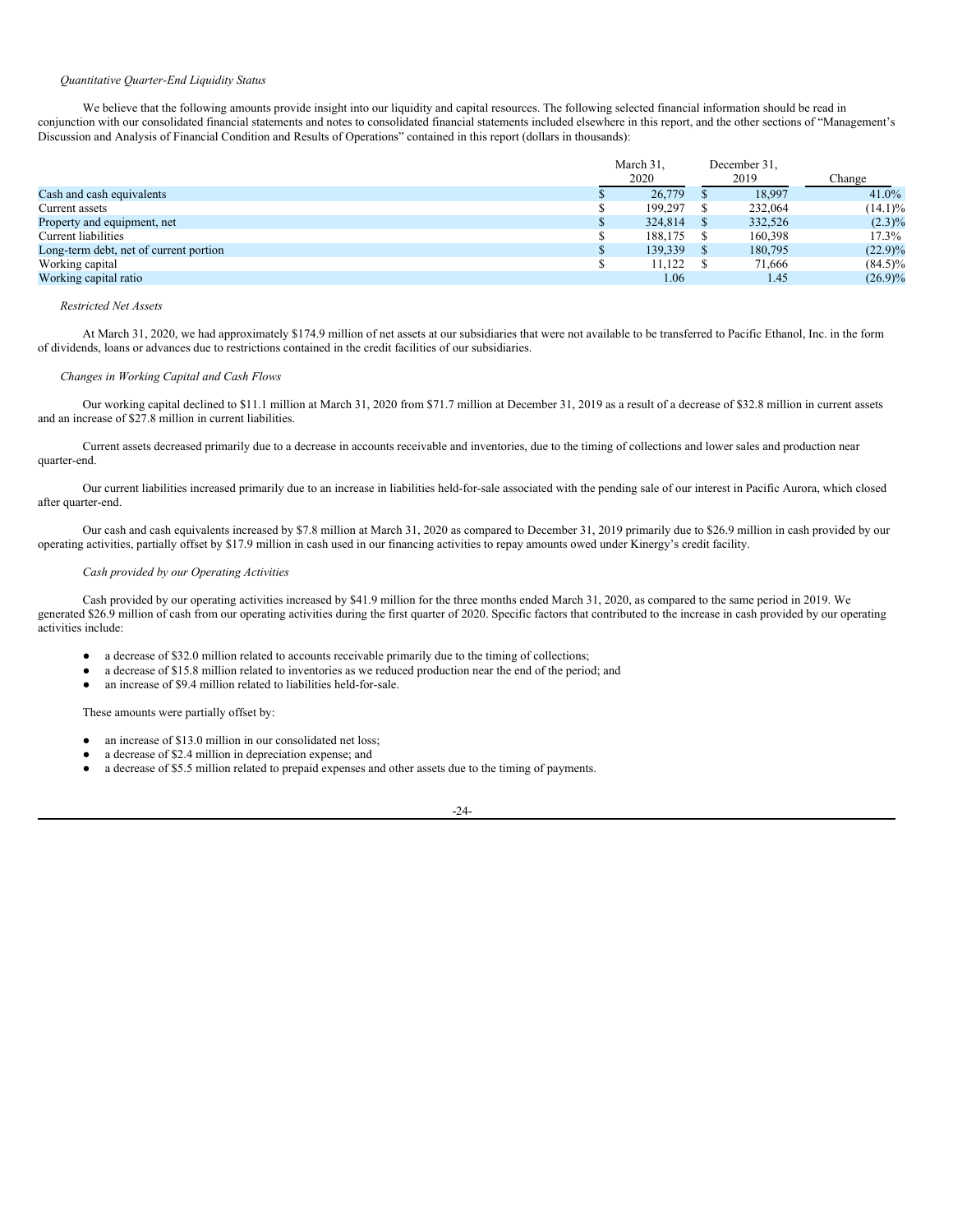#### *Cash used in our Investing Activities*

Cash used in our investing activities remained relatively flat at \$1.2 million for the three months ended March 31, 2020. We continued to reduce spending on capital projects during the low margin environment.

#### *Cash used in our Financing Activities*

Cash used in our financing activities increased by \$29.1 million for the three months ended March 31, 2020 as compared to the same period in 2019. The increase in cash used in our financing activities is primarily due to a \$31.3 million change in our net borrowings under Kinergy's line of credit, as we repaid amounts owed under the facility, and a reduction of \$3.4 million in sales of our common stock in the first quarter of 2020 as compared to the same period in 2019.

## *Kinergy Operating Line of Credit*

Kinergy maintains an operating line of credit for an aggregate amount of up to \$100.0 million. The credit facility matures on August 2, 2022. Interest accrues under the credit facility at a rate equal to (i) the three-month London Interbank Offered Rate ("LIBOR"), plus (ii) a specified applicable margin ranging from 1.50% to 2.00%. The credit facility's monthly unused line fee is 0.25% to 0.375% of the amount by which the maximum credit under the facility exceeds the average daily principal balance during the immediately preceding month. Payments that may be made by Kinergy to Pacific Ethanol as reimbursement for management and other services provided by Pacific Ethanol to Kinergy are limited under the terms of the credit facility to \$1.5 million per fiscal quarter. The credit facility also includes the accounts receivable of Pacific Ag. Products, LLC, or PAP, as additional collateral. Payments that may be made by PAP to Pacific Ethanol as reimbursement for management and other services provided by Pacific Ethanol to PAP are limited under the terms of the credit facility to \$0.5 million per fiscal quarter. PAP, one of our indirect wholly-owned subsidiaries, markets our co-products and also provides raw material procurement services to our subsidiaries.

For all monthly periods in which excess borrowing availability falls below a specified level, Kinergy and PAP must collectively maintain a fixed-charge coverage ratio (calculated as a twelve-month rolling earnings before interest, taxes, depreciation and amortization (EBITDA) divided by the sum of interest expense, capital expenditures, principal payments of indebtedness, indebtedness from capital leases and taxes paid during such twelve-month rolling period) of at least 2.0 and are prohibited from incurring certain additional indebtedness (other than specific intercompany indebtedness). Kinergy's and PAP's obligations under the credit facility are secured by a first-priority security interest in all of their assets in favor of the lender. We believe Kinergy and PAP are in compliance with this covenant. The following table summarizes Kinergy's financial covenants and actual results for the periods presented:

|                                                | Three Months Ended<br>March 31 |       | Years Ended<br>December 31 |       |  |
|------------------------------------------------|--------------------------------|-------|----------------------------|-------|--|
|                                                | 2020                           | 2019  | 2019                       | 2018  |  |
| <b>Fixed-Charge Coverage Ratio Requirement</b> | 2.00                           | 2.00  | 2.00                       | 2.00  |  |
| Actual                                         | 4.05                           | 16.35 | 5.7                        | 19.06 |  |
| Excess                                         | 2.05                           | 14.35 | 37<br>.                    | 17.06 |  |

Pacific Ethanol has guaranteed all of Kinergy's obligations under the credit facility. As of March 31, 2020, Kinergy had an outstanding balance of \$60.2 million with no additional borrowing availability under the credit facility.

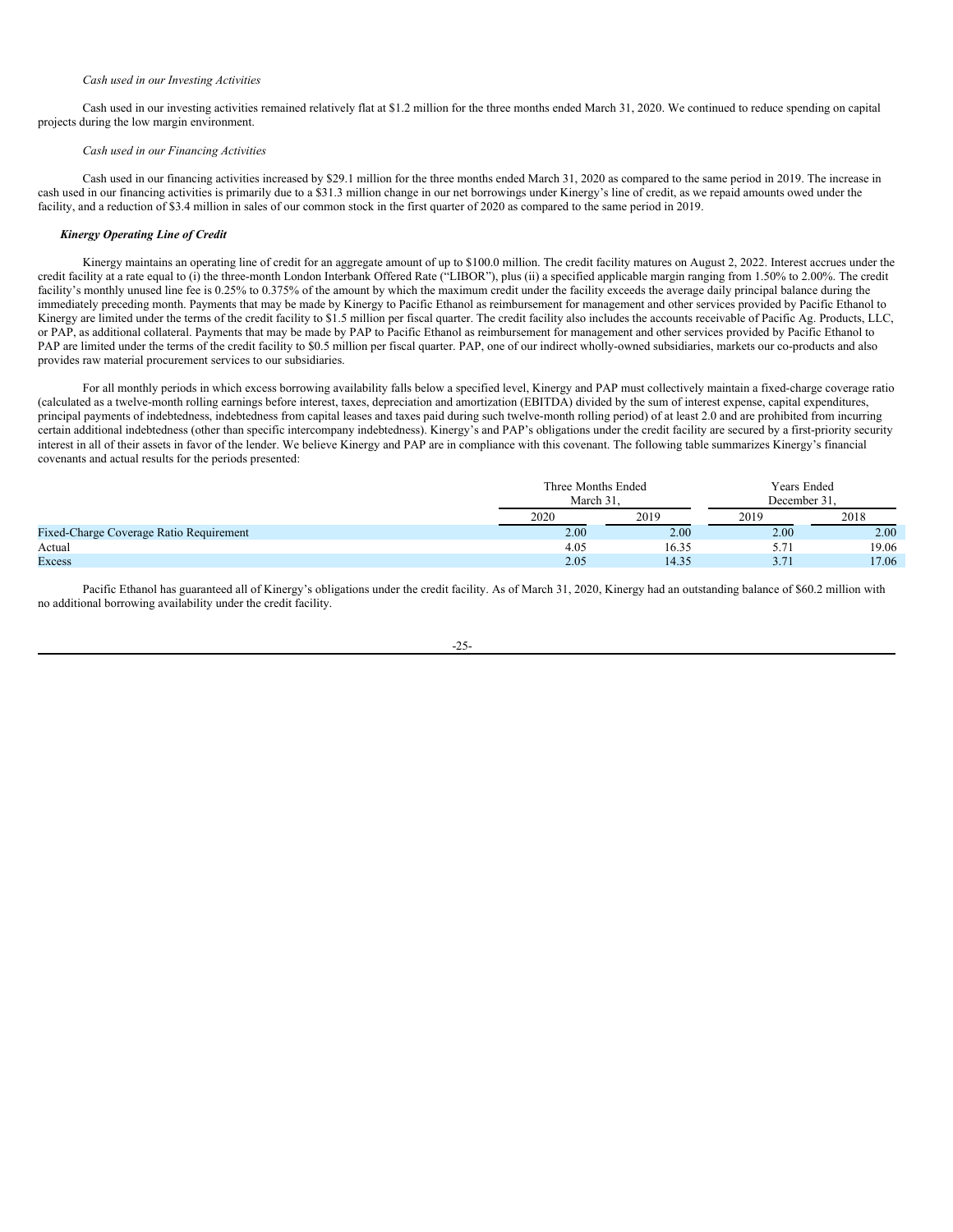### *Pekin Credit Facilities*

On December 15, 2016, Pacific Ethanol Pekin, LLC, or PE Pekin, entered into term and revolving credit facilities. PE Pekin borrowed \$64.0 million under a term loan facility that matures on August 20, 2021 and \$32.0 million under a revolving credit facility that matures on February 1, 2022. The PE Pekin credit facilities are secured by a first-priority security interest in all of PE Pekin's assets. Interest initially accrued under the PE Pekin credit facilities at an annual rate equal to the 30-day LIBOR plus 3.75%, payable monthly. PE Pekin is required to make quarterly principal payments in the amount of \$3.5 million on the term loan beginning on May 20, 2017, with the remaining principal balance payable at maturity on August 20, 2021. PE Pekin is required to pay monthly in arrears a fee on any unused portion of the revolving credit facility at a rate of  $0.75\%$  per annum. Prepayment of these facilities is subject to a prepayment penalty. Under the initial terms of the credit facilities, PE Pekin was required to maintain not less than \$20.0 million in working capital and an annual debt service coverage ratio of not less than 1.25 to 1.0.

On August 7, 2017, PE Pekin amended its term and revolving credit facilities by agreeing to increase the interest rate under the facilities by 25 basis points to an annual rate equal to the 30-day LIBOR plus 4.00%. PE Pekin and its lender also agreed that PE Pekin is required to maintain working capital of not less than \$17.5 million from August 31, 2017 through December 31, 2017 and working capital of not less than \$20.0 million from January 1, 2018 and continuing at all times thereafter. In addition, the required debt service coverage ratio was reduced to 0.15 to 1.00 for the fiscal year ended December 31, 2017. PE Pekin's actual debt service coverage ratio was 0.17 to 1.00 for the fiscal year ended December 31, 2017, 0.02 in excess of the required 0.15 to 1.00. For the month ended January 31, 2018, PE Pekin was not in compliance with its working capital requirement due to larger than anticipated repair and maintenance expenses to replace faulty equipment. PE Pekin received a waiver from its lender for this noncompliance. Further, the lender decreased PE Pekin's working capital covenant requirement to \$13.0 million for the month ended February 28, 2018, excluding from the calculation a \$3.5 million principal payment previously due in May 2018.

On March 30, 2018, PE Pekin further amended its term loan facility by reducing the amount of working capital it is required to maintain to not less than \$13.0 million from March 31, 2018 through November 30, 2018 and not less than \$16.0 million from December 1, 2018 and continuing at all times thereafter. In addition, a principal payment in the amount of \$3.5 million due for May 2018 was deferred until the maturity date of the term loan.

At December 31, 2018 and January 31, 2019, PE Pekin experienced certain covenant violations under its term and revolving credit facilities. In February 2019, PE Pekin reached an agreement with its lender to forbear until March 11, 2019 and to defer a \$3.5 million principal payment until that date.

On March 21, 2019, PE Pekin amended its term and revolving credit facilities by agreeing to increase the interest rate under the facilities by 125 basis points to an annual rate equal to the 30-day LIBOR plus 5.00%. PE Pekin and its lender also agreed that it is required to maintain working capital of not less than \$15.0 million from March 21, 2019 through July 15, 2019 and working capital of not less than \$30.0 million from July 15, 2019 and continuing at all times thereafter. On July 15, 2019, PE Pekin and its lender agreed to a further amendment extending the aforementioned July 15, 2019 dates to November 15, 2019. On August 6, 2019, PE Pekin paid its \$3,500,000 principal payment scheduled for August 20, 2019.

$$
-26-
$$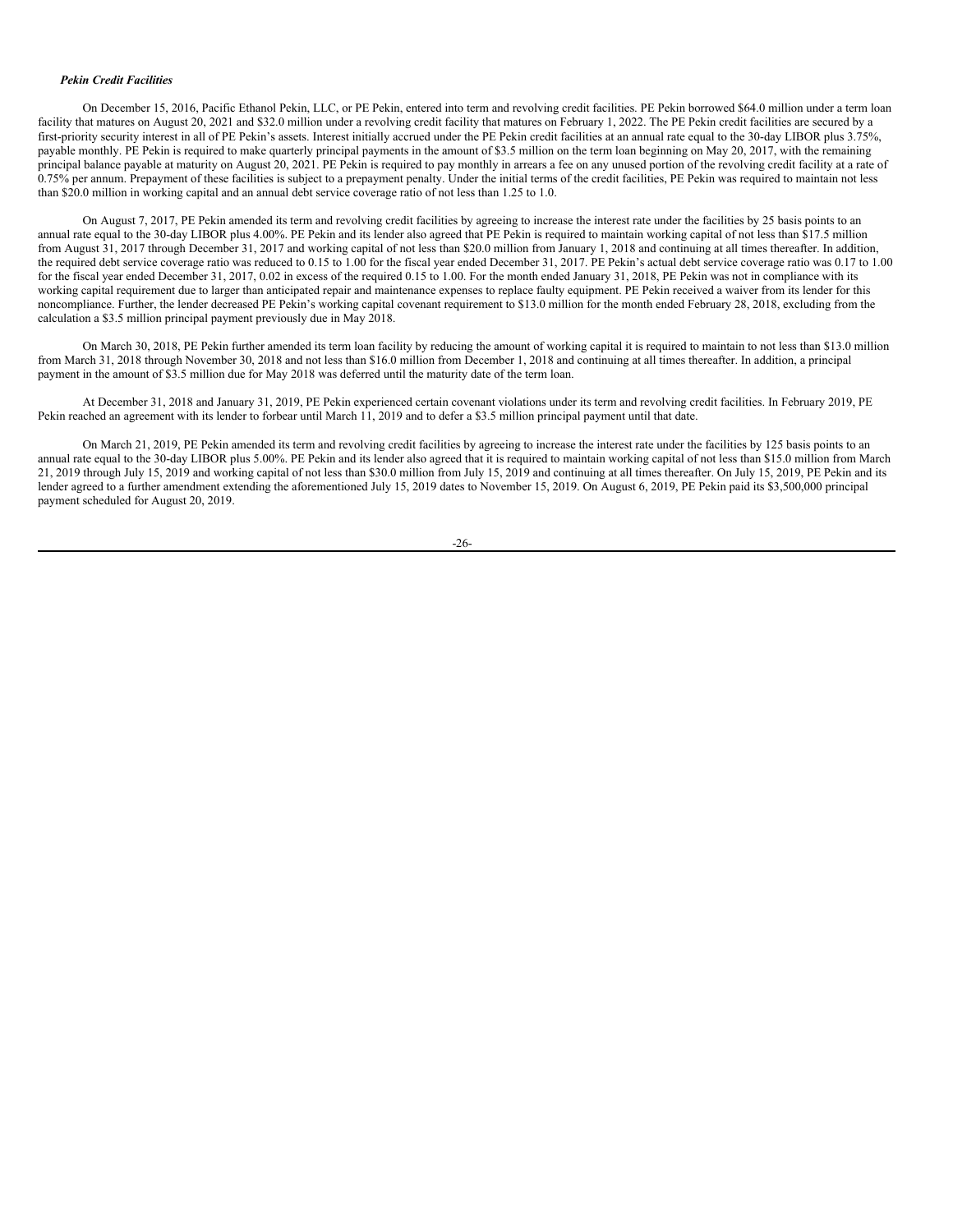Under these amendments, the lender agreed to temporarily waive financial covenant violations, working capital maintenance violations and intercompany accounts receivable collections violations that occurred with respect to the credit agreement. The lenders also agreed to defer all scheduled principal payments, including further deferral of principal payments in the amount of \$3.5 million each due on February 20, 2019 and May 20, 2019.

The waivers and principal deferral expired on November 15, 2019, at which time the waivers were to become permanent if PE Pekin's parent, Pacific Ethanol Central, LLC, or PE Central, made a contribution to PE Pekin in an amount equal to \$30.0 million, minus the then-existing amount of PE Pekin's working capital, plus the amount of any accounts receivable owed by PE Central to PE Pekin, plus \$12.0 million, or the Parent Contribution Amount. In addition, if the Parent Contribution Amount was timely received, the lender agreed to waive PE Pekin's debt service coverage ratio financial covenant for the year ended December 31, 2019. If the Parent Contribution Amount was not timely made, then the temporary waivers would automatically expire.

PE Pekin was also required to pay by November 15, 2019 the aggregate amount of \$10.5 million representing all deferred and unpaid scheduled principal payments and all additional scheduled principal payments for the remainder of 2019.

On November 15, 2019, PE Pekin amended its term and revolving credit facilities by agreeing to extend the temporary waiver of violations of financial and other covenants relating to working capital maintenance, intercompany accounts receivable collections, financial projections, cash flow forecasts, and sales reports. The lender also agreed to extend the deferral of all scheduled principal payments payable on February 20, 2019, May 20, 2019 and November 15, 2019 to December 15, 2019. The amendment also made a payment default of \$250,000 or more under Kinergy's credit facility or the senior secured notes, or any acceleration of indebtedness, or any termination of any commitment to lend or termination of any forbearance or other accommodation, an event of default.

The waivers and principal deferral expired on December 15, 2019. On December 15, 2019, the waivers were to become permanent if PE Central made a contribution to PE Pekin in an amount equal to the Parent Contribution Amount. In addition, if the Parent Contribution Amount was timely received, the lender agreed to waive PE Pekin's debt service coverage ratio financial covenant for the year ended December 31, 2019. If the Parent Contribution Amount was not timely made, then the temporary waivers would automatically expire.

On December 16, 2019, PE Pekin amended its term and revolving credit facilities by agreeing to extend the deferral of all scheduled principal payments payable on February 20, 2019, May 20, 2019 and November 20, 2019 to December 20, 2019.

On December 20, 2019, PE Pekin's lender agreed to temporarily waive working capital covenant violations, debt service coverage ratio covenant violations, reporting covenant violations and certain other covenant violations that occurred under the PE Pekin credit agreement, and replaced those covenants with new EBITDA and production volume covenants. PE Pekin's lender also agreed to defer all scheduled principal installments payable under the term note on February 20, 2019, May 20, 2019 and November 20, 2019 until August 20, 2021. In addition, PE Pekin was not required to make its prior scheduled quarterly principal payments of \$3.5 million until September 30, 2020, at which time \$3.5 million will be due, with the same amount due quarterly thereafter until maturity.

-27-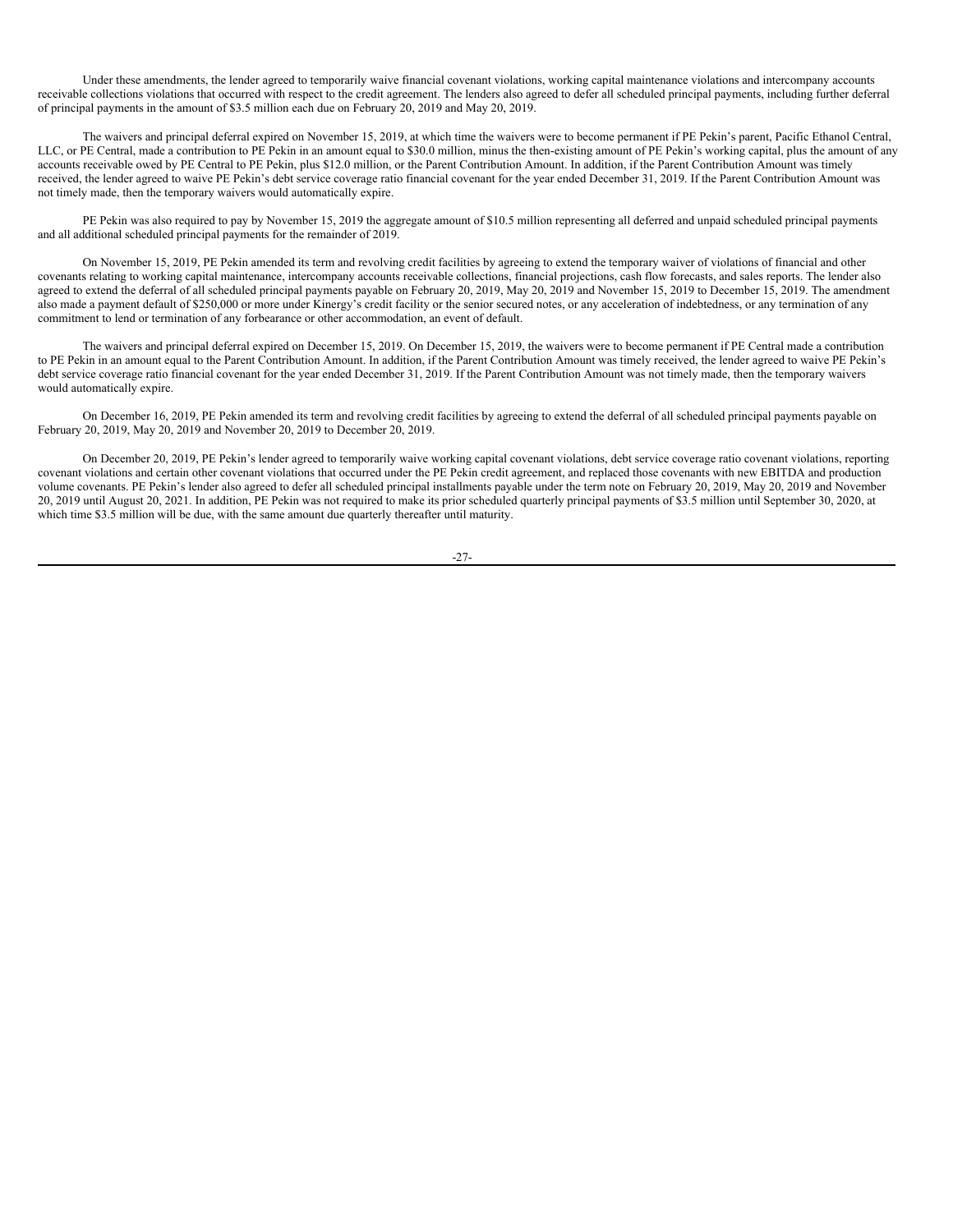Under the amendment, PE Pekin, collectively with Illinois Corn Processing, LLC, or ICP, agreed to pay the lenders an aggregate of \$40.0 million on or before September 30, 2020 to reduce the outstanding balances of the term loans under the PE Pekin credit agreement and the ICP credit agreement. The \$40.0 million is an aggregate amount payable to ICP's lender and PE Pekin's lender, and allocated between them. The \$40.0 million is to be funded through asset sales, proceeds of any award, judgment or settlement of litigation, or, at our election, from funds contributed to PE Pekin by us. Following receipt by the lenders under the ICP credit agreement and the PE Pekin credit agreement, collectively, of \$40.0 million in full, and once any loans corresponding to the particular midwestern asset sold are repaid, additional proceeds from the sale of any of our midwestern plant assets will generally be allocated 33/34/33% among ICP's lender and PE Pekin's lender, collectively, the selling security holders, and us, respectively. Proceeds from the sale of any of our western assets will generally be allocated 33/34/33% among PE Pekin's lender and ICP's lender, collectively, the selling security holders, and us, respectively.

PE Pekin's lender also imposed cross-default terms such that, until PE Pekin's lender and ICP's lender receive \$40.0 million, a default under the ICP credit agreement would constitute a default under the PE Pekin credit agreement. PE Pekin agreed to provide additional collateral security to support its obligations under the PE Pekin credit agreement, including second lien positions in our western plants, which will terminate and be released upon PE Pekin's lender's receipt of \$40.0 million.

On December 29, 2019, PE Pekin agreed to amend the secured obligations under its security agreement to include PE Pekin's unconditional guarantee of the payment of up to an aggregate \$40.0 million to satisfy the obligations of ICP to ICP's lender under the ICP credit agreement.

On March 20, 2020, PE Pekin and its lender agreed to defer \$1.0 million in aggregate interest payments due March 20, 2020 and April 20, 2020 until May 20, 2020. On that same date, we granted to the lender a security interest in all of our equity interests in our wholly-owned subsidiary, PE Op Co., which indirectly owns our plants located on the West Coast. We also entered into intercreditor agreements with our PE Pekin and ICP lenders, and the agent for our senior secured noteholders, to address issues of priority and the allocation of proceeds from asset sales.

On April 15, 2020, upon the closing of the sale of our interests in Pacific Aurora, we repaid approximately \$11.6 million in principal on our PE Pekin term debt.

## *ICP Credit Facilities*

On September 15, 2017, ICP entered into term and revolving credit facilities. ICP borrowed \$24.0 million under a term loan facility that matures on September 20, 2021 and \$18.0 million under a revolving credit facility that matures on September 1, 2022. The ICP credit facilities are secured by a first-priority security interest in all of ICP's assets. Interest accrues under the ICP credit facilities at an annual rate equal to the 30-day LIBOR plus 3.75%, payable monthly. ICP is required to make quarterly consecutive principal payments in the amount of \$1.5 million. ICP is required to pay monthly in arrears a fee on any unused portion of the revolving credit facility at a rate of 0.75% per annum. Prepayment of these facilities is subject to a prepayment penalty. Under the terms of the credit facilities, ICP is required to maintain not less than \$8.0 million in working capital and an annual debt service coverage ratio of not less than 1.5 to 1.0, beginning for the year ended December 31, 2018. As of September 30, 2019, ICP had no additional borrowing availability under its revolving credit facility. As of September 30, 2019, ICP did not meet its minimum working capital requirement, however, ICP's lender subsequently waived the minimum working capital deficiency.

On December 20, 2019, ICP amended its term and revolving credit facilities under which ICP's lender granted waivers for certain ICP covenant defaults and replaced those covenants with new EBITDA and production volume covenants. ICP's lender also imposed cross-default terms such that, until ICP's lender and PE Pekin's lender receive an aggregate of \$40.0 million, a default under the PE Pekin credit agreement would constitute a default under the ICP credit agreement. ICP agreed to provide additional collateral security to support its obligations under the ICP credit agreement, including second lien positions in our western plants, which will terminate and be released upon ICP's lender's receipt of an aggregate of \$40.0 million. ICP's prior scheduled principal payment of \$1.5 million, originally due on December 20, 2019, was deferred to the maturity date of September 20, 2021. Scheduled quarterly principal payments of \$1.5 million will resume March 20, 2020.

-28-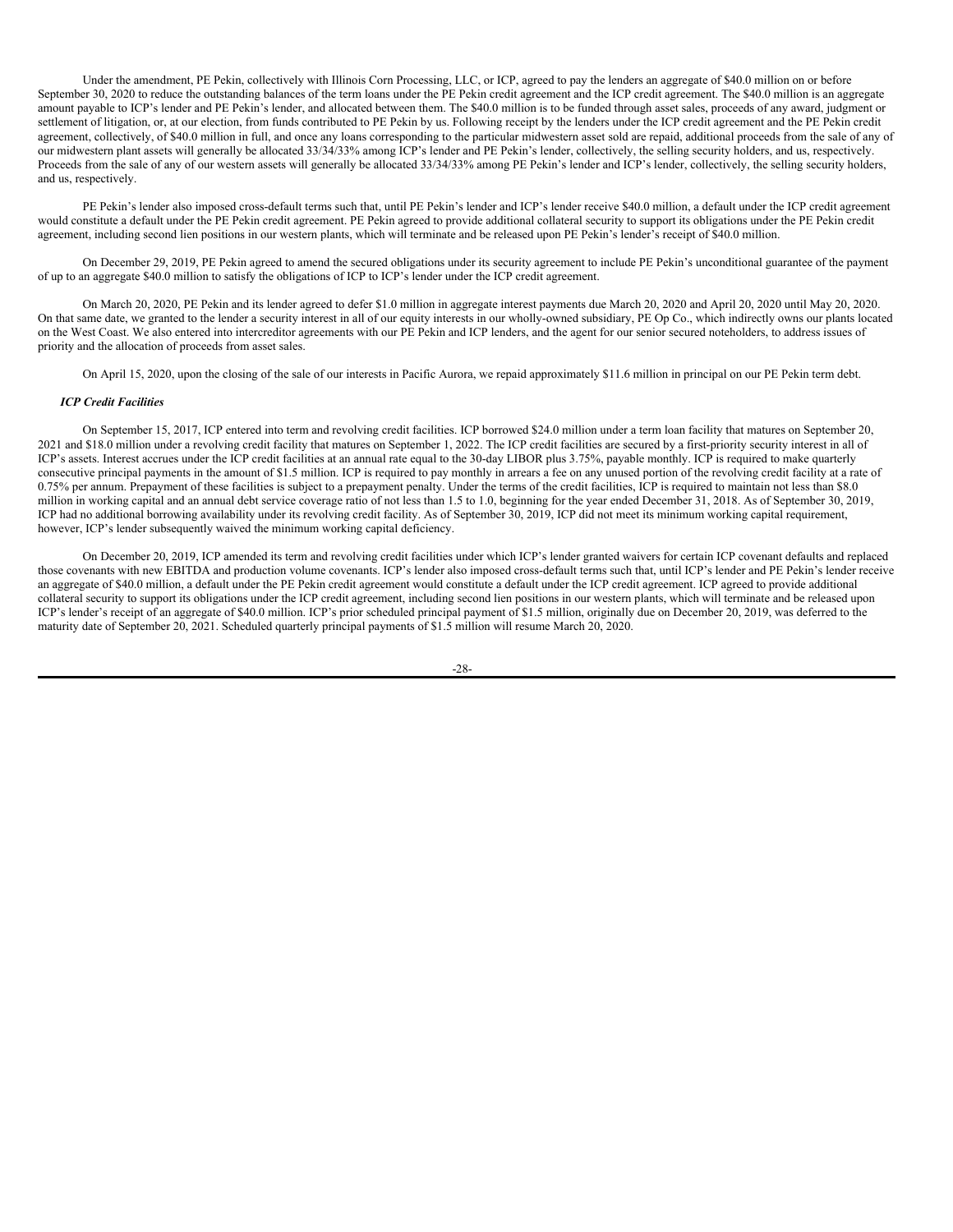Under the amendment, ICP, collectively with PE Pekin, agreed to pay the lenders an aggregate of \$40.0 million on or before September 30, 2020 to reduce the outstanding balances of the term loans under the ICP credit agreement and the PE Pekin credit agreement. The \$40.0 million is an aggregate amount payable to ICP's lender and PE Pekin's lender, and allocated between them. The \$40.0 million is to be funded through asset sales, proceeds of any award, judgment or settlement of litigation, or, at our election, from funds contributed to ICP by us. Following receipt by the lenders under the ICP credit agreement and the PE Pekin credit agreement, collectively, of \$40.0 million in full, and once any loans corresponding to the particular midwestern asset sold are repaid, any additional proceeds from a sale of our midwestern plant assets will generally be allocated 33/34/33% among ICP's lender and PE Pekin's lender, collectively, the selling security holders, and us, respectively. Proceeds from the sale of any of our western assets will generally be allocated 33/34/33% among PE Pekin's lender and ICP's lender, collectively, the selling security holders, and us, respectively.

On December 29, 2019, ICP agreed to amend the secured obligations under its security agreement to include ICP's unconditional guarantee of the payment of up to an aggregate \$40.0 million to satisfy the obligations of PE Pekin to PE Pekin's lender under the PE Pekin credit agreement.

On March 20, 2020, ICP and its lender agreed to defer a \$1.5 million principal payment due March 20, 2020 and \$0.3 million in aggregate interest payments due March 20, 2020 and April 20, 2020 until May 20, 2020. On that same date, we granted to the lender a security interest in all of our equity interests in PE Op Co. We also entered into intercreditor agreements with our PE Pekin and ICP lenders, and the agent for our senior secured noteholders, to address issues of priority and the allocation of proceeds from asset sales.

On April 15, 2020, upon the closing of the sale of our interests in Pacific Aurora, we repaid approximately \$2.9 million in principal on our ICP term debt.

## *Pacific Ethanol, Inc. Notes Payable*

On December 12, 2016, we entered into a Note Purchase Agreement with five accredited investors. On December 15, 2016, under the terms of the Note Purchase Agreement, we sold \$55.0 million in aggregate principal amount of our senior secured notes to the investors in a private offering for aggregate gross proceeds of 97% of the principal amount of the notes sold. On June 26, 2017, we entered into a second Note Purchase Agreement with five accredited investors. On June 30, 2017, under the terms of the second Note Purchase Agreement, we sold an additional \$13.9 million in aggregate principal amount of our senior secured notes to the investors in a private offering for aggregate gross proceeds of 97% of the principal amount of the notes sold, for a total of  $$68.9$  million in aggregate principal amount of senior secured notes.

The notes had an original maturity date of December 15, 2019. Interest on the notes accrued at an annual rate equal to (i) the greater of 1% and the three-month LIBOR, plus 7.0% from the closing through December 14, 2017, (ii) the greater of 1% and three-month LIBOR, plus 9% between December 15, 2017 and December 14, 2018, and (iii) the greater of 1% and three-month LIBOR plus 11% between December 15, 2018 and the maturity date. The interest rate would increase by an additional 2% per annum above the interest rate otherwise applicable upon the occurrence and during the continuance of an event of default until cured. Interest was payable in cash in arrears on the 15th calendar day of each March, June, September and December. We are required to pay all outstanding principal and any accrued and unpaid interest on the notes on the maturity date. We may, at our option, prepay the outstanding principal amount of the notes at any time without premium or penalty. Pacific Ethanol, Inc. issued the notes, which are secured by a first-priority security interest in the equity interest held by Pacific Ethanol, Inc. in PE Op. Co.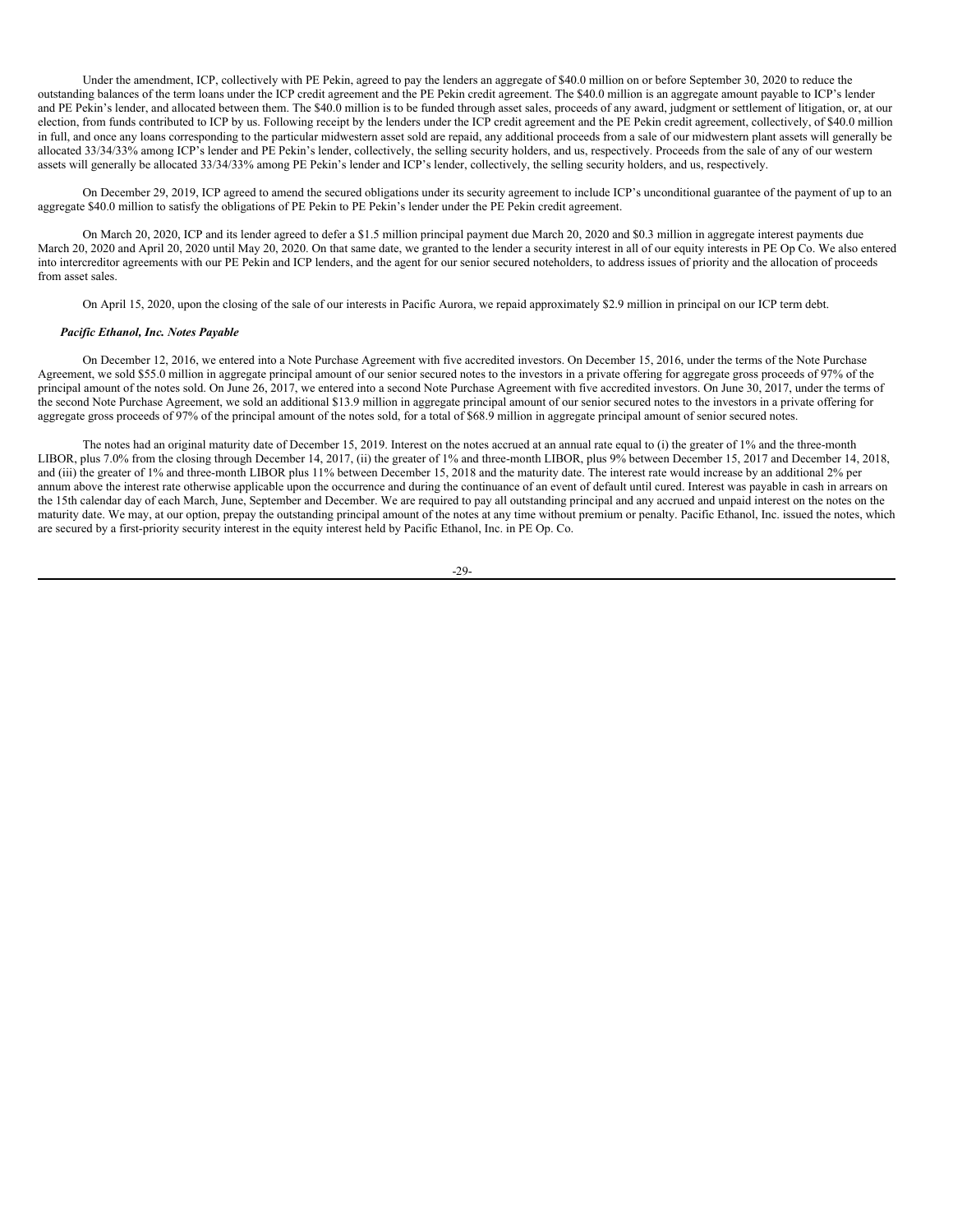On December 16, 2019, we amended the notes to extend the maturity date from December 15, 2019 to December 23, 2019 and amended the interest rate from the greater of 1% and the three-month LIBOR, plus 11% between December 15, 2018 through December 14, 2019 to 15% commencing on September 15, 2019. Under the amendment, we also agreed to pay the December 15, 2019 interest payment 50% in cash and 50% in-kind through the issuance of an additional note in the principal amount equal thereto.

On December 22, 2019, we amended and restated the notes which extended the maturity date from December 23, 2019 to December 15, 2021. Interest on the Notes accrues at a rate of 15% per annum, payable quarterly.

On March 20, 2020, we and the noteholders agreed to defer a \$2.5 million aggregate interest payment due March 15, 2020 until May 20, 2020. On that same date, ICP granted a junior lien in certain of its personal property to the noteholders, and PE Central granted a junior lien in certain of its personal property to the noteholders. PE Central also pledged its equity interests in Pacific Aurora, PE Pekin and ICP in favor of the noteholders. In addition, PE Op Co. and Pacific Ethanol West, LLC, which directly owns our plants located on the West Coast, granted a security interest in certain of their personal property to the noteholders. We also entered into intercreditor agreements with our PE Pekin and ICP lenders, and the agent for our senior secured noteholders, to address issues of priority and the allocation of proceeds from asset sales.

## *CARES Act Loans*

On May 4, 2020, Pacific Ethanol, Inc. and PE Pekin received loan proceeds from Bank of America, NA under the recently enacted Coronavirus Aid, Relief, and Economic Security Act, or CARES Act, through the Paycheck Protection Program administered by the U.S. Small Business Administration. Pacific Ethanol, Inc. received \$6.0 million and PE Pekin received \$3.9 million in loan proceeds. The loans mature in two years and bear interest at a rate of 1.00% per annum. Under the terms of the loans, certain amounts may be forgiven if they are used for qualifying expenses as described in the CARES Act, but we can provide no assurance that we will be able to obtain forgiveness of all or any portion of the loans.

### *At-the-Market Program*

We have established an "at-the-market" equity distribution program under which we may offer and sell shares of common stock to, or through, sales agents by means of ordinary brokers' transactions on the NASDAQ, in block transactions, or as otherwise agreed to between us and the sales agent at prices we deem appropriate. We are under no obligation to offer and sell shares of common stock under the program. For the three months ended March 31, 2020, we sold 421,147 shares of common stock through our "at-the-market" equity program that resulted in net proceeds of \$282,320 and fees paid to our sales agent of \$12,102.

## **Effects of Inflation**

The impact of inflation was not significant to our financial condition or results of operations for the three months ended March 31, 2020 and 2019.

## **ITEM 3. QUANTITATIVE AND QUALITATIVE DISCLOSURES ABOUT MARKET RISK.**

<span id="page-31-0"></span>Not applicable.

$$
-30-
$$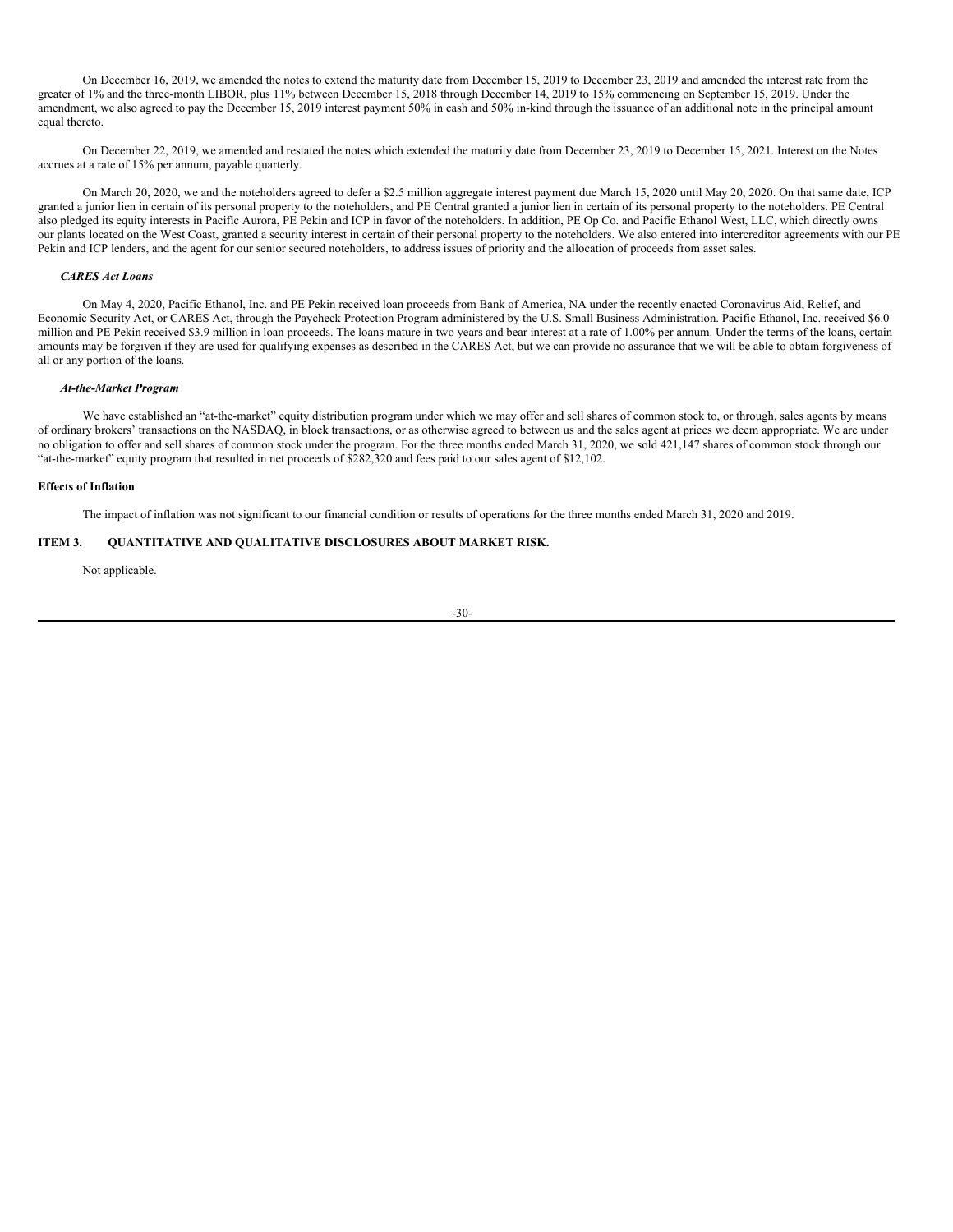## **ITEM 4. CONTROLS AND PROCEDURES.**

### <span id="page-32-0"></span>*Evaluation of Disclosure Controls and Procedures*

We conducted an evaluation under the supervision and with the participation of our management, including our Chief Executive Officer and Chief Financial Officer, of the effectiveness of the design and operation of our disclosure controls and procedures. The term "disclosure controls and procedures," as defined in Rules 13a-15(e) and 15d-15(e) under the Securities Exchange Act of 1934, as amended, or Exchange Act, means controls and other procedures of a company that are designed to ensure that information required to be disclosed by the company in the reports it files or submits under the Exchange Act is recorded, processed, summarized and reported, within the time periods specified in the Securities and Exchange Commission's rules and forms. Disclosure controls and procedures also include, without limitation, controls and procedures designed to ensure that information required to be disclosed by a company in the reports that it files or submits under the Exchange Act is accumulated and communicated to the company's management, including its principal executive and principal financial officers, or persons performing similar functions, as appropriate, to allow timely decisions regarding required disclosure. Based on this evaluation, our Chief Executive Officer and Chief Financial Officer concluded as of March 31, 2020 that our disclosure controls and procedures were effective at a reasonable assurance level.

## *Changes in Internal Control over Financial Reporting*

There has been no change in our internal control over financial reporting (as defined in Rules 13a-15(f) and 15d-15(f) under the Exchange Act) during the most recently completed fiscal quarter that has materially affected, or is reasonably likely to materially affect, our internal control over financial reporting.

## *Inherent Limitations on the Ef ectiveness of Controls*

Management does not expect that our disclosure controls and procedures or our internal control over financial reporting will prevent or detect all errors and all fraud. A control system, no matter how well conceived and operated, can provide only reasonable, not absolute, assurance that the objectives of the control systems are met. Further, the design of a control system must reflect the fact that there are resource constraints, and the benefits of controls must be considered relative to their costs. Because of the inherent limitations in a cost-effective control system, no evaluation of internal control over financial reporting can provide absolute assurance that misstatements due to error or fraud will not occur or that all control issues and instances of fraud, if any, have been or will be detected.

These inherent limitations include the realities that judgments in decision-making can be faulty and that breakdowns can occur because of a simple error or mistake. Controls can also be circumvented by the individual acts of some persons, by collusion of two or more people, or by management override of the controls. The design of any system of controls is based in part on certain assumptions about the likelihood of future events, and there can be no assurance that any design will succeed in achieving its stated goals under all potential future conditions. Projections of any evaluation of controls effectiveness to future periods are subject to risks. Over time, controls may become inadequate because of changes in conditions or deterioration in the degree of compliance with policies or procedures.

#### -31-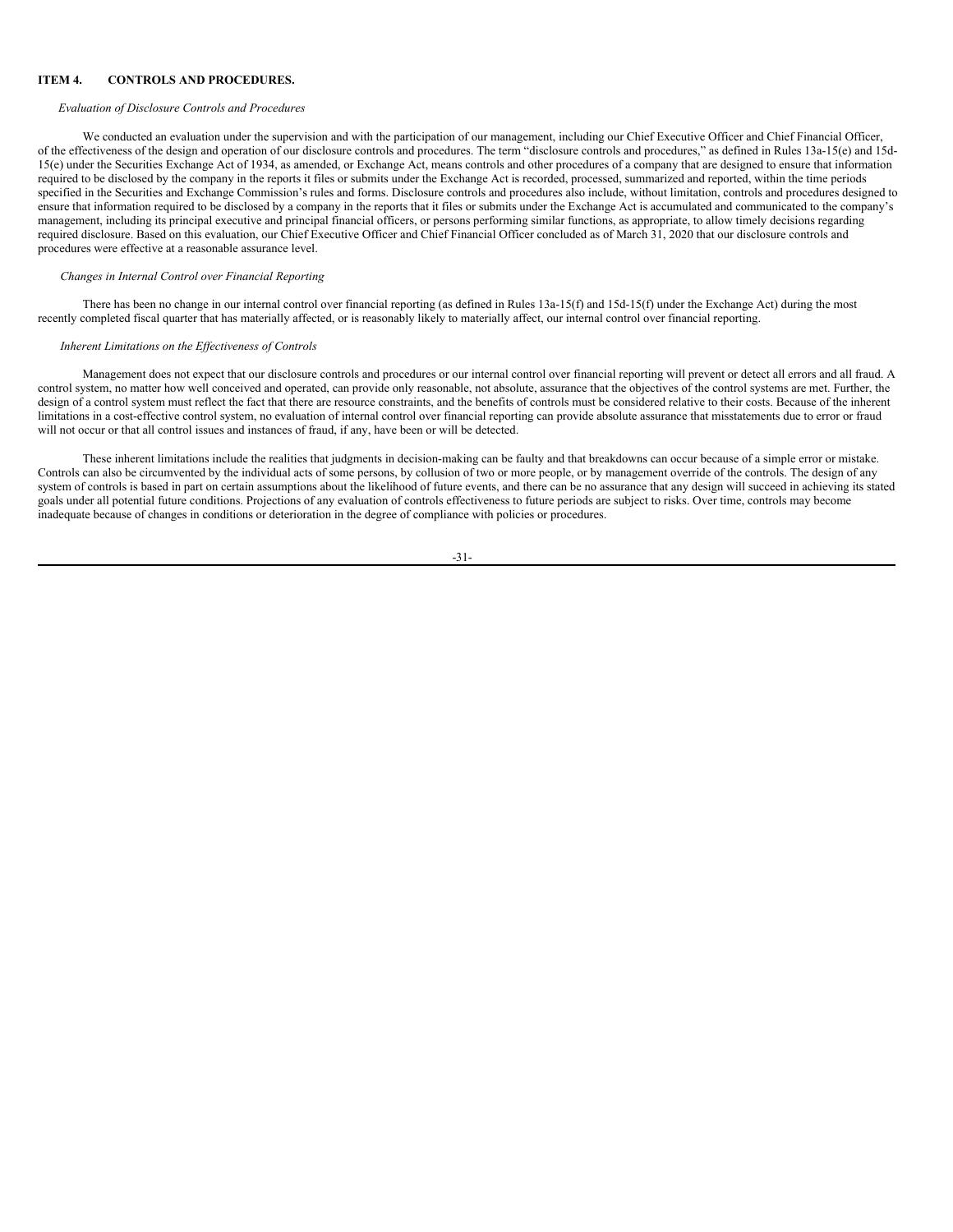## <span id="page-33-0"></span>**PART II - OTHER INFORMATION**

## <span id="page-33-1"></span>**ITEM 1. LEGAL PROCEEDINGS.**

We are subject to legal proceedings, claims and litigation arising in the ordinary course of business. While the amounts claimed may be substantial, the ultimate liability cannot presently be determined because of considerable uncertainties that exist. Therefore, it is possible that the outcome of those legal proceedings, claims and litigation could adversely affect our quarterly or annual operating results or cash flows when resolved in a future period. However, based on facts currently available, management believes such matters will not adversely affect in any material respect our financial position, results of operations or cash flows.

## <span id="page-33-2"></span>**ITEM 1A. RISK FACTORS.**

Before deciding to purchase, hold or sell our common stock, you should carefully consider the risks described below in addition to the other information contained in this Report and in our other filings with the Securities and Exchange Commission, including subsequent reports on Forms 10-O and 8-K. The risks and uncertainties described below are not the only ones we face. Additional risks and uncertainties not presently known to us or that we currently deem immaterial may also affect our business. If any of these known or unknown risks or uncertainties actually occurs with material adverse effects on Pacific Ethanol, our business, financial condition, results of operations and/or liquidity could be seriously harmed. In that event, the market price for our common stock will likely decline, and you may lose all or part of your investment.

### **Risks Related to our Business**

### *There is substantial doubt as to our ability to continue as a going concern.*

As a result of ethanol industry conditions that have negatively affected our business, we do not expect to have sufficient liquidity to meet our anticipated working capital, debt service and other liquidity needs unless we successfully restructure our debt, sell additional assets, experience a significant improvement in margins and/or obtain other sources of liquidity. As a result, our 2019 financial statements include an explanatory paragraph by our independent registered public accounting firm describing the substantial doubt as to our ability to continue as a going concern.

Although we are actively pursuing a number of initiatives, including seeking to sell additional assets, there can be no assurance that we will be successful. If we cannot sell additional assets and obtain sufficient liquidity in the near term, we may need to seek protection under the U.S. Bankruptcy Code.

## If we are unable to timely implement our strategic initiatives and raise sufficient capital on suitable terms, we will likely have insufficient liquidity to operate our business through the next twelve months, or earlier, resulting in a material adverse effect on our business, prospects, financial condition and results of operations, which *could result in a need to seek protection under the U.S. Bankruptcy Code.*

We are engaged in strategic initiatives to reduce our debt levels and provide additional liquidity to operate our business. These initiatives will likely require the prompt sale of certain additional production assets as well as other capital raising activities. Financing, whether through a sale of additional production assets or other capital raising activities, may not be available on a timely basis, in sufficient amounts, on terms acceptable to us, or at all. In addition, any equity financing may cause significant dilution to existing stockholders and any debt financing or other financing of securities senior to our common stock will likely include financial and other covenants that will restrict our flexibility, including our ability to pay dividends on our common stock.

| ۰ | I<br>÷<br>۰. | ۰ |
|---|--------------|---|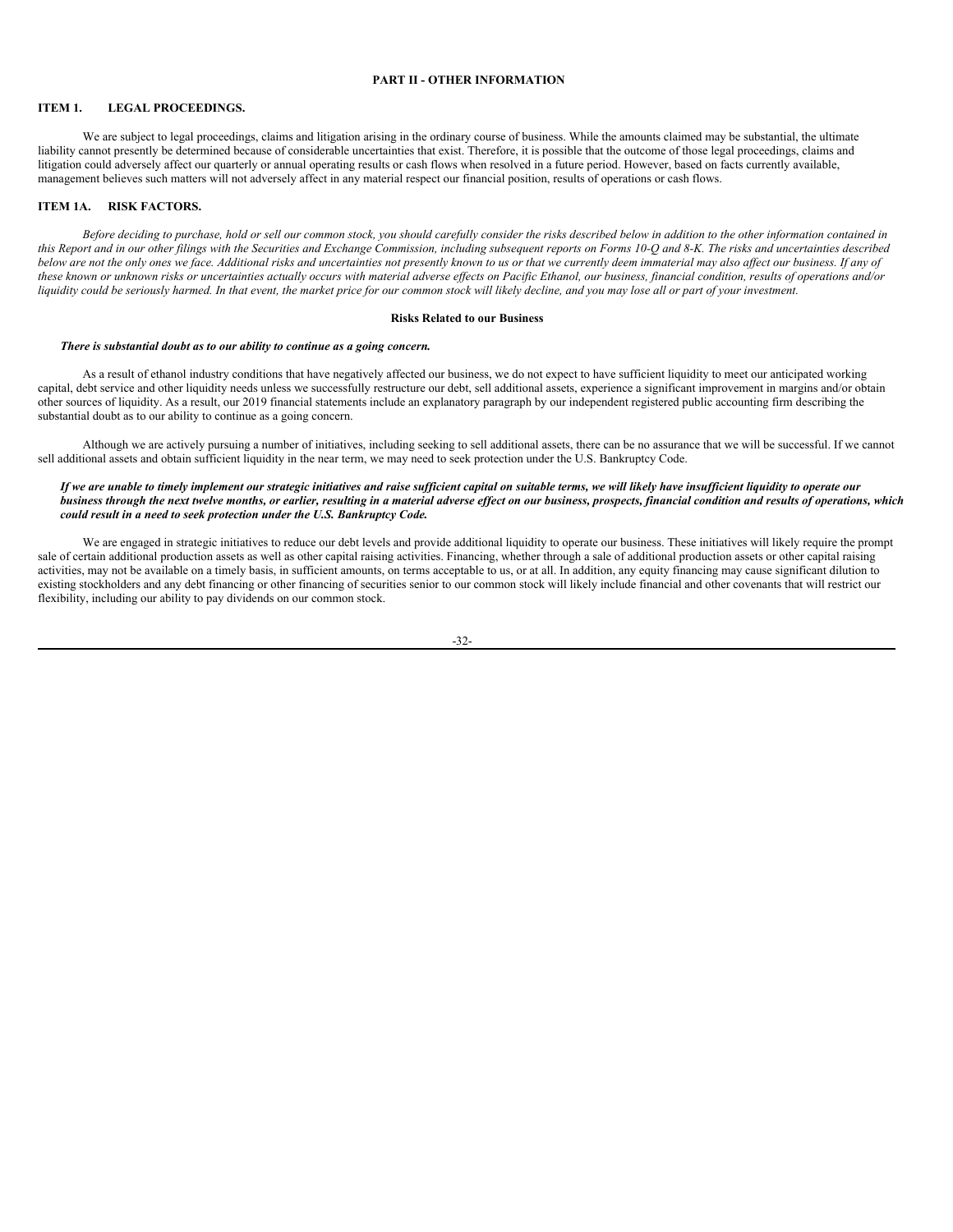If we are unable to timely sell additional production assets or raise additional capital, or both, in sufficient amounts and on suitable terms, or if we do not experience a sustained margin improvement, we will likely have insufficient liquidity to operate our business. A failure to timely implement our strategic initiatives to reduce our debt levels on suitable terms or our inability to satisfy our payment obligations under our various credit facilities will have a material adverse effect on our business, prospects, financial condition and results of operations and could result in a need to idle production at one or more operating facilities and/or seek protection under the U.S. Bankruptcy Code for all or some portion of our production assets and other subsidiaries, at the parent company level, or both.

## The effects of the novel coronavirus may further materially and adversely affect our business, results of operations and liquidity.

Last year's novel strain of coronavirus (COVID-19), has resulted in businesses suspending or substantially curtailing global operations and travel, quarantines, and an overall substantial slowdown of economic activity. Transportation fuels in particular, including ethanol, have experienced significant price declines and reduced demand. A further downturn in global economic growth, or recessionary conditions in major geographic regions, will lead to reduced demand for ethanol and negatively affect the market prices of our products, further materially and adversely affecting our business, results of operations and liquidity.

### Our plant indebtedness exposes us to many risks that could negatively impact our business, our business prospects, our liquidity and our cash flows and results of *operations.*

Our plants located in the Midwest have significant indebtedness. The terms of our plant loans require amortizing payments of principal over the lives of the loans and our borrowing availability under our plant credit facilities periodically and automatically declines through the maturity dates of those facilities. Our plant indebtedness could:

- make it more difficult to pay or refinance our debts as they become due during adverse economic and industry conditions because any decrease in revenues could cause us to not have sufficient cash flows from operations to make our scheduled debt payments;
- limit our flexibility to pursue strategic opportunities or react to changes in our business and the industry in which we operate and, consequently, place us at a competitive disadvantage to our competitors who have less debt;
- require a substantial portion of our cash flows from operations to be used for debt service payments, thereby reducing the availability of our cash flows to fund working capital, capital expenditures, acquisitions, dividend payments and other general corporate purposes; and/or
- limit our ability to procure additional financing for working capital or other purposes.

Our term loans and credit facilities also require compliance with numerous financial and other covenants. In addition, our plant indebtedness bears interest at variable rates. An increase in prevailing interest rates would likewise increase our debt service obligations and could materially and adversely affect our cash flows and results of operations.

-33-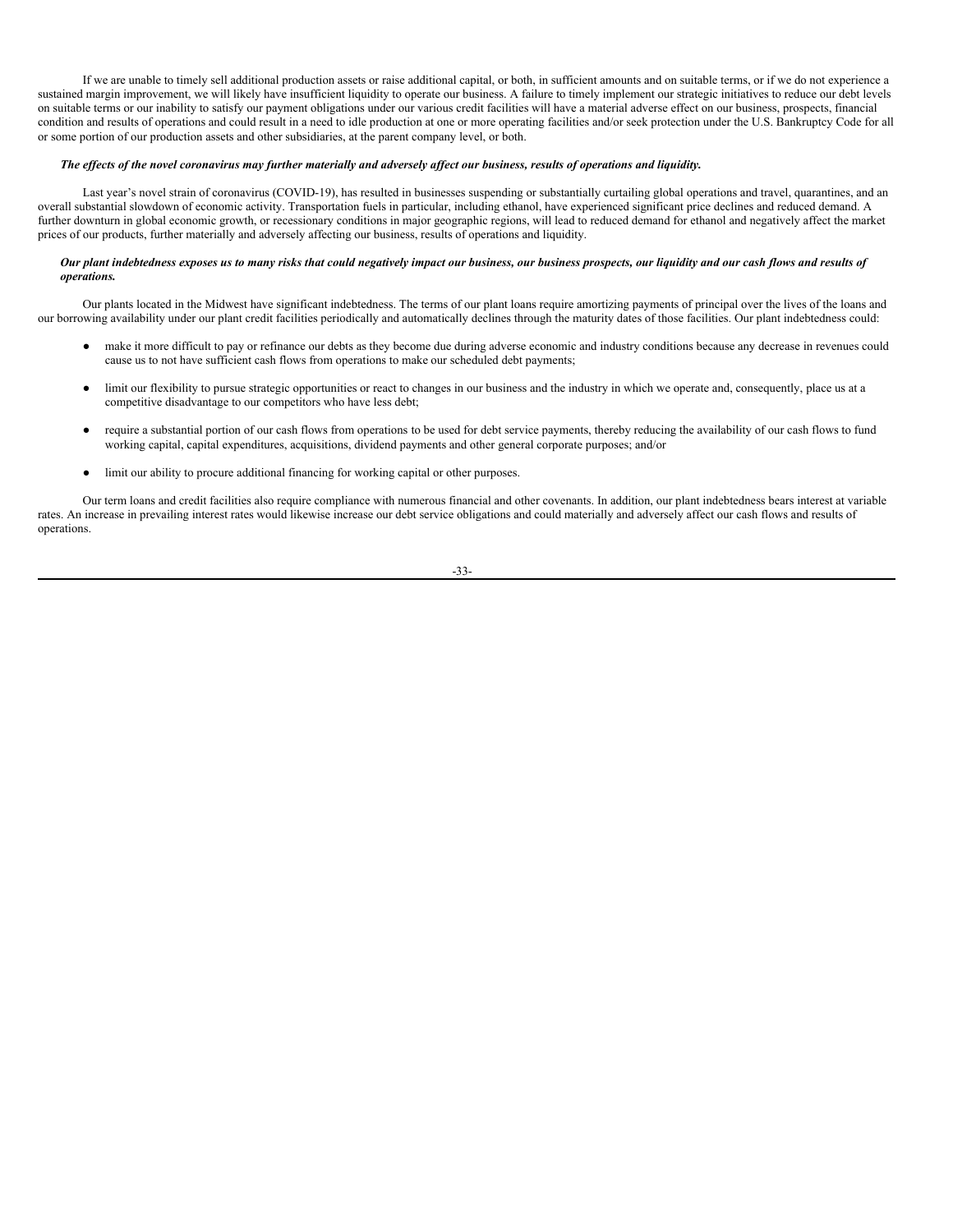Our ability to generate sufficient cash to make all principal and interest payments when due, including a \$25.5 million remaining balance of a payment due on September 30, 2020 under our PE Pekin and ICP credit facilities, depends on our business performance, which is subject to a variety of factors beyond our control, including the supply of and demand for ethanol and co-products, ethanol and co-product prices, the cost of key production inputs, and many other factors incident to the ethanol production and marketing industry. We cannot provide any assurance that we will be able to timely satisfy such obligations. Our failure to timely satisfy our debt obligations could have a material adverse effect on our business, business prospects, liquidity, cash flows and results of operations.

## We have incurred significant losses and negative operating cash flow in the past and we may incur losses and negative operating cash flow in the future, which may *hamper our operations and impede us from expanding our business.*

We have incurred significant losses and negative operating cash flow in the past. For the three months ended March 31, 2020 and 2019, we incurred consolidated net losses of \$27.2 million and \$14.2 million, respectively. For the years ended December 31, 2019 and 2018, we incurred consolidated net losses of approximately \$101.3 million and \$68.0 million, respectively. For the year ended December 31, 2019, we incurred negative operating cash flow of approximately \$23.4 million. We may incur losses and negative operating cash flow in the future. We expect to rely on cash on hand, cash, if any, generated from our operations, borrowing availability under our lines of credit and proceeds from future financing activities, if any, to fund all of the cash requirements of our business. Continued losses and negative operating cash flow may hamper our operations and impede us from expanding our business.

## Our results of operations and our ability to operate at a profit is largely dependent on managing the costs of corn and natural gas and the prices of ethanol, distillers *grains and other ethanol co-products, all of which are subject to significant volatility and uncertainty.*

Our results of operations are highly impacted by commodity prices, including the cost of corn and natural gas that we must purchase, and the prices of ethanol, distillers grains and other ethanol co-products that we sell. Prices and supplies are subject to and determined by market and other forces over which we have no control, such as weather, domestic and global demand, supply shortages, export prices and various governmental policies in the United States and around the world.

As a result of price volatility of corn, natural gas, ethanol, distillers grains and other ethanol co-products, our results of operations may fluctuate substantially. In addition, increases in corn or natural gas prices or decreases in ethanol, distillers grains or other ethanol co-product prices may make it unprofitable to operate. In fact, some of our marketing activities will likely be unprofitable in a market of generally declining ethanol prices due to the nature of our business. For example, to satisfy customer demands, we maintain certain quantities of ethanol inventory for subsequent resale. Moreover, we procure much of our inventory outside the context of a marketing arrangement and therefore must buy ethanol at a price established at the time of purchase and sell ethanol at an index price established later at the time of sale that is generally reflective of movements in the market price of ethanol. As a result, our margins for ethanol sold in these transactions generally decline and may turn negative as the market price of ethanol declines.

No assurance can be given that corn or natural gas can be purchased at, or near, current or any particular prices or that ethanol, distillers grains or other ethanol coproducts will sell at, or near, current or any particular prices. Consequently, our results of operations and financial position may be adversely affected by increases in the price of corn or natural gas or decreases in the price of ethanol, distillers grains or other ethanol co-products.

-34-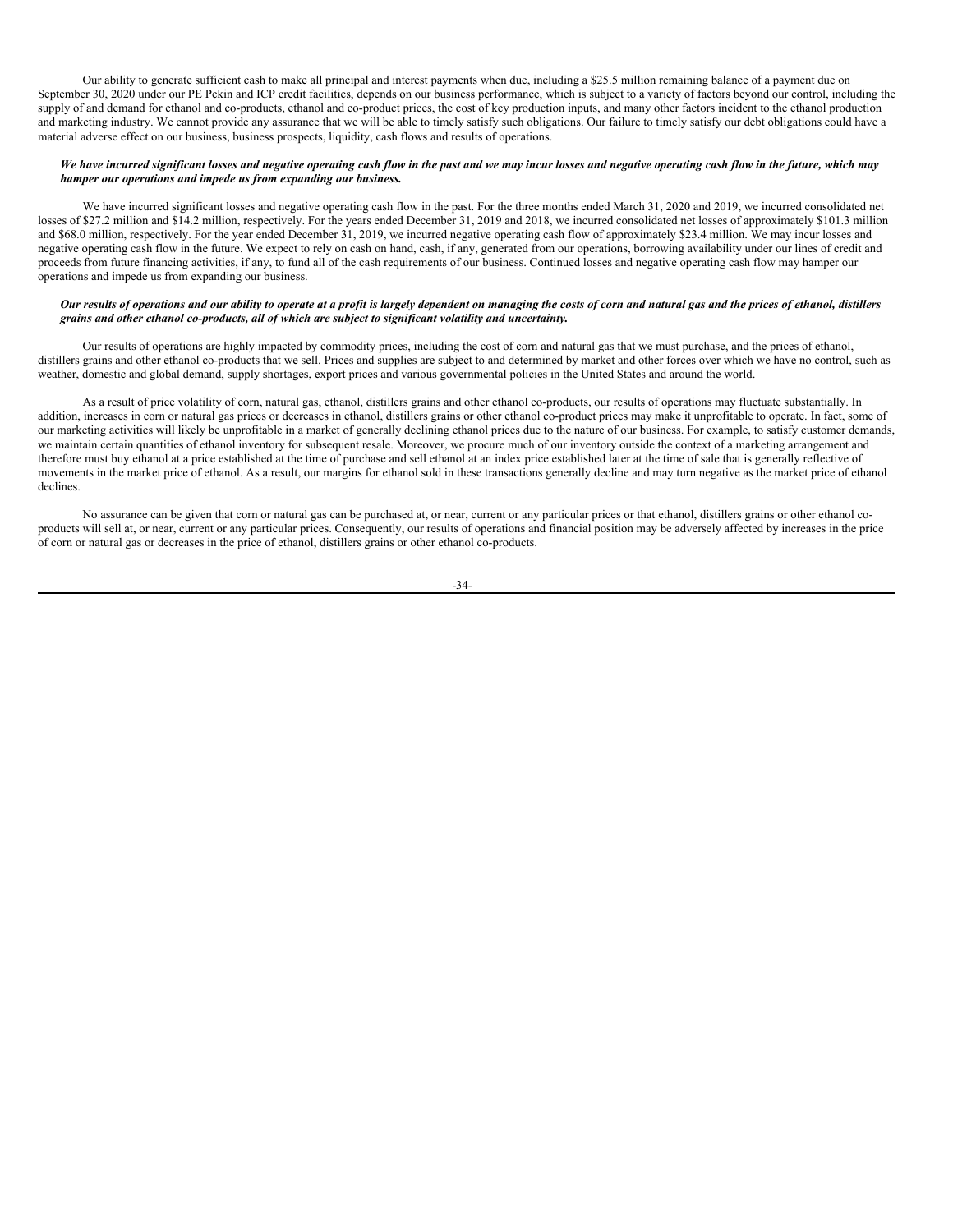Over the past several years, the spread between ethanol and corn prices has fluctuated significantly. Fluctuations are likely to continue to occur. A sustained narrow spread, whether as a result of sustained high or increased corn prices or sustained low or decreased ethanol prices, would adversely affect our results of operations and financial position. Further, combined revenues from sales of ethanol, distillers grains and other ethanol co-products could decline below the marginal cost of production, which may force us to suspend production of ethanol, distillers grains and other ethanol co-products at some or all of our plants.

## Increased ethanol production or higher inventory levels may cause a decline in ethanol prices or prevent ethanol prices from rising, and may have other negative *ef ects, adversely impacting our results of operations, cash flows and financial condition.*

We believe that the most significant factor influencing the price of ethanol has been the substantial increase in ethanol production. According to the Renewable Fuels Association, domestic ethanol production capacity increased from an annualized rate of 1.5 billion gallons per year in January 1999 to a record 16.1 billion gallons in 2018. In addition, if ethanol production margins improve, we anticipate that owners of ethanol production facilities will increase production levels, thereby resulting in more abundant ethanol supplies and inventories. Any increase in the supply of ethanol may not be commensurate with increases in the demand for ethanol, thus leading to lower ethanol prices. Also, demand for ethanol could be impaired due to a number of factors, including regulatory developments and reduced United States gasoline consumption. Reduced gasoline consumption has occurred in the past and could occur in the future as a result of increased gasoline or oil prices or other factors such as increased automobile fuel efficiency. Any of these outcomes could have a material adverse effect on our results of operations, cash flows and financial condition.

## The market price of ethanol is volatile and subject to large fluctuations, which may cause our profitability or losses to fluctuate significantly.

The market price of ethanol is volatile and subject to large fluctuations. The market price of ethanol is dependent upon many factors, including the supply of ethanol and the price of gasoline, which is in turn dependent upon the price of petroleum which is highly volatile and difficult to forecast. For example, ethanol prices, as reported by the CBOT, ranged from \$0.86 to \$1.37 per gallon for the three months ended March 31, 2020, from \$1.25 to \$1.70 per gallon in 2019 and from \$1.20 to \$1.53 per gallon during 2018. Fluctuations in the market price of ethanol may cause our profitability or losses to fluctuate significantly.

## Some of our marketing activities will likely be unprofitable in a market of generally declining ethanol prices due to the nature of our business.

Some of our marketing activities will likely be unprofitable in a market of generally declining ethanol prices due to the nature of our business. For example, to satisfy customer demands, we maintain certain quantities of ethanol inventory for subsequent resale. Moreover, we procure much of our inventory outside the context of a marketing arrangement and therefore must buy ethanol at a price established at the time of purchase and sell ethanol at an index price established later at the time of sale that is generally reflective of movements in the market price of ethanol. As a result, our margins for ethanol sold in these transactions generally decline and may turn negative as the market price of ethanol declines.

## Disruptions in production or distribution infrastructure may adversely affect our business, results of operations and financial condition.

Our business depends on the continuing availability of rail, road, port, storage and distribution infrastructure. In particular, due to limited storage capacity at our plants and other considerations related to production efficiencies, our plants depend on just-in-time delivery of corn. The production of ethanol and specialty alcohols also requires a significant and uninterrupted supply of other raw materials and energy, primarily water, electricity and natural gas. Local water, electricity and gas utilities may not be able to reliably supply the water, electricity and natural gas that our plants need or may not be able to supply those resources on acceptable terms. In the past, poor weather has caused disruptions in rail transportation, which slowed the delivery of ethanol by rail, the principle manner by which ethanol from our plants located in the Midwest is transported to market. Disruptions in production or distribution infrastructure, whether caused by labor difficulties, earthquakes, storms, other natural disasters or human error or malfeasance or other reasons, could prevent timely deliveries of corn or other raw materials and energy, and could delay transport of our products to market, and may require us to halt production at one or more plants, any of which could have a material adverse effect on our business, results of operations and financial condition.

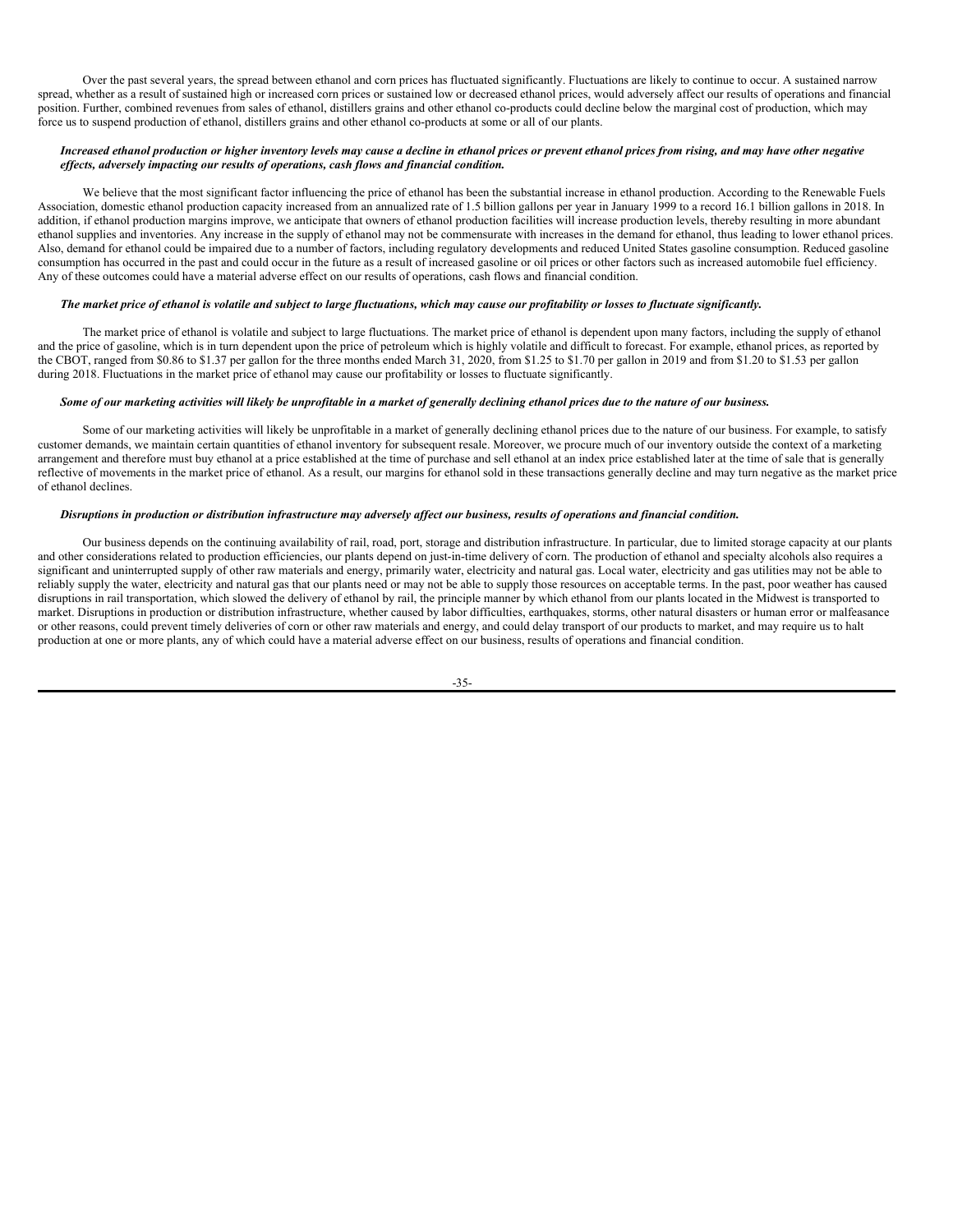#### We may engage in hedging transactions and other risk mitigation strategies that could harm our results of operations and financial condition.

In an attempt to partially offset the effects of volatility of ethanol prices and corn and natural gas costs, we may enter into contracts to fix the price of a portion of our ethanol production or purchase a portion of our corn or natural gas requirements on a forward basis. In addition, we may engage in other hedging transactions involving exchange-traded futures contracts for corn, natural gas and unleaded gasoline from time to time. The financial statement impact of these activities is dependent upon, among other things, the prices involved and our ability to sell sufficient products to use all of the corn and natural gas for which forward commitments have been made. Hedging arrangements also expose us to the risk of financial loss in situations where the other party to the hedging contract defaults on its contract or, in the case of exchange-traded contracts, where there is a change in the expected differential between the underlying price in the hedging agreement and the actual prices paid or received by us. In addition, our open contract positions may require cash deposits to cover margin calls, negatively impacting our liquidity. As a result, our results of operations and financial condition may be adversely affected by our hedging activities and fluctuations in the price of corn, natural gas, ethanol and unleaded gasoline.

## Operational difficulties at our plants could negatively impact sales volumes and could cause us to incur substantial losses.

Operations at our plants are subject to labor disruptions, unscheduled downtimes and other operational hazards inherent in the ethanol production industry, including equipment failures, fires, explosions, abnormal pressures, blowouts, pipeline ruptures, transportation accidents and natural disasters. Some of these operational hazards may cause personal injury or loss of life, severe damage to or destruction of property and equipment or environmental damage, and may result in suspension of operations and the imposition of civil or criminal penalties. Our insurance may not be adequate to fully cover the potential operational hazards described above or we may not be able to renew this insurance on commercially reasonable terms or at all.

Moreover, our plants may not operate as planned or expected. All of these facilities are designed to operate at or above a specified production capacity. The operation of these facilities is and will be, however, subject to various uncertainties. As a result, these facilities may not produce ethanol, specialty alcohols and co-products at expected levels. In the event any of these facilities do not run at their expected capacity levels, our business, results of operations and financial condition may be materially and adversely affected.

-36-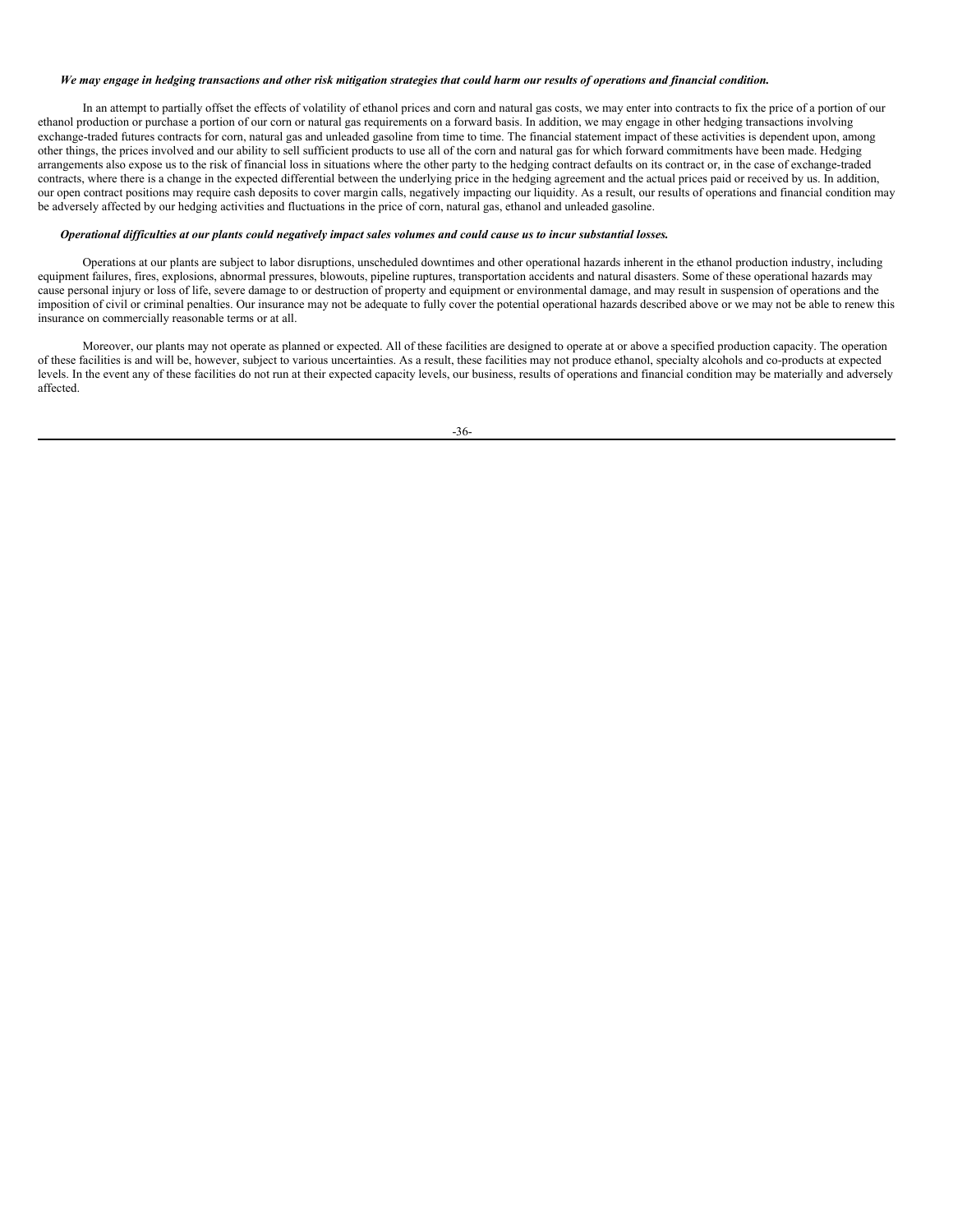### Future demand for ethanol is uncertain and may be affected by changes to federal mandates, public perception, consumer acceptance and overall consumer demand for transportation fuel, any of which could negatively affect demand for ethanol and our results of operations.

Although many trade groups, academics and governmental agencies have supported ethanol as a fuel additive that promotes a cleaner environment, others have criticized ethanol production as consuming considerably more energy and emitting more greenhouse gases than other biofuels and potentially depleting water resources. Some studies have suggested that corn-based ethanol is less efficient than ethanol produced from other feedstock and that it negatively impacts consumers by causing increased prices for dairy, meat and other food generated from livestock that consume corn. Additionally, ethanol critics contend that corn supplies are redirected from international food markets to domestic fuel markets. If negative views of corn-based ethanol production gain acceptance, support for existing measures promoting use and domestic production of corn-based ethanol could decline, leading to reduction or repeal of federal mandates, which could adversely affect the demand for ethanol. These views could also negatively impact public perception of the ethanol industry and acceptance of ethanol as an alternative fuel.

There are limited markets for ethanol beyond those established by federal mandates. Discretionary blending and E85 blending are important secondary markets. Discretionary blending is often determined by the price of ethanol versus the price of gasoline. In periods when discretionary blending is financially unattractive, the demand for ethanol may be reduced. Also, the demand for ethanol is affected by the overall demand for transportation fuel. Demand for transportation fuel is affected by the number of miles traveled by consumers and the fuel economy of vehicles. Market acceptance of E15 may partially offset the effects of decreases in transportation fuel demand. A reduction in the demand for ethanol and ethanol co-products may depress the value of our products, erode our margins and reduce our ability to generate revenue or to operate profitably. Consumer acceptance of E15 and E85 fuels is needed before ethanol can achieve any significant growth in market share relative to other transportation fuels.

## The United States ethanol industry is highly dependent upon certain federal and state legislation and regulation and any changes in legislation or regulation could have *a material adverse ef ect on our results of operations, cash flows and financial condition.*

The EPA has implemented the RFS pursuant to the Energy Policy Act of 2005 and the Energy Independence and Security Act of 2007. The RFS program sets annual quotas for the quantity of renewable fuels (such as ethanol) that must be blended into motor fuels consumed in the United States. The domestic market for ethanol is significantly impacted by federal mandates under the RFS program for volumes of renewable fuels (such as ethanol) required to be blended with gasoline. Future demand for ethanol will be largely dependent upon incentives to blend ethanol into motor fuels, including the price of ethanol relative to the price of gasoline, the relative octane value of ethanol, constraints in the ability of vehicles to use higher ethanol blends, the RFS, and other applicable environmental requirements. Any significant increase in production capacity above the RFS minimum requirements may have an adverse impact on ethanol prices.

Legislation aimed at reducing or limiting the renewable fuel use required by the RFS has been introduced in the United States Congress. On January 3, 2019, a bill (H.R. 104) was introduced into the House of Representatives aiming to repeal certain amendments to the Clean Air Act relating to the expansion of the renewable fuel program, and for other purposes. This bill revises the renewable fuel program, including the RFS. Under current law, the RFS specifies the minimum volume of renewable fuel, such as ethanol, that must be contained in gasoline sold in the United States, except in noncontiguous states or territories. The RFS annually increases until 2022 when a minimum of 36 billion gallons of renewable fuel must be blended into gasoline. This bill decreases the volume of renewable fuel that must be contained in gasoline to 7.5 billion gallons each year. The bill also revises the RFS to eliminate separate volume requirements for the following renewable fuel categories: advanced biofuels, cellulosic biofuel, and biomassbased diesel. The bill was referred to a congressional subcommittee where it awaits further consideration. On May  $\frac{7}{2}$ , 2019, the Food and Fuel Consumer Protection Act of 2019 (H.R. 2540), was introduced in the House of Representatives. The bill aims to prevent RFS blending obligations from requiring ethanol to make up more than 9.7 percent of the total volume of gasoline projected to be sold or introduced into commerce in the United States for a given calendar year. The bill was referred to a congressional committee, which will consider it before possibly sending the bill to the House of Representatives as a whole. On June 21, 2019, a bill (H.R. 3427) was introduced in the House of Representatives aiming to repeal the EPA's Renewable Fuel Standard program, which requires transportation fuel to contain a minimum volume of renewable fuel. The bill was referred to a congressional committee, which will consider it before possibly sending the bill to the House of Representatives as a whole. On July 25, 2019, a bill (S.2298) was introduced in the United States Senate, to amend the Clean Air Act to eliminate the corn ethanol mandate for renewable fuel. The bill was read twice and referred to the Committee on Environment and Public Works. Our results of operations, cash flows and financial condition could be adversely impacted if any legislation is enacted that reduces or limits the RFS volume requirements.

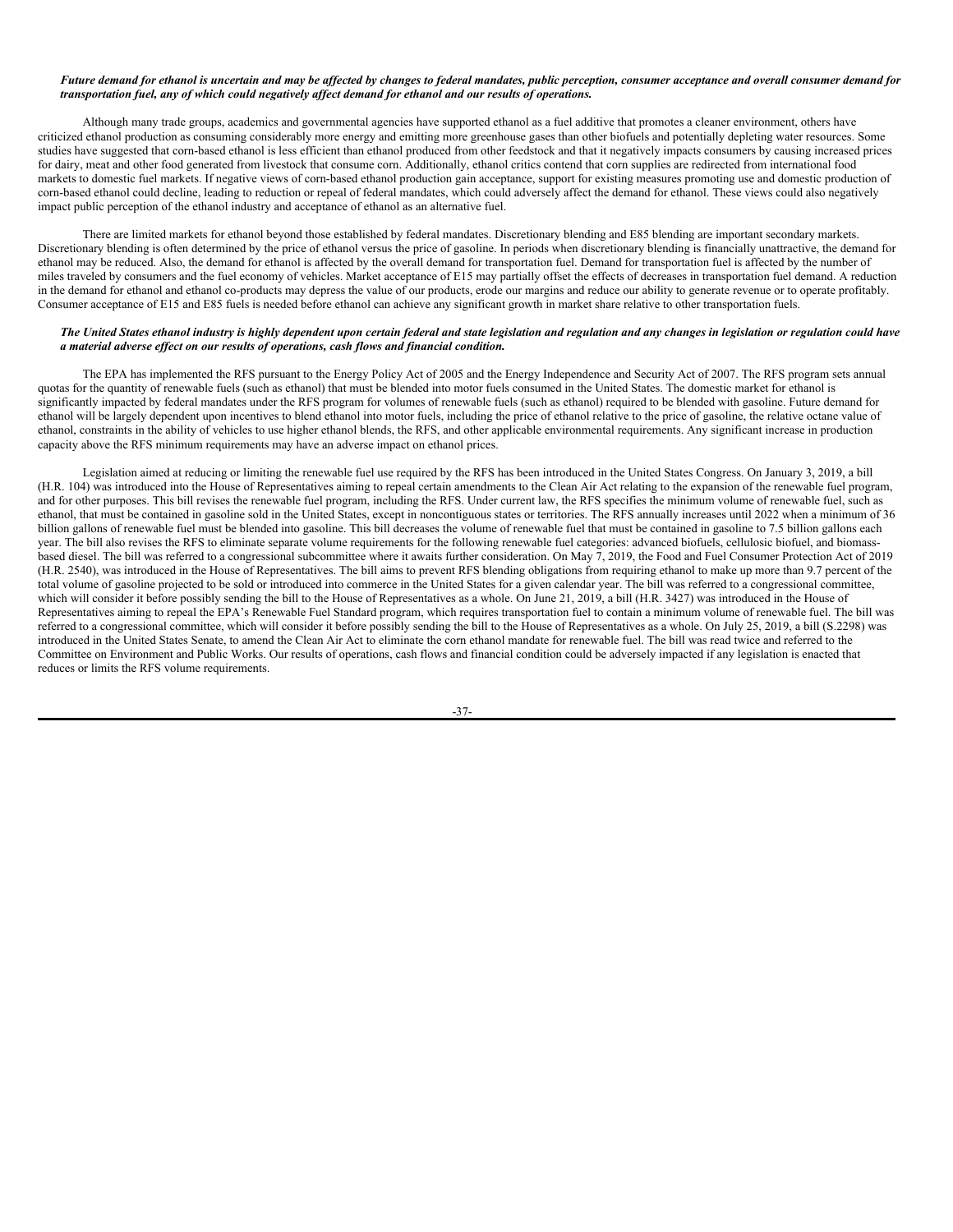Under the provisions of the Clean Air Act, as amended by the Energy Independence and Security Act of 2007, the EPA has limited authority to waive or reduce the mandated RFS requirements, which authority is subject to consultation with the Secretaries of Agriculture and Energy, and based on a determination that there is inadequate domestic renewable fuel supply or implementation of the applicable requirements would severely harm the economy or environment of a state, region or the United States. Our results of operations, cash flows and financial condition could be adversely impacted if the EPA reduces the RFS requirements from the statutory levels specified in the RFS.

### The ethanol production and marketing industry is extremely competitive. Many of our significant competitors have greater production and financial resources and one *or more of these competitors could use their greater resources to gain market share at our expense.*

The ethanol production and marketing industry is extremely competitive. Many of our significant competitors in the ethanol production and marketing industry, including Archer-Daniels-Midland Company, POET, LLC, Green Plains, Inc. and Valero Renewable Fuels Company, LLC, have substantially greater production and/or financial resources. As a result, our competitors may be able to compete more aggressively and sustain that competition over a longer period of time. Successful competition will require a continued high level of investment in marketing and customer service and support. Our limited resources relative to many significant competitors may cause us to fail to anticipate or respond adequately to new developments and other competitive pressures. This failure could reduce our competitiveness and cause a decline in market share, sales and profitability. Even if sufficient funds are available, we may not be able to make the modifications and improvements necessary to compete successfully.

We also face competition from international suppliers. Currently, international suppliers produce ethanol primarily from sugar cane and have cost structures that are generally substantially lower than our cost structures. Any increase in domestic or foreign competition could cause us to reduce our prices and take other steps to compete effectively, which could adversely affect our business, financial condition and results of operations.

## *Our ability to utilize net operating loss carryforwards and certain other tax attributes may be limited.*

Federal and state income tax laws impose restrictions on the utilization of net operating loss, or NOL, and tax credit carryforwards in the event that an "ownership change" occurs for tax purposes, as defined by Section 382 of the Internal Revenue Code, or Code. In general, an ownership change occurs when stockholders owning 5% or more of a "loss corporation" (a corporation entitled to use NOL or other loss carryovers) have increased their ownership of stock in such corporation by more than 50 percentage points during any three-year period. The annual base limitation under Section 382 of the Code is calculated by multiplying the loss corporation's value at the time of the ownership change by the greater of the long-term tax-exempt rate determined by the Internal Revenue Service in the month of the ownership change or the two preceding months.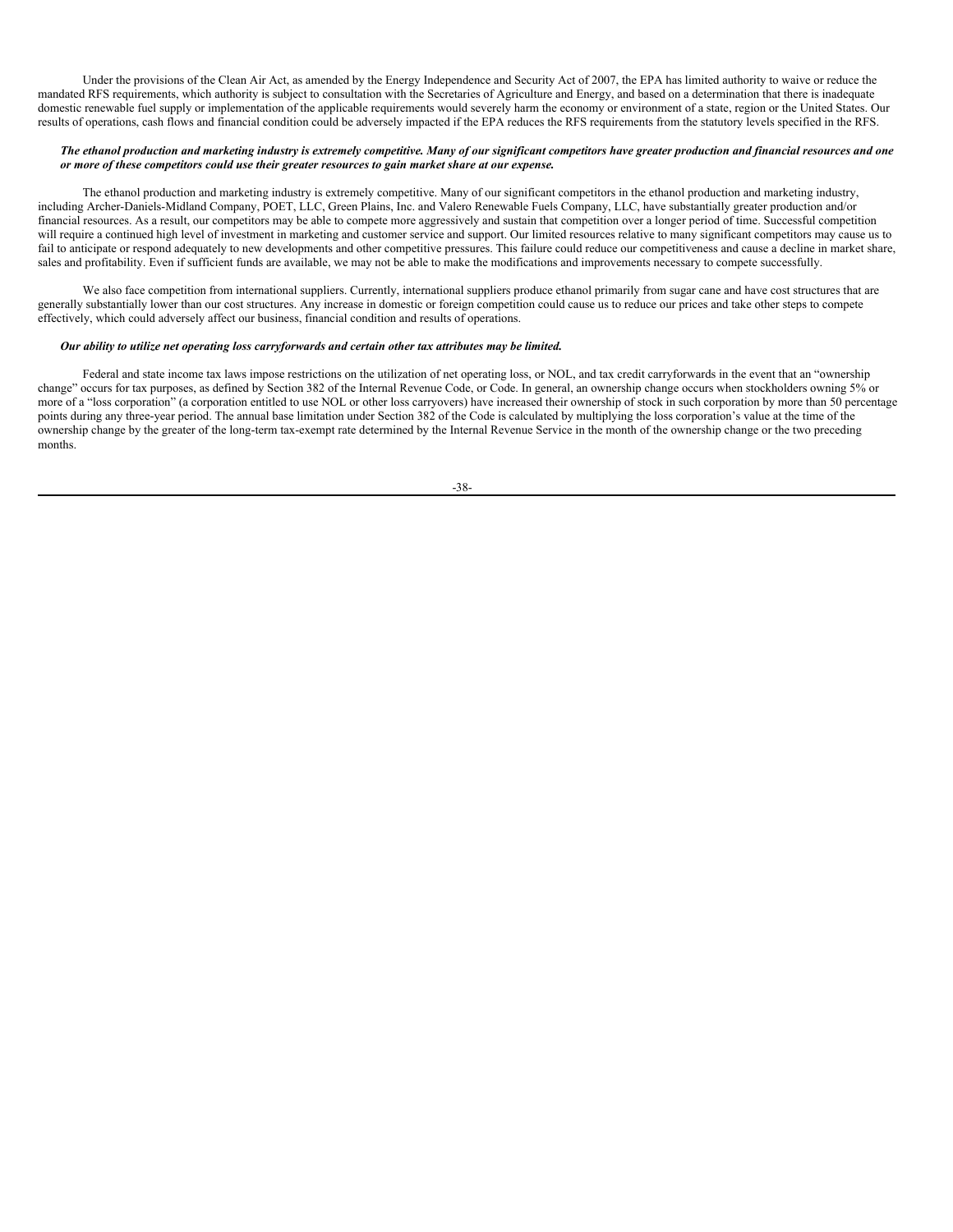As of December 31, 2019, of our \$228.8 million of federal NOLs, we had \$82.1 million of federal NOLs that are limited in their annual use under Section 382 of the Code beyond 2019. Accordingly, our ability to utilize these NOL carryforwards may be substantially limited. These limitations could in turn result in increased future tax obligations, which could have a material adverse effect on our business, financial condition and results of operations.

## Our business is not diversified. The high concentration of our sales within the ethanol production and marketing industry could result in a significant reduction in sales *and negatively af ect our profitability if demand for ethanol declines*.

Our business is not diversified. Our sales are highly concentrated within the ethanol production and marketing industry. We expect to be substantially focused on the production and marketing of ethanol and its co-products for the foreseeable future. An industry shift away from ethanol, or the emergence of new competing products, may significantly reduce the demand for ethanol. However, we may be unable to timely alter our business focus away from the production and marketing of ethanol to other renewable fuels or competing products. A downturn in the demand for ethanol would likely materially and adversely affect our sales and profitability.

## *We may be adversely af ected by environmental, health and safety laws, regulations and liabilities*.

We are subject to various federal, state and local environmental laws and regulations, including those relating to the discharge of materials into the air, water and ground, the generation, storage, handling, use, transportation and disposal of hazardous materials and wastes, and the health and safety of our employees. In addition, some of these laws and regulations require us to operate under permits that are subject to renewal or modification. These laws, regulations and permits can often require expensive pollution control equipment or operational changes to limit actual or potential impacts to the environment. A violation of these laws and regulations or permit conditions can result in substantial fines, natural resource damages, criminal sanctions, permit revocations and/or facility shutdowns. In addition, we have made, and expect to make, significant capital expenditures on an ongoing basis to comply with increasingly stringent environmental laws, regulations and permits.

We may be liable for the investigation and cleanup of environmental contamination at each of our plants and at off-site locations where we arrange for the disposal of hazardous substances or wastes. If these substances or wastes have been or are disposed of or released at sites that undergo investigation and/or remediation by regulatory agencies, we may be responsible under the Comprehensive Environmental Response, Compensation and Liability Act of 1980, or other environmental laws for all or part of the costs of investigation and/or remediation, and for damages to natural resources. We may also be subject to related claims by private parties alleging property damage and personal injury due to exposure to hazardous or other materials at or from those properties. Some of these matters may require us to expend significant amounts for investigation, cleanup or other costs.

In addition, new laws, new interpretations of existing laws, increased governmental enforcement of environmental laws or other developments could require us to make significant additional expenditures. Continued government and public emphasis on environmental issues can be expected to result in increased future investments for environmental controls at our plants. Present and future environmental laws and regulations, and interpretations of those laws and regulations, applicable to our operations, more vigorous enforcement policies and discovery of currently unknown conditions may require substantial expenditures that could have a material adverse effect on our results of operations and financial condition.

-39-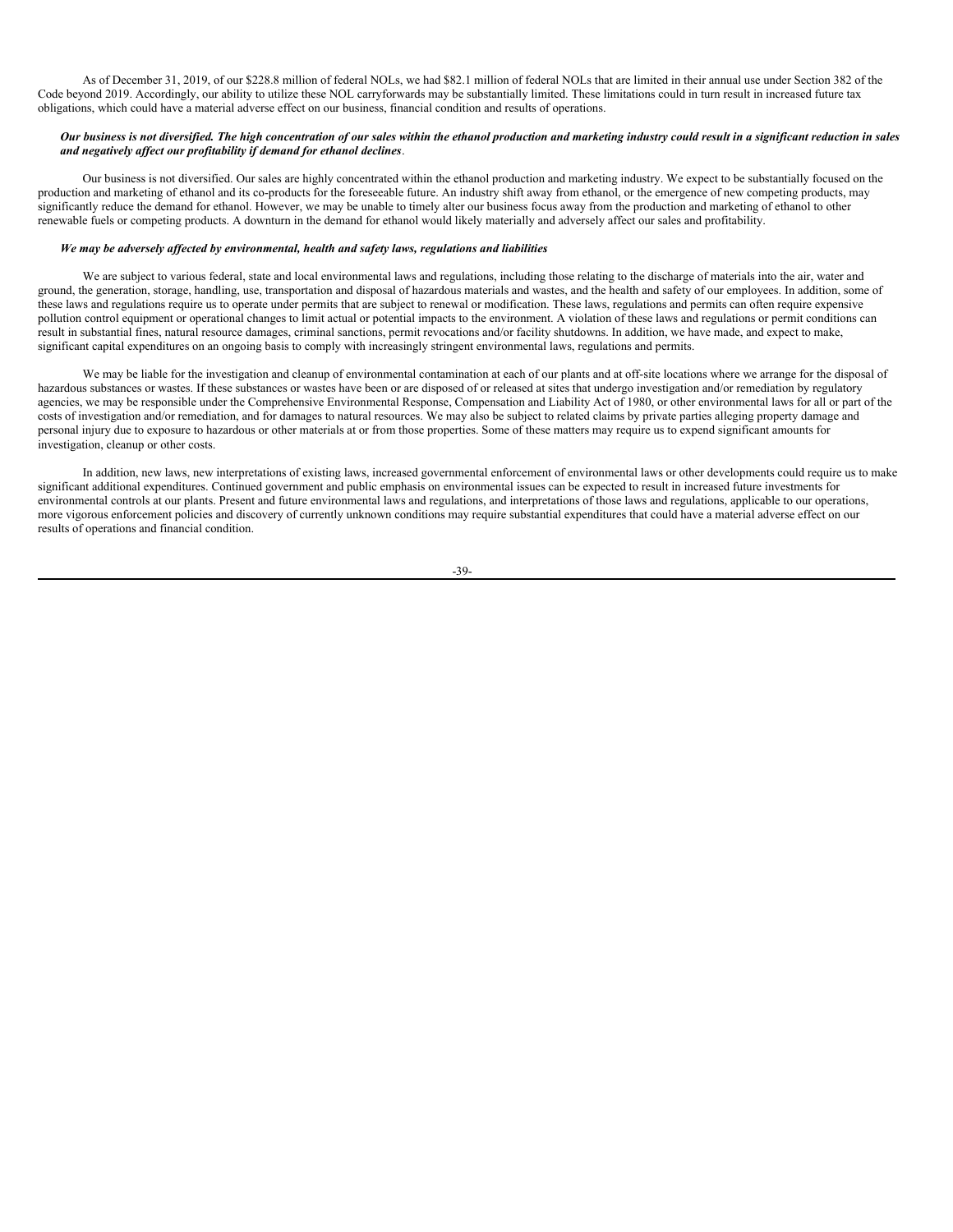The hazards and risks associated with producing and transporting our products (including fires, natural disasters, explosions and abnormal pressures and blowouts) may also result in personal injury claims or damage to property and third parties. As protection against operating hazards, we maintain insurance coverage against some, but not all, potential losses. However, we could sustain losses for uninsurable or uninsured risks, or in amounts in excess of existing insurance coverage. Events that result in significant personal injury or damage to our property or third parties or other losses that are not fully covered by insurance could have a material adverse effect on our results of operations and financial condition.

## If we are unable to attract or retain key personnel, our ability to operate effectively may be impaired, which could have a material adverse effect on our business, *financial condition and results of operations.*

Our ability to operate our business and implement strategies depends, in part, on the efforts of our executive officers and other key personnel. Our future success will depend on, among other factors, our ability to retain our current key personnel and attract and retain qualified future key personnel, particularly executive management. If we are unable to attract or retain key personnel, our ability to operate effectively may be impaired, which could have a material adverse effect on our business, financial condition and results of operations.

## We depend on a small number of customers for the majority of our sales. A reduction in business from any of these customers could cause a significant decline in our *overall sales and profitability.*

The majority of our sales are generated from a small number of customers. During 2019 and 2018, two customers accounted for an aggregate of approximately \$336 million and \$367 million in net sales, representing 24% and 25% of our net sales, respectively, for those periods. We expect that we will continue to depend for the foreseeable future upon a small number of customers for a significant portion of our sales. Our agreements with these customers generally do not require them to purchase any specified volume or dollar value of ethanol or co-products, or to make any purchases whatsoever. Therefore, in any future period, our sales generated from these customers, individually or in the aggregate, may not equal or exceed historical levels. If sales to any of these customers cease or decline, we may be unable to replace these sales with sales to either existing or new customers in a timely manner, or at all. A cessation or reduction of sales to one or more of these customers could cause a significant decline in our overall sales and profitability.

### We incur significant expenses to maintain and upgrade our operating equipment and plants, and any interruption in the operation of our facilities may harm our *operating performance.*

We regularly incur significant expenses to maintain and upgrade our equipment and facilities. The machines and equipment we use to produce our products are complex, have many parts and some are run on a continuous basis. We must perform routine maintenance on our equipment and will have to periodically replace a variety of parts such as motors, pumps, pipes and electrical parts. In addition, our facilities require periodic shutdowns to perform major maintenance and upgrades. These scheduled facility shutdowns result in decreased sales and increased costs in the periods in which a shutdown occurs and could result in unexpected operational issues in future periods as a result of changes to equipment and operational and mechanical processes made during the shutdown period.

 $-40-$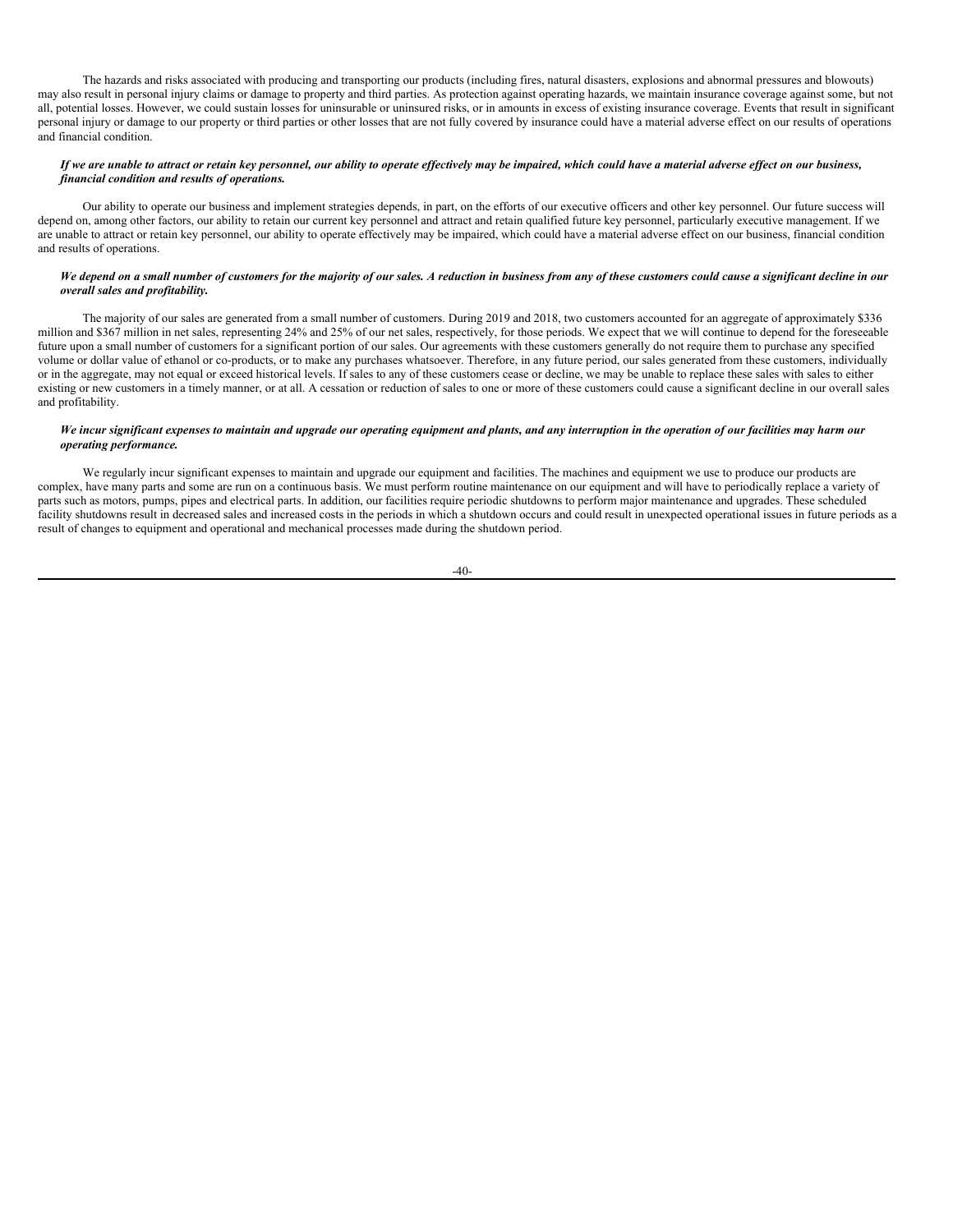#### Our lack of long-term ethanol orders and commitments by our customers could lead to a rapid decline in our sales and profitability.

We cannot rely on long-term ethanol orders or commitments by our customers for protection from the negative financial effects of a decline in the demand for ethanol or a decline in the demand for our marketing services. The limited certainty of ethanol orders can make it difficult for us to forecast our sales and allocate our resources in a manner consistent with our actual sales. Moreover, our expense levels are based in part on our expectations of future sales and, if our expectations regarding future sales are inaccurate, we may be unable to reduce costs in a timely manner to adjust for sales shortfalls. Furthermore, because we depend on a small number of customers for a significant portion of our sales, the ramifications of these risks are greater in magnitude than if our sales were less concentrated. As a result of our lack of long-term ethanol orders and commitments, we may experience a rapid decline in our sales and profitability.

### *There are limitations on our ability to receive distributions from our subsidiaries.*

We conduct most of our operations through subsidiaries and are dependent upon dividends or other intercompany transfers of funds from our subsidiaries to generate free cash flow. Moreover, some of our subsidiaries are limited in their ability to pay dividends or make distributions, loans or advances to us by the terms of their financing arrangements. At March 31, 2020, we had approximately \$174.9 million of net assets at our subsidiaries that were not available to be distributed in the form of dividends, distributions, loans or advances due to restrictions contained in their financing arrangements.

## *Our future ability to raise capital may be limited by applicable laws and regulations.*

Our capital raising activities have benefited from using a "shelf" registration on Form S-3, which typically enables an issuer to raise additional capital on a more timely and cost effective basis than through other means, such as registration of a securities offering under a Form S-1 registration statement. Our current and future ability to raise additional capital through the sale and issuance of our equity securities may be limited by, among other things, current Securities and Exchange Commission, or the SEC, rules and regulations. Under current SEC rules and regulations, to be eligible to use a Form S-3 registration statement for primary offerings without restriction as to the amount of securities to be sold and issued, the aggregate market value of our common equity held by non-affiliates (i.e., our "public float") must be at least \$75.0 million at the time we file the Form S-3 (calculated pursuant to the General Instructions to Form S-3). Furthermore, with respect to our effective Form S-3 registration statement, the SEC's rules and regulations require that we periodically re-evaluate the value of our public float (typically when we file our Annual Report on Form 10-K) to determine whether we continue to satisfy the foregoing public float requirement. As of the date of this report, we do not satisfy the \$75.0 million public float requirement. As a result, the amount we can raise through primary offerings of our securities in any 12-month period using a Form S-3 registration statement is limited to an aggregate of one-third of our public float. Moreover, the market value of all securities sold by us under our Form S-3 registration statements during the 12-month period prior to any intended sale will be subtracted from that amount to determine the amount we can then raise under our Form S-3 registration statements. If our public float increases to \$75.0 million or more, this limitation would cease to apply until we conduct our next re-evaluation.

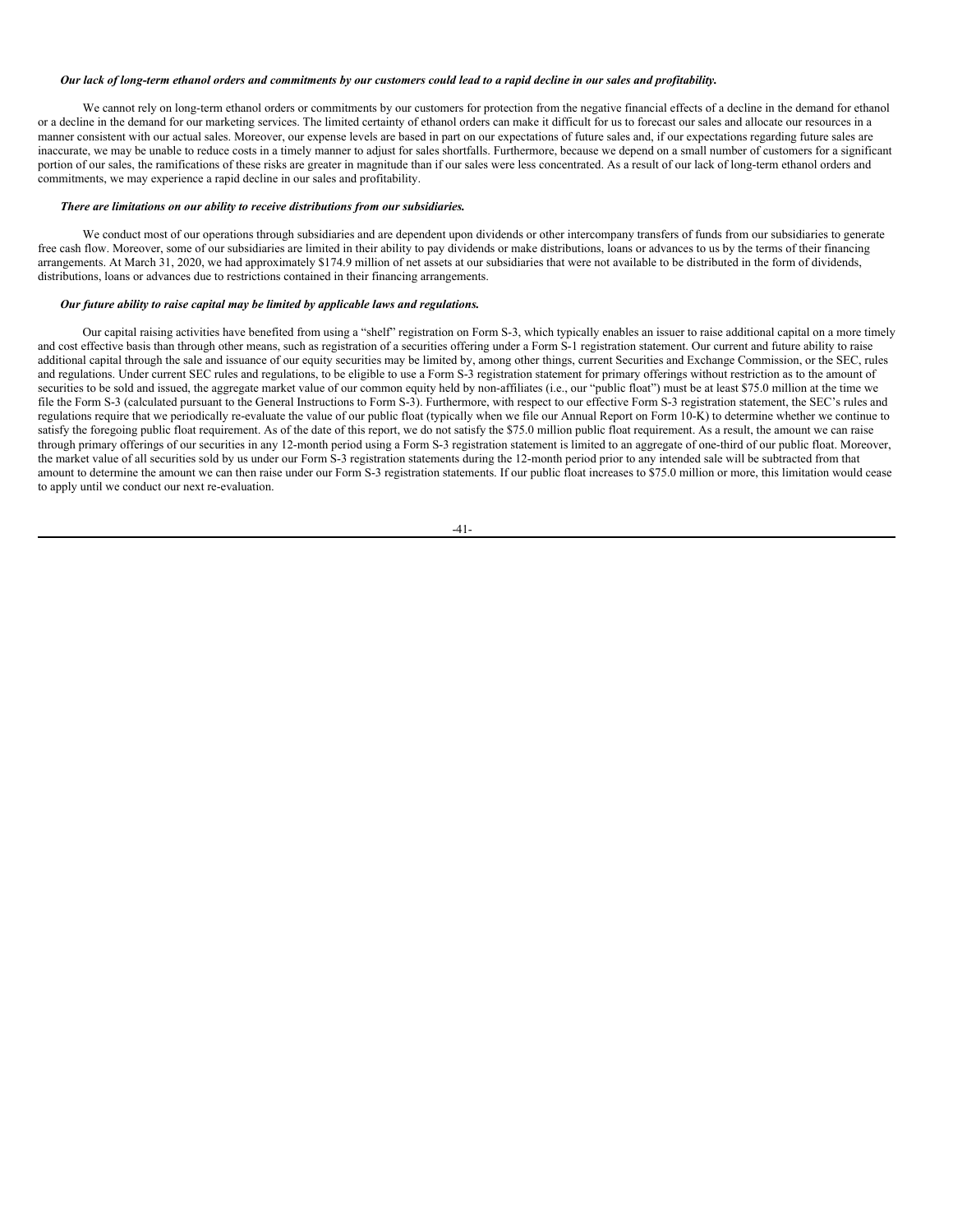#### **Risks Related to Ownership of our Common Stock**

## We have received a delisting notice from The NASDAQ Stock Market. Our common stock may be involuntarily delisted from trading on The NASDAO Capital Market if we fail to regain compliance with the minimum closing bid price requirement of \$1.00 per share. A delisting of our common stock is likely to reduce the liquidity of our common stock and may inhibit or preclude our ability to raise additional financing and may also materially and adversely impact our credit terms with our vendors.

The quantitative listing standards of The NASDAQ Stock Market, or NASDAQ, require, among other things, that listed companies maintain a minimum closing bid price of \$1.00 per share. We failed to satisfy this threshold for 30 consecutive trading days and on July 17, 2019, we received a letter from NASDAQ indicating that we had an initial period of 180 calendar days, or until January 13, 2020, in which to regain compliance. On January 15, 2020, we received a letter from NASDAQ granting us a 180-day extension period, or until July 13, 2020, in which to regain compliance. On April 17, 2020, we received a third letter from NASDAQ stating that NASDAQ filed an immediately effective rule change with the Securities and Exchange Commission on April 16, 2020. Under the rule change, NASDAQ tolled the compliance periods for bid price and market value of publicly held shares requirements, or the Price-based Requirements, through June 30, 2020. As a result, companies presently in compliance periods for any Price-based Requirements will remain at that same stage of the process and will not be subject to delisting for failure to satisfy these requirements. Starting on July 1, 2020, companies will receive the balance of any pending compliance period in effect at the start of the tolling period to regain compliance. Accordingly, since we had 88 calendar days remaining in our compliance period as of April 16, 2020, we will, upon reinstatement of the Price-based Requirements, still have 88 calendar days from July 1, 2020, or until September 28, 2020, to regain compliance.

We can regain compliance either during the suspension or during the compliance period resuming after the suspension, by meeting the minimum closing bid price of \$1.00 per share for ten consecutive business days. If we do not regain compliance by September 28, 2020, the NASDAQ staff will provide written notice that our common stock is subject to delisting. Given the increased market volatility and the effects of the Coronavirus, including an acute negative margin environment in the biofuels industry, and our lack of liquidity, we may be unable to regain compliance with the closing bid price requirement by September 28, 2020. A delisting of our common stock is likely to reduce the liquidity of our common stock and may inhibit or preclude our ability to raise additional financing and may also materially and adversely impact our credit terms with our vendors.

### The conversion of convertible securities and the exercise of outstanding options and warrants to purchase our common stock could substantially dilute your investment, *impede our ability to obtain additional financing and cause us to incur additional expenses.*

Our Series B Preferred Stock, which are convertible into our common stock, and outstanding options to acquire our common stock issued to employees, directors and others, and the Warrants to purchase our common stock, allow the holders of these securities an opportunity to profit from a rise in the market price of our common stock such that conversion or exercise of the securities will result in dilution of the equity interests of our common stockholders. The terms on which we may obtain additional financing may be adversely affected by the existence and potentially dilutive impact of our Series B Preferred Stock, options and Warrants. In addition, holders of our Series B Preferred Stock and Warrants have registration rights with respect to the common stock underlying those Series B Preferred Stock and Warrants, the registration of which involves substantial expense.

## The market price of our common stock and the value of your investment could substantially decline if shares of our Series B Preferred Stock are converted into shares of our common stock and if our options and Warrants are exercised for shares of our common stock and all of these shares of common stock are resold into the market, or if a perception exists that a substantial number of shares of common stock will be issued upon conversion of our Series B Preferred Stock or upon exercise of our *Warrants or options and then resold into the market.*

Sales of a substantial number of shares of common stock issued upon conversion of our Series B Preferred Stock and upon exercise of our Warrants and options, or even the perception that these sales could occur, could adversely affect the market price of our common stock. As a result, you could experience a substantial decline in the value of your investment as a result of both the actual and potential conversion of our outstanding shares of Series B Preferred Stock and exercise of our outstanding Warrants or options.

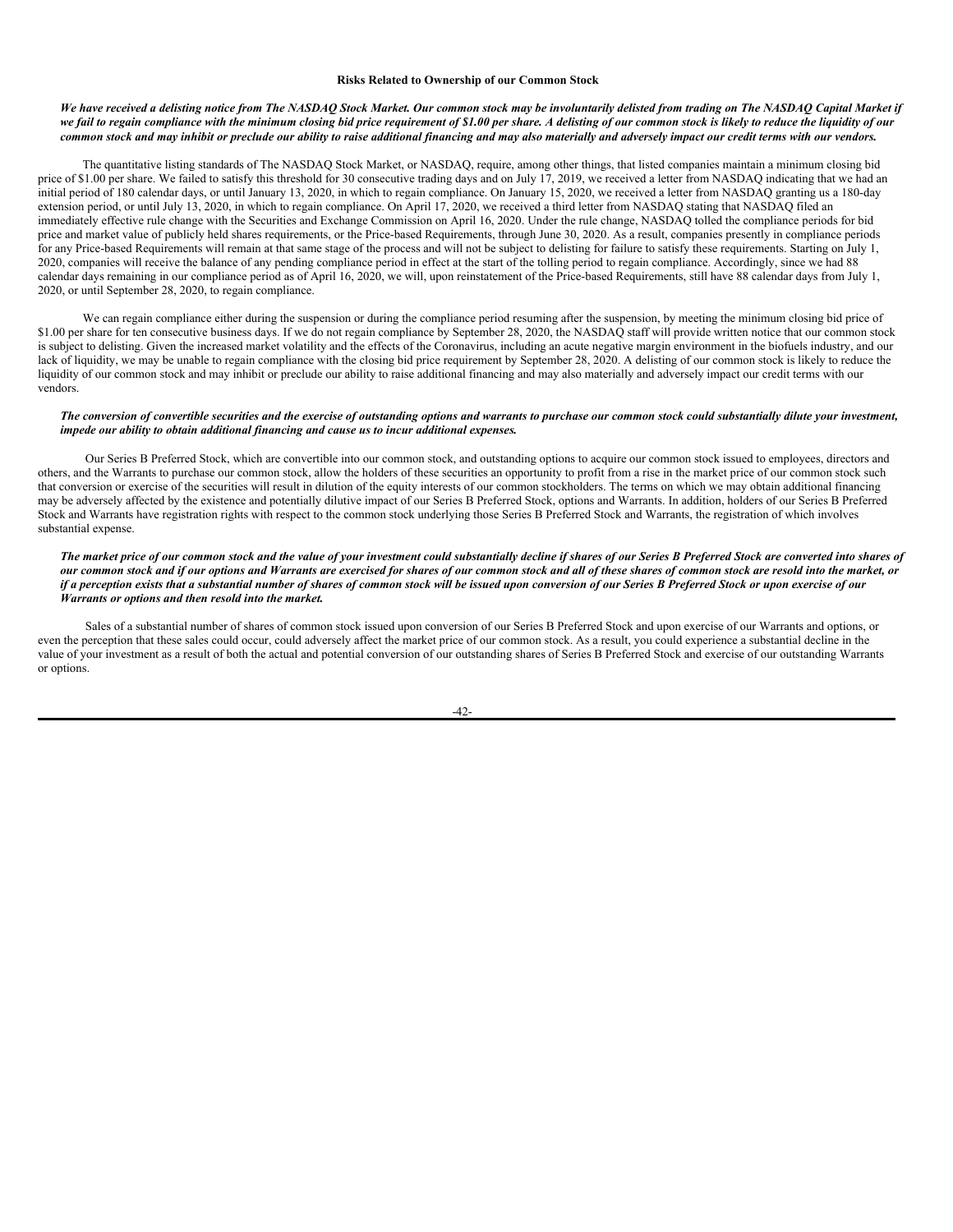## Our stock price is highly volatile, which could result in substantial losses for investors purchasing shares of our common stock and in litigation against us.

The market price of our common stock has fluctuated significantly in the past and may continue to fluctuate significantly in the future. The market price of our common stock may continue to fluctuate in response to one or more of the following factors, many of which are beyond our control:

- our ability to continue as a going concern;
- fluctuations in the market prices of ethanol and its co-products;
- $\bullet$  the cost of key inputs to the production of ethanol, including corn and natural gas;
- the volume and timing of the receipt of orders for ethanol from major customers;
- competitive pricing pressures;
- our ability to timely and cost-effectively produce, sell and deliver ethanol;
- the announcement, introduction and market acceptance of one or more alternatives to ethanol;
- changes in market valuations of companies similar to us;
- stock market price and volume fluctuations generally;
- regulatory developments or increased enforcement;
- fluctuations in our quarterly or annual operating results;
- additions or departures of key personnel;
- the timing and results of our strategic initiatives;
- our inability to obtain financing;
- our financing activities and future sales of our common stock or other securities, as well as stockholder dilution; and
- our ability to maintain contracts that are critical to our operations.

Demand for ethanol could also be adversely affected by a slow-down in overall demand for oxygenate and gasoline additive products. The levels of our ethanol production and purchases for resale will be based upon forecasted demand. Accordingly, any inaccuracy in forecasting anticipated revenues and expenses could adversely affect our business. The failure to receive anticipated orders or to complete delivery in any quarterly period could adversely affect our results of operations for that period. Quarterly and annual results are not necessarily indicative of future performance for any particular period, and we may not experience revenue growth or profitability on a quarterly or an annual basis.

The price at which you purchase shares of our common stock may not be indicative of the price that will prevail in the trading market. You may be unable to sell your shares of common stock at or above your purchase price, which may result in substantial losses to you and which may include the complete loss of your investment. In the past, securities class action litigation has often been brought against a company following periods of high stock price volatility. We may be the target of similar litigation in the future. Securities litigation could result in substantial costs and divert management's attention and our resources away from our business.

Any of the risks described above could have a material adverse effect on our results of operations, the price of our common stock, or both.

-43-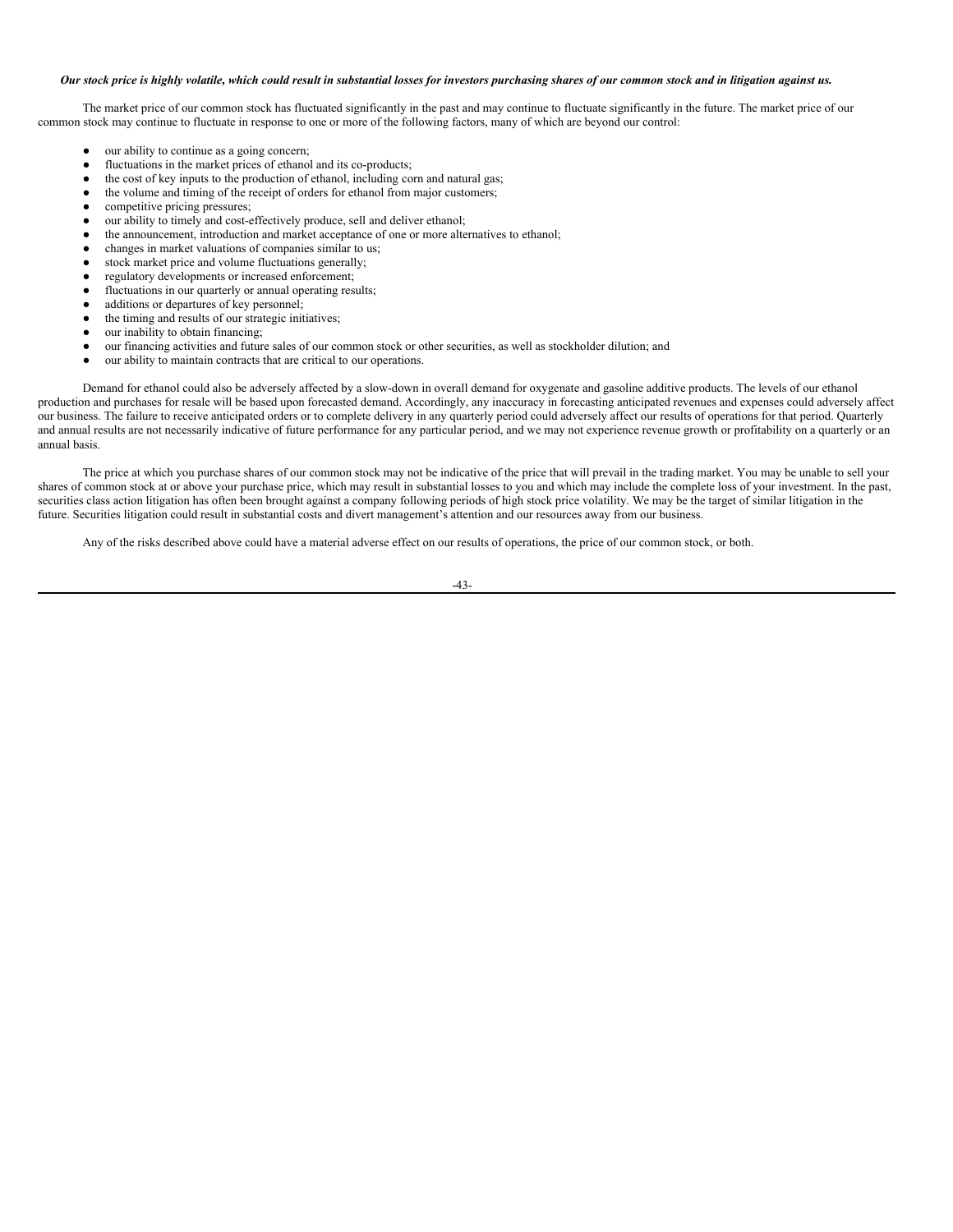## **ITEM 2. UNREGISTERED SALES OF EQUITY SECURITIES AND USE OF PROCEEDS.**

### **Unregistered Sales of Equity Securities**

<span id="page-45-0"></span>None.

## **Purchases of Equity Securities by the Issuer and Affiliated Purchasers**

None.

## **Dividends**

Our current and future debt financing arrangements may limit or prevent cash distributions from our subsidiaries to us, depending upon the achievement of specified financial and other operating conditions and our ability to properly service our debt, thereby limiting or preventing us from paying cash dividends.

For the three months ended March 31, 2020, we accrued an aggregate of \$0.3 million in dividends on our Series B Cumulative Convertible Preferred Stock, or Series B Preferred Stock, but did not declare or pay cash dividends, as permitted under an agreement with the holders of our Series B Preferred Stock, in an effort to preserve liquidity. For the three months ended March 31, 2019, we declared and paid in cash an aggregate of \$0.3 million in dividends on our Series B Preferred Stock.

We have never declared or paid cash dividends on our common stock and do not currently intend to pay cash dividends on our common stock in the foreseeable future. We currently anticipate that we will retain any earnings for use in the continued development of our business.

The holders of our outstanding Series B Preferred Stock are entitled to dividends of 7% per annum, payable quarterly. Accrued and unpaid dividends in respect of our Series B Preferred Stock must be paid prior to the payment of any dividends in respect of shares of our common stock.

## **ITEM 3. DEFAULTS UPON SENIOR SECURITIES.**

<span id="page-45-2"></span><span id="page-45-1"></span>Not applicable.

## **ITEM 4. MINE SAFETY DISCLOSURES.**

<span id="page-45-3"></span>Not applicable.

## **ITEM 5. OTHER INFORMATION.**

Not applicable.

-44-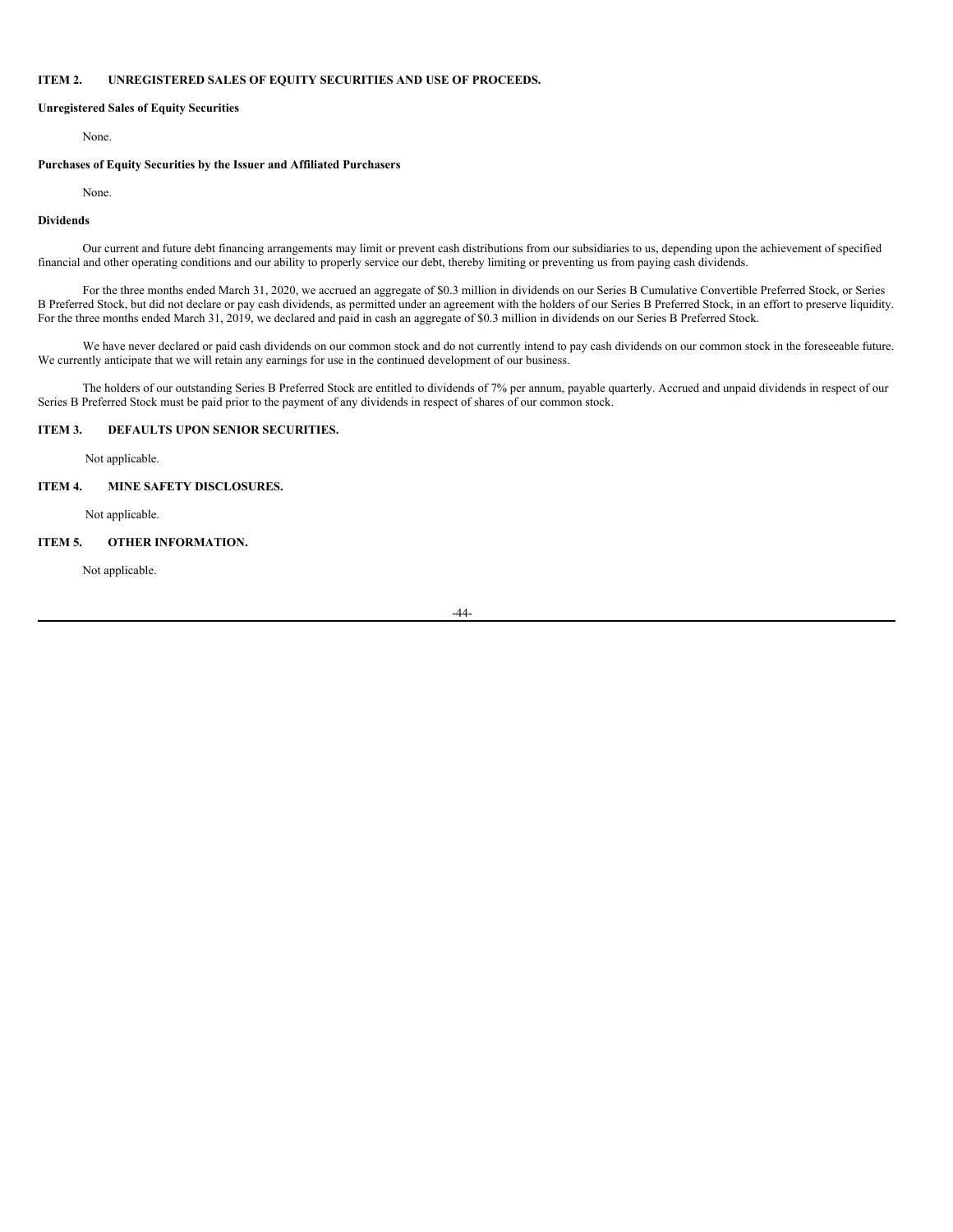# <span id="page-46-0"></span>**ITEM 6. EXHIBITS.**

| Exhibit     |                                                                                                                                                                             |
|-------------|-----------------------------------------------------------------------------------------------------------------------------------------------------------------------------|
| Number      | Description $(**)$                                                                                                                                                          |
| 10.1        | Membership Interest Purchase Agreement dated as of February 28, 2020 by and among Pacific Ethanol Central, LLC, Pacific Aurora, LLC and Aurora                              |
|             | Cooperative Elevator Company (1)                                                                                                                                            |
| 10.2        | Amendment No. 2 to Credit Agreement dated as of March 20, 2020 by and among Illinois Corn Processing, LLC, Compeer Financial, PCA and CoBank,                               |
|             | ACB(2)                                                                                                                                                                      |
| 10.3        | Amendment No. 8 to Credit Agreement dated as of March 20, 2020 by and among Pacific Ethanol Pekin, LLC, Compeer Financial, PCA and CoBank, ACB                              |
|             | (2)                                                                                                                                                                         |
| 10.4        | Note Amendment No. 5 dated as of March 20, 2020 by and among Pacific Ethanol, Inc. and the noteholders named therein (2)                                                    |
| 10.5        | Security Agreement dated March 20, 2020 by Illinois Corn Processing, LLC in favor of Cortland Products Corp. (2)                                                            |
| 10.6        | Security Agreement dated March 20, 2020 by and between Pacific Ethanol Central, LLC and Cortland Products Corp. (2)                                                         |
| 10.7        | Pledge Agreement dated March 20, 2020 by and among Pacific Ethanol Central, LLC, Illinois Corn Processing, LLC and Cortland Products Corp. (2)                              |
| 10.8        | Pledge Agreement dated March 20, 2020 by and among Pacific Ethanol Central, LLC, Pacific Ethanol Pekin, LLC and Cortland Products Corp. (2)                                 |
| 10.9        | Pledge Agreement dated March 20, 2020 by and among Pacific Ethanol Central, LLC, Pacific Aurora, LLC and Cortland Products Corp. (2)                                        |
| 10.10       | Security Agreement dated March 20, 2020 by and among Pacific Ethanol West, LLC, PE Op Co. and Cortland Products Corp. (2)                                                   |
| 10.11       | Third Amendment to Security Agreement effective as of March 20, 2020 by and among Pacific Ethanol, Inc., each of the holders and new holders named                          |
|             | therein, Cortland Products Corp. as successor agent and Cortland Capital Market Services LLC as existing collateral agent (2)                                               |
| 10.12       | Security Agreement effective as of March 20, 2020 by and between Pacific Ethanol, Inc. and CoBank, ACB (2)                                                                  |
| 10.13       | Intercreditor Agreement dated as of March 20, 2020 by and among Cortland Products Corp., CoBank, ACB, Pacific Ethanol, Inc. and the grantors named                          |
|             | therein $(2)$                                                                                                                                                               |
| 10.14       | Intercreditor Agreement dated as of March 20, 2020 between the Pekin Lenders and the ICP Lenders named therein (2)                                                          |
| 31.1        | Certifications Required by Rule 13a-14(a) of the Securities Exchange Act of 1934, as amended, as Adopted Pursuant to Section 302 of the Sarbanes-Oxley                      |
| 31.2        | Act of $2002$ $(*)$                                                                                                                                                         |
|             | Certifications Required by Rule 13a-14(a) of the Securities Exchange Act of 1934, as amended, as Adopted Pursuant to Section 302 of the Sarbanes-Oxley<br>Act of $2002$ (*) |
| 32.1        | Certification of Chief Executive Officer and Chief Financial Officer Pursuant to 18 U.S.C. Section 1350, as Adopted Pursuant to Section 906 of the                          |
|             | Sarbanes-Oxlev Act of 2002 (*)                                                                                                                                              |
| $101$ . INS | XBRL Instance Document (*)                                                                                                                                                  |
| 101.SCH     | XBRL Taxonomy Extension Schema (*)                                                                                                                                          |
| 101.CAL     | XBRL Taxonomy Extension Calculation Linkbase (*)                                                                                                                            |
| 101.DEF     | XBRL Taxonomy Extension Definition Linkbase (*)                                                                                                                             |
| 101.LAB     | XBRL Taxonomy Extension Label Linkbase (*)                                                                                                                                  |
| 101.PRE     | XBRL Taxonomy Extension Presentation Linkbase (*)                                                                                                                           |
|             |                                                                                                                                                                             |

(\*) Filed herewith.<br>  $(**)$  Certain of the a Certain of the agreements filed as exhibits contain representations and warranties made by the parties thereto. The assertions embodied in such representations and warranties are not necessarily assertions of fact, but a mechanism for the parties to allocate risk. Accordingly, investors should not rely on the representations and warranties as characterizations of the actual state of facts or for any other purpose at the time they were made or otherwise.

(1) Filed as an exhibit to the registrant's Current Report on Form 8-K filed with the Securities and Exchange Commission on March 5, 2020.

(2) Filed as an exhibit to the registrant's Current Report on Form8-K filed with the Securities and Exchange Commission on March 26, 2020.

-45-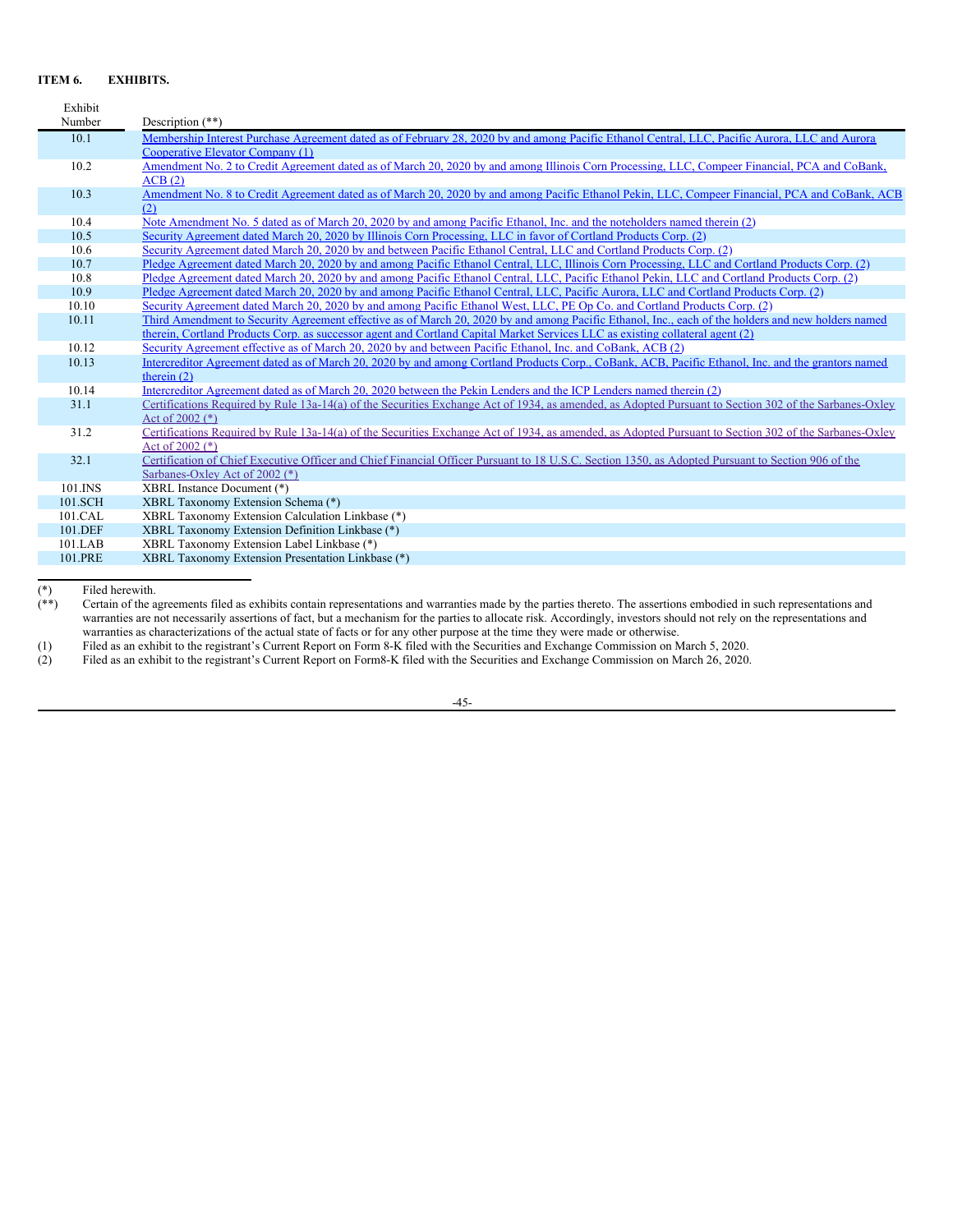# <span id="page-47-0"></span>**SIGNATURES**

Pursuant to the requirements of the Securities Exchange Act of 1934, the registrant has duly caused this report to be signed on its behalf by the undersigned thereunto duly authorized.

# **PACIFIC ETHANOL, INC.**

Dated: May 14, 2020 By: /S/ BRYON T. MCGREGOR

Bryon T. McGregor Chief Financial Officer (Principal Financial and Accounting Officer)

-46-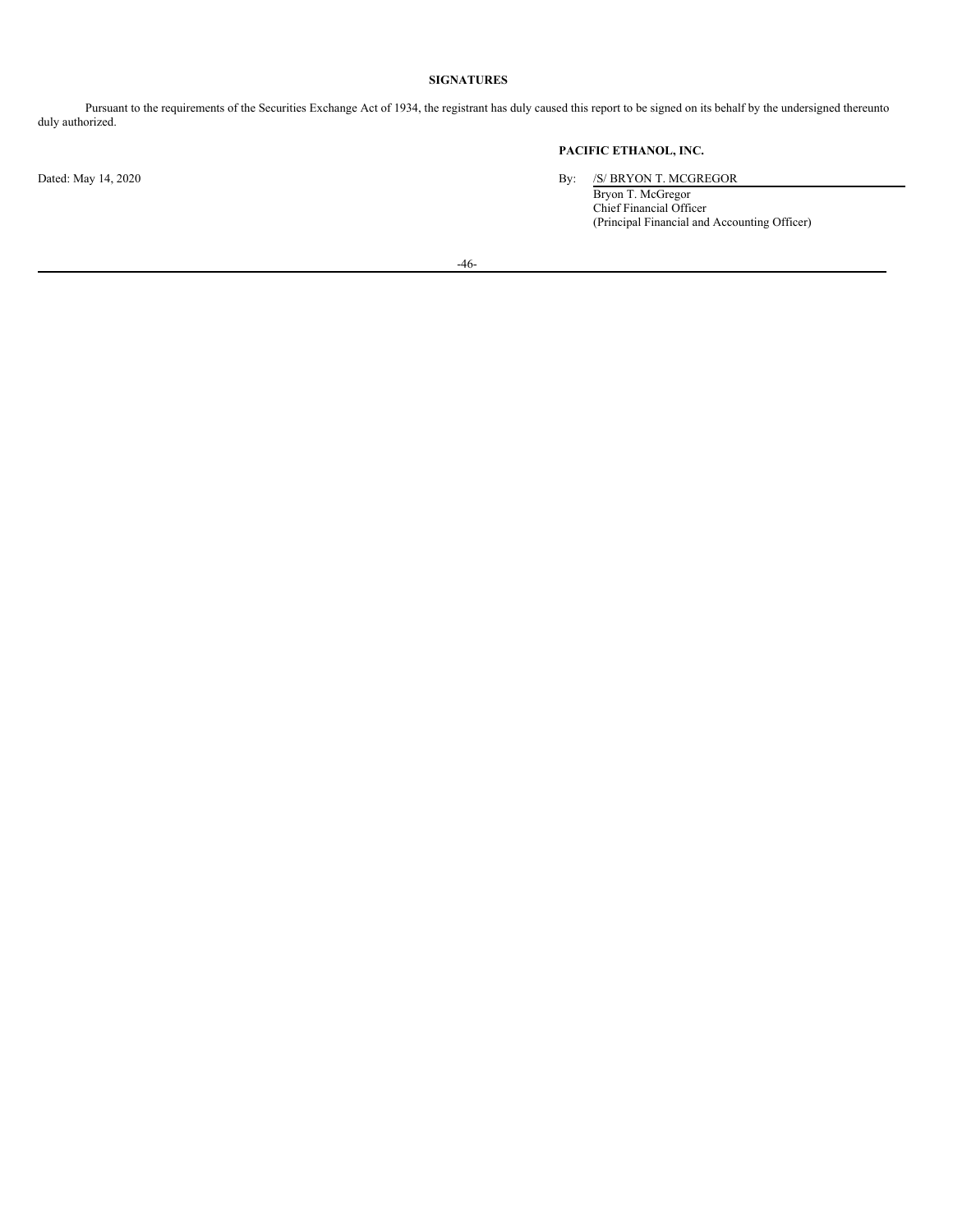## **CERTIFICATION OF PRINCIPAL EXECUTIVE OFFICER PURSUANT TO SECTION 302 OF THE SARBANES-OXLEY ACT OF 2002**

<span id="page-48-0"></span>I, Neil M. Koehler, certify that:

1. I have reviewed this Quarterly Report on Form 10-Q of Pacific Ethanol, Inc.;

2. Based on my knowledge, this report does not contain any untrue statement of a material fact or omit to state a material fact necessary to make the statements made, in light of the circumstances under which such statements were made, not misleading with respect to the period covered by this report;

3. Based on my knowledge, the financial statements, and other financial information included in this report, fairly present in all material respects the financial condition, results of operations and cash flows of the registrant as of, and for, the periods presented in this report;

4. The registrant's other certifying officer and I are responsible for establishing and maintaining disclosure controls and procedures (as defined in Exchange Act Rules 13a-15(e) and 15d-15(e)) and internal control over financial reporting (as defined in Exchange Act Rules 13a-15(f) and 15d-15(f)) for the registrant and have:

(a) Designed such disclosure controls and procedures, or caused such disclosure controls and procedures to be designed under our supervision, to ensure that material information relating to the registrant, including its consolidated subsidiaries, is made known to us by others within those entities, particularly during the period in which this report is being prepared;

(b) Designed such internal control over financial reporting, or caused such internal control over financial reporting to be designed under our supervision, to provide reasonable assurance regarding the reliability of financial reporting and the preparation of financial statements for external purposes in accordance with generally accepted accounting principles;

(c) Evaluated the effectiveness of the registrant's disclosure controls and procedures and presented in this report our conclusions about the effectiveness of the disclosure controls and procedures, as of the end of the period covered by this report based on such evaluation; and

(d) Disclosed in this report any change in the registrant's internal control over financial reporting that occurred during the registrant's most recent fiscal quarter (the registrant's fourth fiscal quarter in the case of an annual report) that has materially affected, or is reasonably likely to materially affect, the registrant's internal control over financial reporting; and

5. The registrant's other certifying officer and I have disclosed, based on our most recent evaluation of internal control over financial reporting, to the registrant's auditors and the audit committee of the registrant's board of directors (or persons performing the equivalent functions):

(a) All significant deficiencies and material weaknesses in the design or operation of internal control over financial reporting which are reasonably likely to adversely affect the registrant's ability to record, process, summarize and report financial information; and

(b) Any fraud, whether or not material, that involves management or other employees who have a significant role in the registrant's internal control over financial reporting.

Date: May 14, 2020 /S/ NEIL M. KOEHLER

Neil M. Koehler President and Chief Executive Officer (Principal Executive Officer)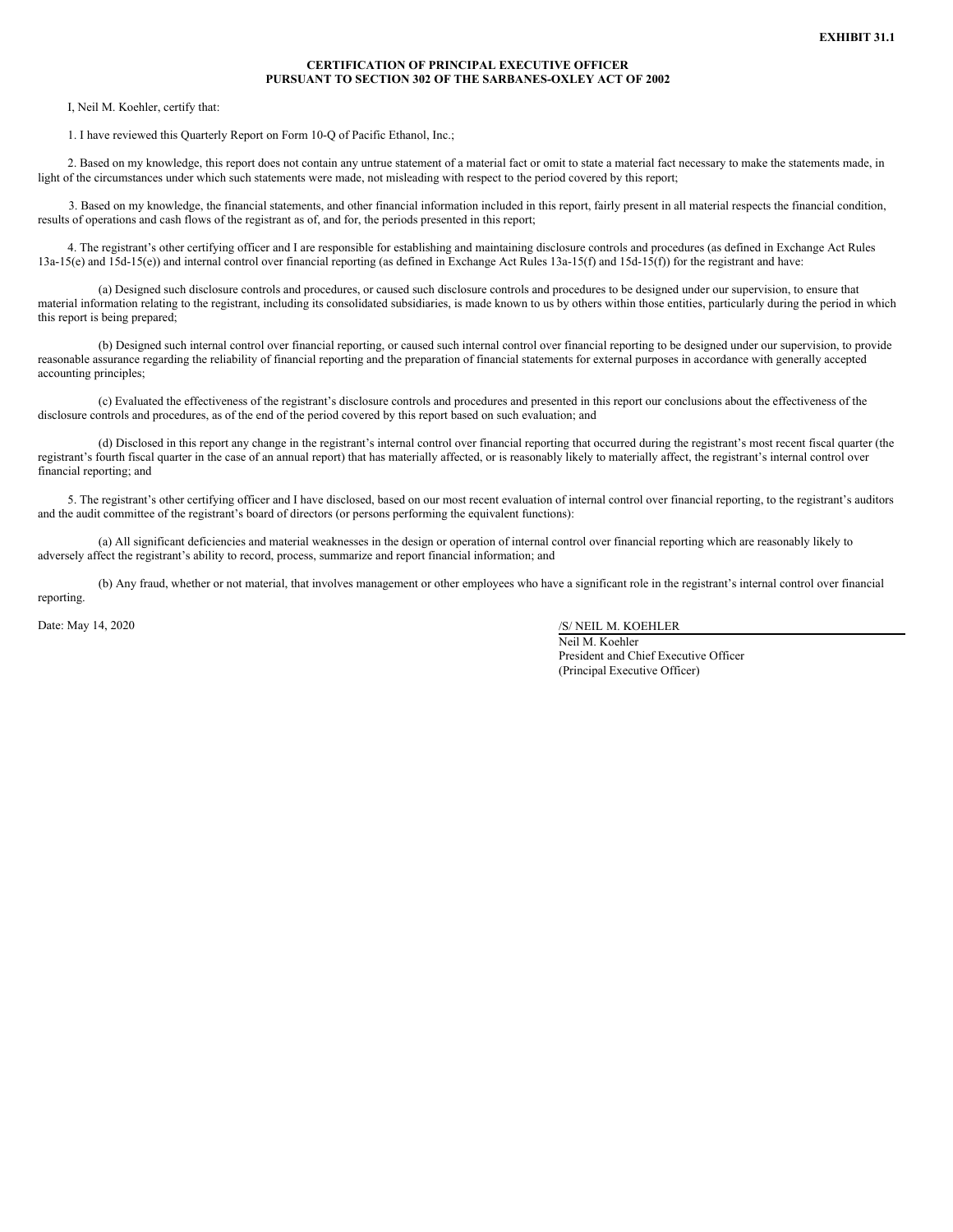## **CERTIFICATION OF PRINCIPAL FINANCIAL OFFICER PURSUANT TO SECTION 302 OF THE SARBANES-OXLEY ACT OF 2002**

<span id="page-49-0"></span>I, Bryon T. McGregor, certify that:

1. I have reviewed this Quarterly Report on Form 10-Q of Pacific Ethanol, Inc.;

2. Based on my knowledge, this report does not contain any untrue statement of a material fact or omit to state a material fact necessary to make the statements made, in light of the circumstances under which such statements were made, not misleading with respect to the period covered by this report;

3. Based on my knowledge, the financial statements, and other financial information included in this report, fairly present in all material respects the financial condition, results of operations and cash flows of the registrant as of, and for, the periods presented in this report;

4. The registrant's other certifying officer and I are responsible for establishing and maintaining disclosure controls and procedures (as defined in Exchange Act Rules 13a-15(e) and 15d-15(e)) and internal control over financial reporting (as defined in Exchange Act Rules 13a-15(f) and 15d-15(f)) for the registrant and have:

(a) Designed such disclosure controls and procedures, or caused such disclosure controls and procedures to be designed under our supervision, to ensure that material information relating to the registrant, including its consolidated subsidiaries, is made known to us by others within those entities, particularly during the period in which this report is being prepared;

(b) Designed such internal control over financial reporting, or caused such internal control over financial reporting to be designed under our supervision, to provide reasonable assurance regarding the reliability of financial reporting and the preparation of financial statements for external purposes in accordance with generally accepted accounting principles;

(c) Evaluated the effectiveness of the registrant's disclosure controls and procedures and presented in this report our conclusions about the effectiveness of the disclosure controls and procedures, as of the end of the period covered by this report based on such evaluation; and

(d) Disclosed in this report any change in the registrant's internal control over financial reporting that occurred during the registrant's most recent fiscal quarter (the registrant's fourth fiscal quarter in the case of an annual report) that has materially affected, or is reasonably likely to materially affect, the registrant's internal control over financial reporting; and

5. The registrant's other certifying officer and I have disclosed, based on our most recent evaluation of internal control over financial reporting, to the registrant's auditors and the audit committee of the registrant's board of directors (or persons performing the equivalent functions):

(a) All significant deficiencies and material weaknesses in the design or operation of internal control over financial reporting which are reasonably likely to adversely affect the registrant's ability to record, process, summarize and report financial information; and

(b) Any fraud, whether or not material, that involves management or other employees who have a significant role in the registrant's internal control over financial reporting.

Date: May 14, 2020 /S/ BRYON T. MCGREGOR

Bryon T. McGregor Chief Financial Officer (Principal Financial Officer)